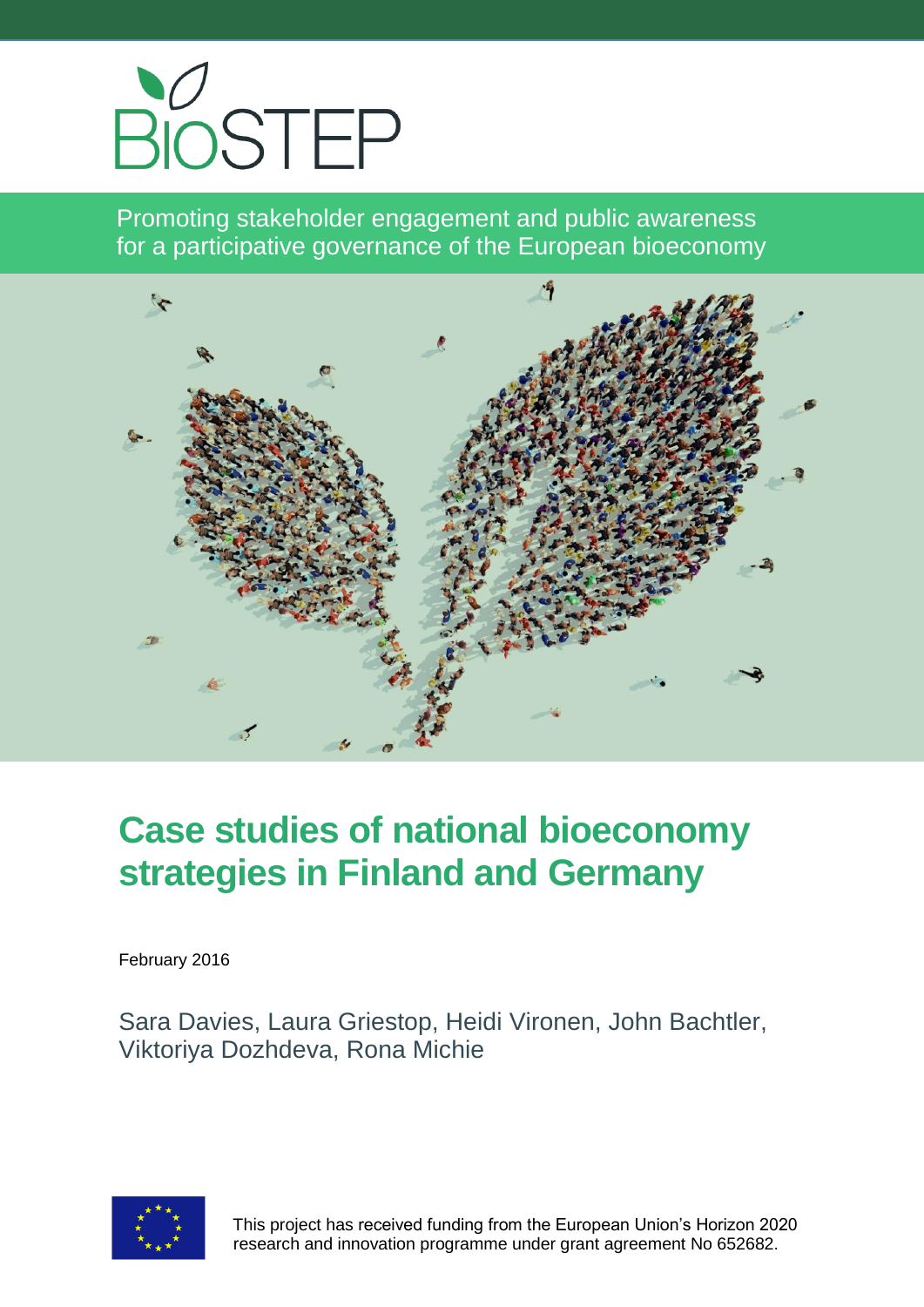| <b>Document information</b> |                                                                                                                       |  |
|-----------------------------|-----------------------------------------------------------------------------------------------------------------------|--|
| Project name:               | <b>BioSTEP</b>                                                                                                        |  |
| <b>Project title:</b>       | Promoting stakeholder engagement and public<br>awareness for a participative governance of the<br>European bioeconomy |  |
| Project number:             | 652682                                                                                                                |  |
| <b>Start date:</b>          | $1st$ March 2015                                                                                                      |  |
| <b>Duration:</b>            | 36 months                                                                                                             |  |

| <b>Report:</b>                | D3.1: Case studies of national bioeconomy<br>strategies in Finland and Germany                                   |  |
|-------------------------------|------------------------------------------------------------------------------------------------------------------|--|
| <b>Work Package:</b>          | WP3: Identifying national and regional<br>good<br>practices                                                      |  |
| <b>Work Package leader:</b>   | <b>EPRC</b>                                                                                                      |  |
| Task:                         | Task 3.1: National case studies                                                                                  |  |
| Task leader:                  | <b>EPRC</b>                                                                                                      |  |
| Responsible author(s):        | Sara Davies, Heidi Vironen, John Bachtler,<br>Viktoriya Dozhdeva, Rona Michie (EPRC); Laura<br>Griestop (BIOCOM) |  |
| Internal peer review:         | Holger Gerdes (Ecologic)                                                                                         |  |
| <b>Planned delivery date:</b> | M <sub>10</sub>                                                                                                  |  |
| <b>Actual delivery date:</b>  | M <sub>12</sub>                                                                                                  |  |
| <b>Reporting period:</b>      | RP <sub>1</sub>                                                                                                  |  |

| <b>Dissemination level of this report</b> |                                                                                       |  |
|-------------------------------------------|---------------------------------------------------------------------------------------|--|
| PU                                        | Public                                                                                |  |
| <b>PP</b>                                 | Restricted to other programme participants (including the Commission Services)        |  |
| <b>RE</b>                                 | Restricted to a group specified by the consortium (including the Commission Services) |  |
| CO                                        | Confidential, only for members of the consortium (including the Commission Services)  |  |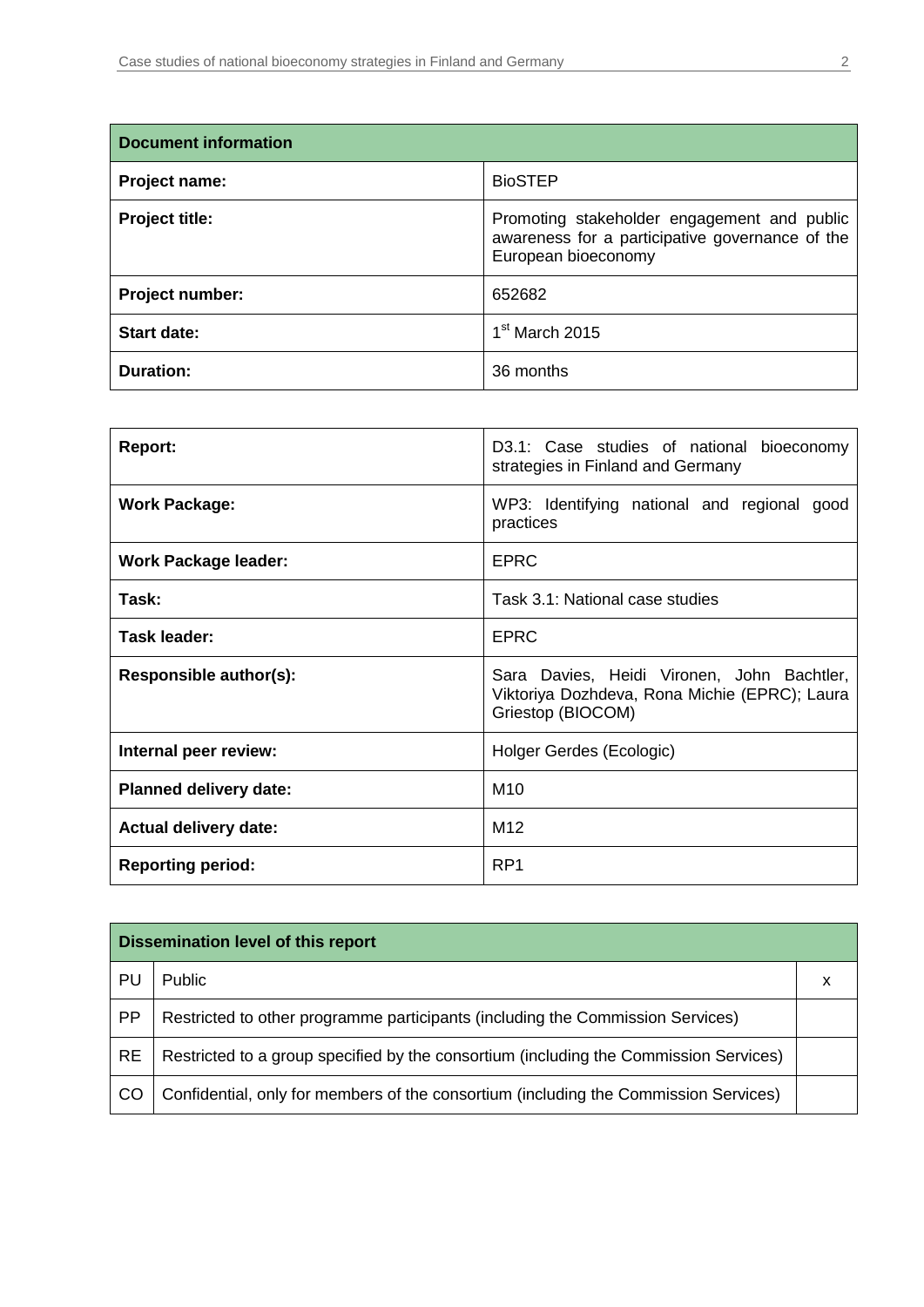### **ACKNOWLEDGMENT & DISCLAIMER**

This project has received funding from the European Union's Horizon 2020 research and innovation programme under grant agreement No 652682. Neither the European Commission nor any person acting on behalf of the Commission is responsible for how the following information is used. The views expressed in this publication are the sole responsibility of the author and do not necessarily reflect the views of the European Commission.

Reproduction and translation for non-commercial purposes are authorised, provided the source is acknowledged and the publisher is given prior notice and sent a copy.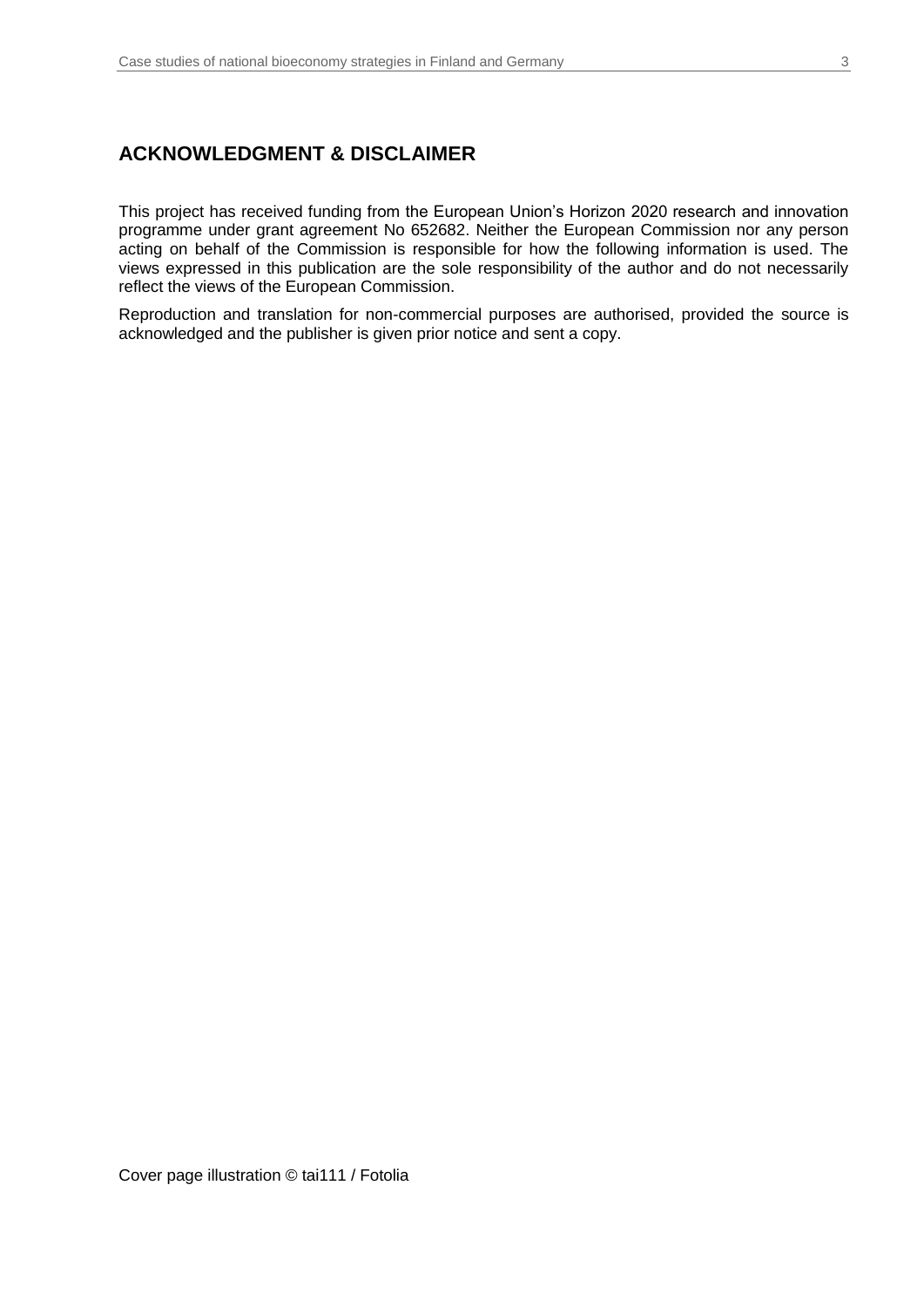### **EXECUTIVE SUMMARY**

This report assesses how organisational stakeholders and individual citizens have participated in the development, implementation and review of national policy-led bioeconomy strategies in Finland and Germany. It also explores the benefits and challenges of different approaches to participation, and draws out issues to inform the rest of WP3 and the BioSTEP project as a whole.

National government strategies play important roles in regulating, funding and facilitating information exchange and cooperation in relation to the bioeconomy. Participation can be categorised in terms of Ribeiro and Millar, 2015):

- Public education, whereby 'experts' provide others with information on the bioeconomy;
- Public dialogue, whereby 'experts' consult and set up forums for debate with others;
- Public co-production of knowledge, based on cooperation between a range of experts, citizens and interest groups.

Studies suggest that there are three main types of rationale for participatory approaches to governance, namely (Marries and Rose, 2010; Pallett, 2012; Ribeiro and Millar, 2015):

- Instrumental rationales (Rowe and Frewer, 2004), which see participation as a 'tool' for raising public awareness, strengthening public trust and reducing conflict, with a view to smoothing the way for emerging technologies or policies;
- Substantive rationales, based on a recognition of the limitations of expert knowledge (Rowe and Frewer, 2000), and the need to take account of lay knowledge and opinions in decisionmaking in order to ensure that new developments are accepted and embedded in society;
- Normative rationales, where broad-based participation is rooted in perceptions of what makes a 'good society' (Rowe and Frewer, 2000), which emphasises that people who are likely to be affected by decisions should have the freedom to define whether these decisions are in compliance or in conflict with their own perception of well-being (Sen, 1999).

The methodology included desk research, semi-structured interviews, data analysis and report writing. The following criteria were used to select the two national case studies:

- A strategy (a set of ideas and actions) was in place and was being implemented;
- There were indications that a range of stakeholders participated in strategy design and implementation, representing at least the worlds of policy, business and research and also with some participation from NGOs/CSOs and individual citizens:
- The case studies covered different aspects of the bioeconomy e.g. not only the 'older' bioeconomy (notably biofuels) but also the 'newer' bioeconomy i.e. refined biomaterials with a high(er) degree of added value (e.g. bio-plastics, lubricants, and personal care).

The Finnish case study focuses on the National Bioeconomy Strategy published in 2014. The strategy design process included consultation with a range of stakeholders and (particularly via social media and websites) also information for individual citizens. Implementation is led by national public bodies, but other stakeholders (especially from the fields of business and research) implement specific projects. Similarly, the Bioeconomy Panel (with participation from business, research and civil society) is consulted on the strategy's implementation. Various activities aim to raise awareness of the bioeconomy among individual citizens and consumers. The strategy's review is led by national public bodies, with input from the Bioeconomy Panel, as well as support from external evaluators.

The German case study examines participation in relation to the National Bioeconomy Research Strategy (2010) and the National Bioeconomy Policy Strategy (2014). The Research Strategy was developed by the national ministries, in consultation with the Bioeconomy Council representing business and research interests. National ministries and associated public bodies have also led on implementation, while researchers, businesses and, to a lesser extent, CSOs/NGOs have been consulted on implementation, and researchers and businesses have received funding for projects. The strategy's review is led by national ministries, with inputs from external evaluators, and in consultation with the Bioeconomy Council.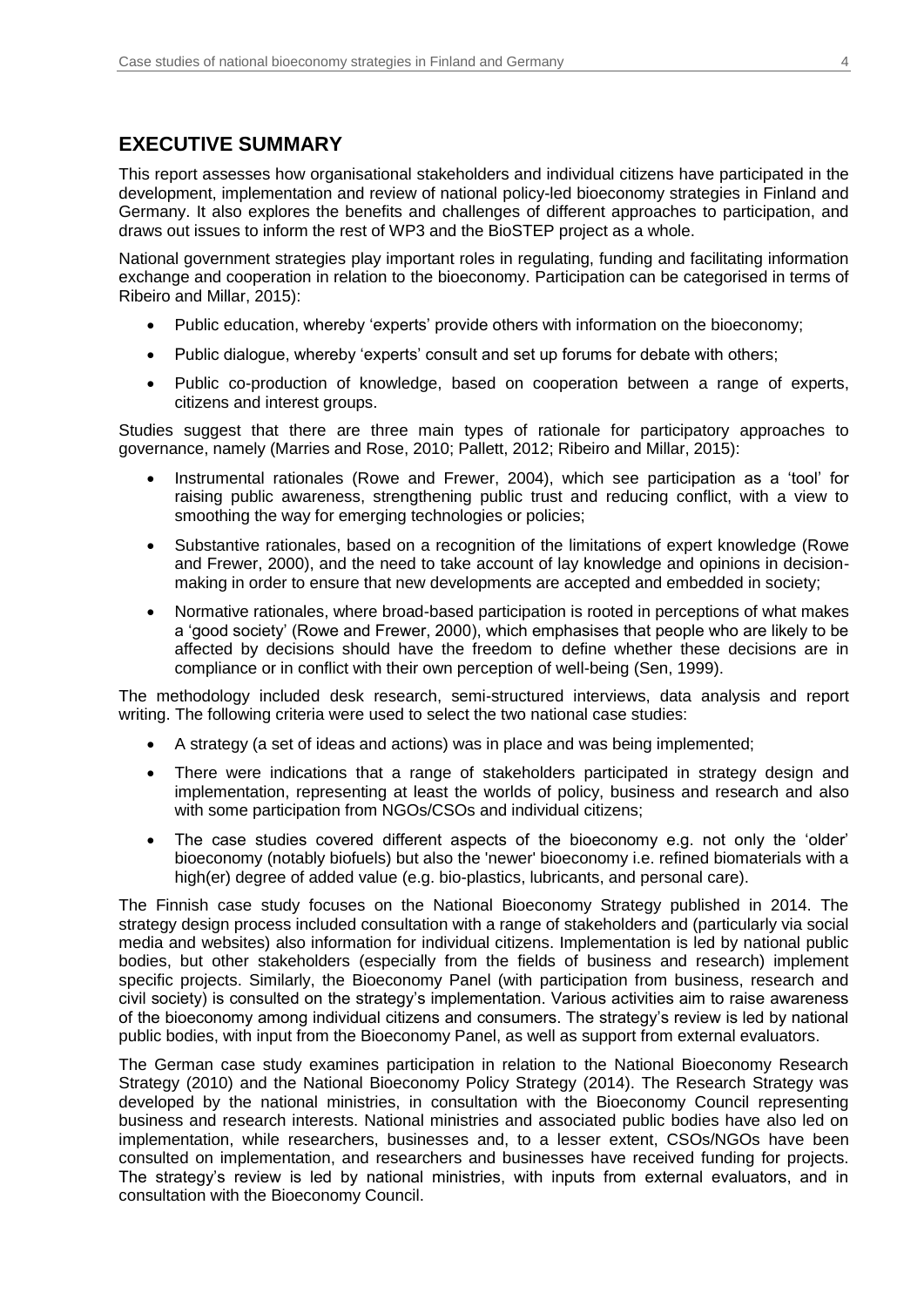Participation has been more broadly-based in relation to Germany's National Policy Strategy for the Bioeconomy. The design and implementation phases have involved consultation with CSOs/NGOs as well as with business and research interests, although CSOs/NGOs are still not represented on the Bioeconomy Council and so their participation is less active. Project funding has been allocated to researchers, businesses and, to a lesser extent, CSOs/NGOs. Individual citizens have been targeted by information campaigns and consumer-oriented activities funded by the strategy. As the Policy Strategy was adopted only in 2013, its review is in its early stages and is government-led, although there are plans to involve external evaluators and the Bioeconomy Council.

Interviewees in Finland and Germany noted the following rationales for participatory approaches to the bioeconomy:

- Instrumental: increasing public support for the bioeconomy; encouraging shifts in consumer behaviour; reducing implementation costs by resolving problems at an early stage; generating new ideas for businesses and researchers;
- Substantive: mobilising society-wide capacities to support structural change; building a better strategy by addressing blind spots and asking neglected questions;
- Normative: ensuring that various societal interests are taken into account and enabling a new consensus to be built; taking account of different views in relation to new technologies, which can have redistributive effects.

Interviewees in Finland and Germany also identified challenges associated with the participation of a range of organisational stakeholders in national bioeconomy strategies:

- Slower and more complicated decision-making;
- Difficulties in reaching consensus between different viewpoints and goals;
- Multiple policy strategies and processes can lead to overload for stakeholders;
- Participation can mean that new ideas are blocked;
- Concerns over the legitimacy of non-elected representatives;
- Co-funding requirements can limit the scope of some entities (e.g. SMEs and CSOs/NGOs) to obtain public funding;
- CSOs/NGOs feel that their views are not heard sufficiently and that their influence is limited.

Last, interviewees noted that more active citizen participation was hindered, in particular, by:

- The complex, abstract and controversial character of debates on the bioeconomy;
- The lack of knowledge and interest among citizens on the broad theme of the bioeconomy, despite interest in specific related issues.

Among the possible suggestions of ways for encouraging more active citizen participation were:

- A stronger focus on specific issues which directly affect citizens;
- Long-term communication campaigns (including use of social media) to engage with citizens about the range and complexity of the bioeconomy;
- Funding for projects which encourage public awareness;
- More discussion of sustainable development in the education system;
- Emphasis on the potential environmental benefits of the bioeconomy; and
- Genuine dialogue with citizens, aimed not only at informing but also at listening to and engaging with people's concerns.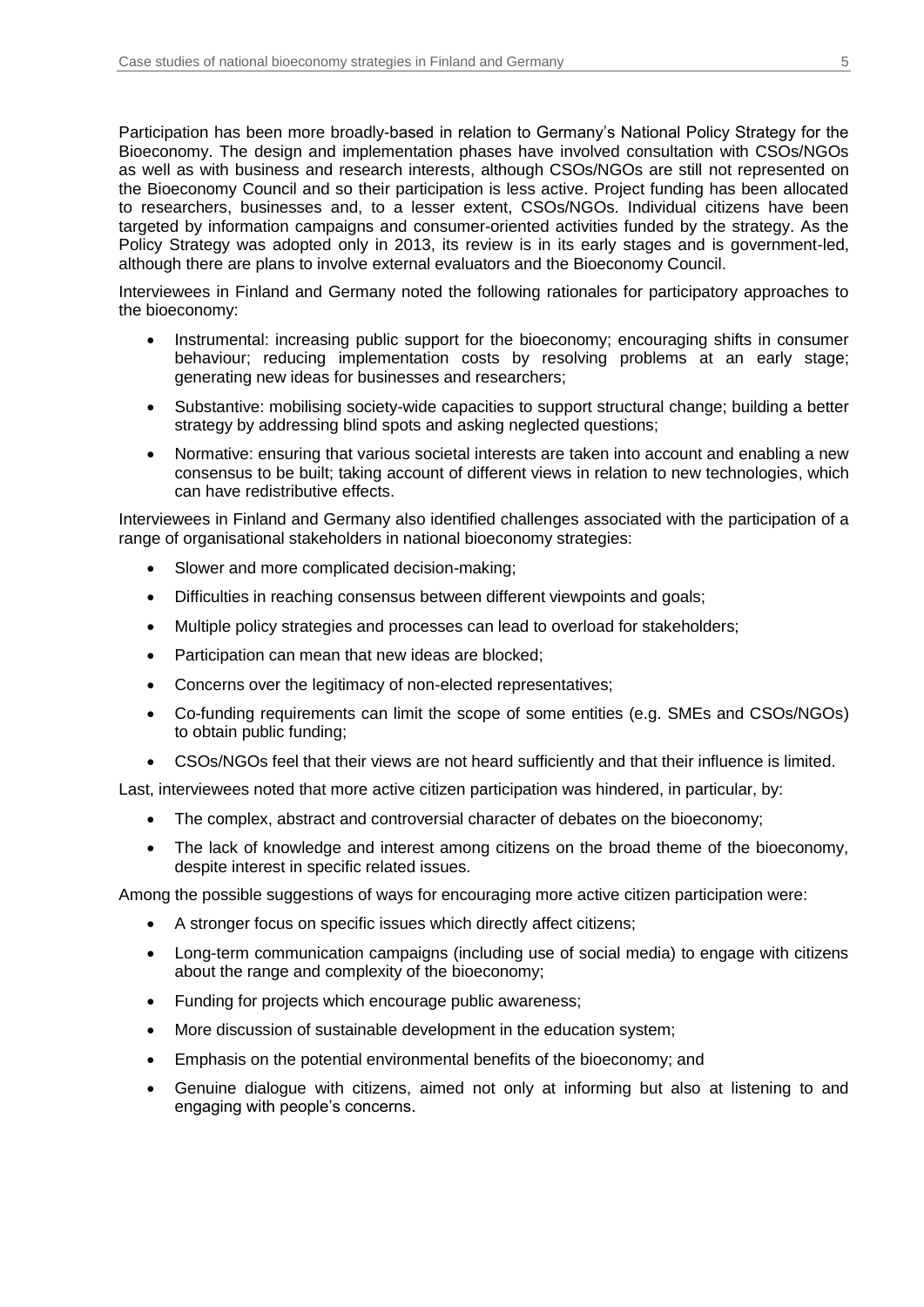## **Table of contents**

| 1            |     |  |
|--------------|-----|--|
| $\mathbf{2}$ |     |  |
|              | 2.1 |  |
|              | 2.2 |  |
| 3            |     |  |
|              | 3.1 |  |
|              | 3.2 |  |
| 4            |     |  |
|              | 4.1 |  |
|              | 4.2 |  |
|              | 4.3 |  |
|              | 4.4 |  |
|              | 4.5 |  |
|              | 4.6 |  |
|              | 4.7 |  |
| 5            |     |  |
|              | 5.1 |  |
|              | 5.2 |  |
|              | 5.3 |  |
|              | 5.4 |  |
|              | 5.5 |  |
|              | 5.6 |  |
| 6            |     |  |
|              | 6.1 |  |
|              | 6.2 |  |
|              | 6.3 |  |
|              |     |  |
|              |     |  |
|              |     |  |
|              |     |  |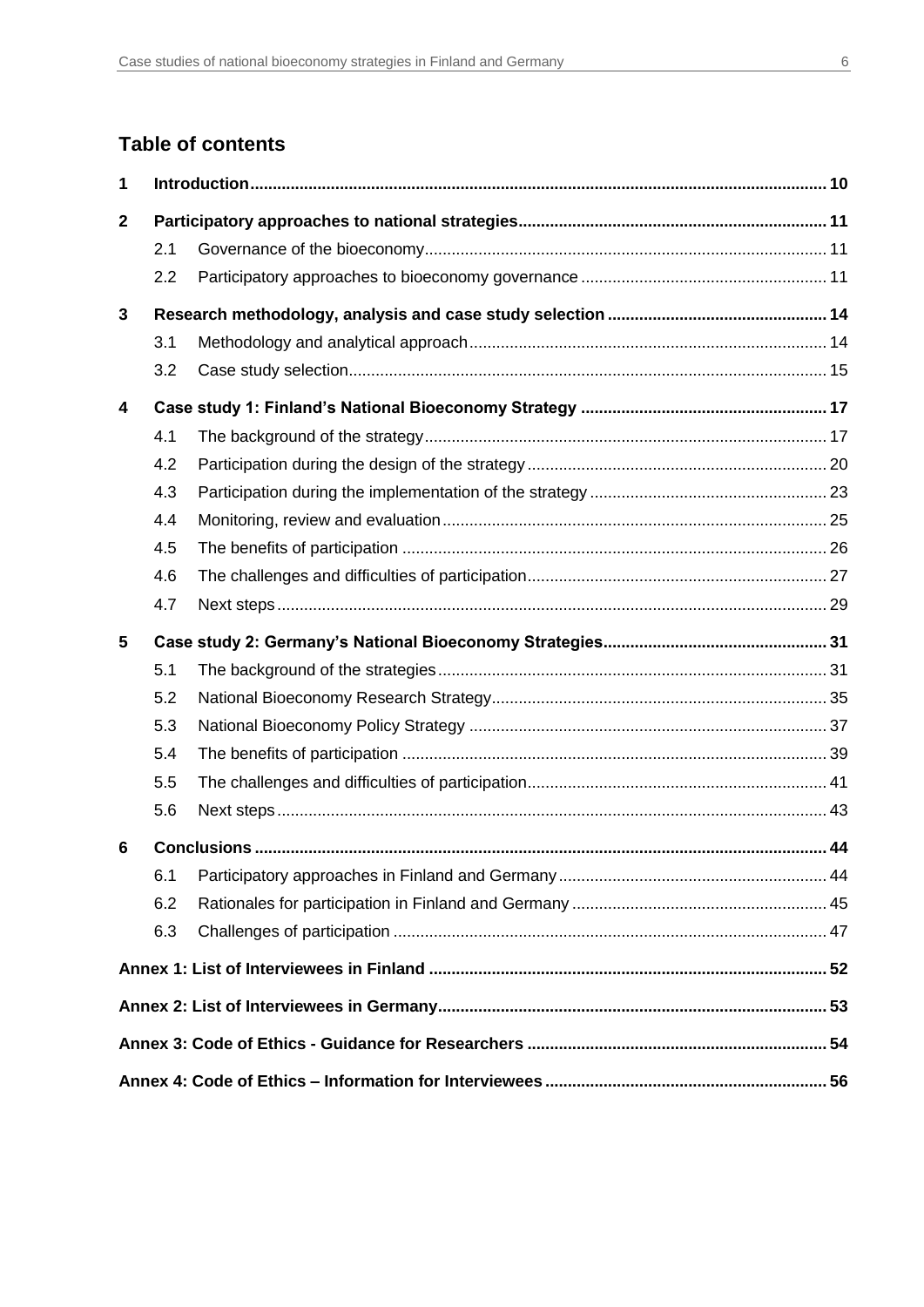## **Figures**

## **Tables**

| Table 5: Participation in Germany's National Bioeconomy Research and Policy Strategies 45 |  |
|-------------------------------------------------------------------------------------------|--|
|                                                                                           |  |
| Table 7: Challenges related to the participation of organisational stakeholders  47       |  |
|                                                                                           |  |

## **Boxes**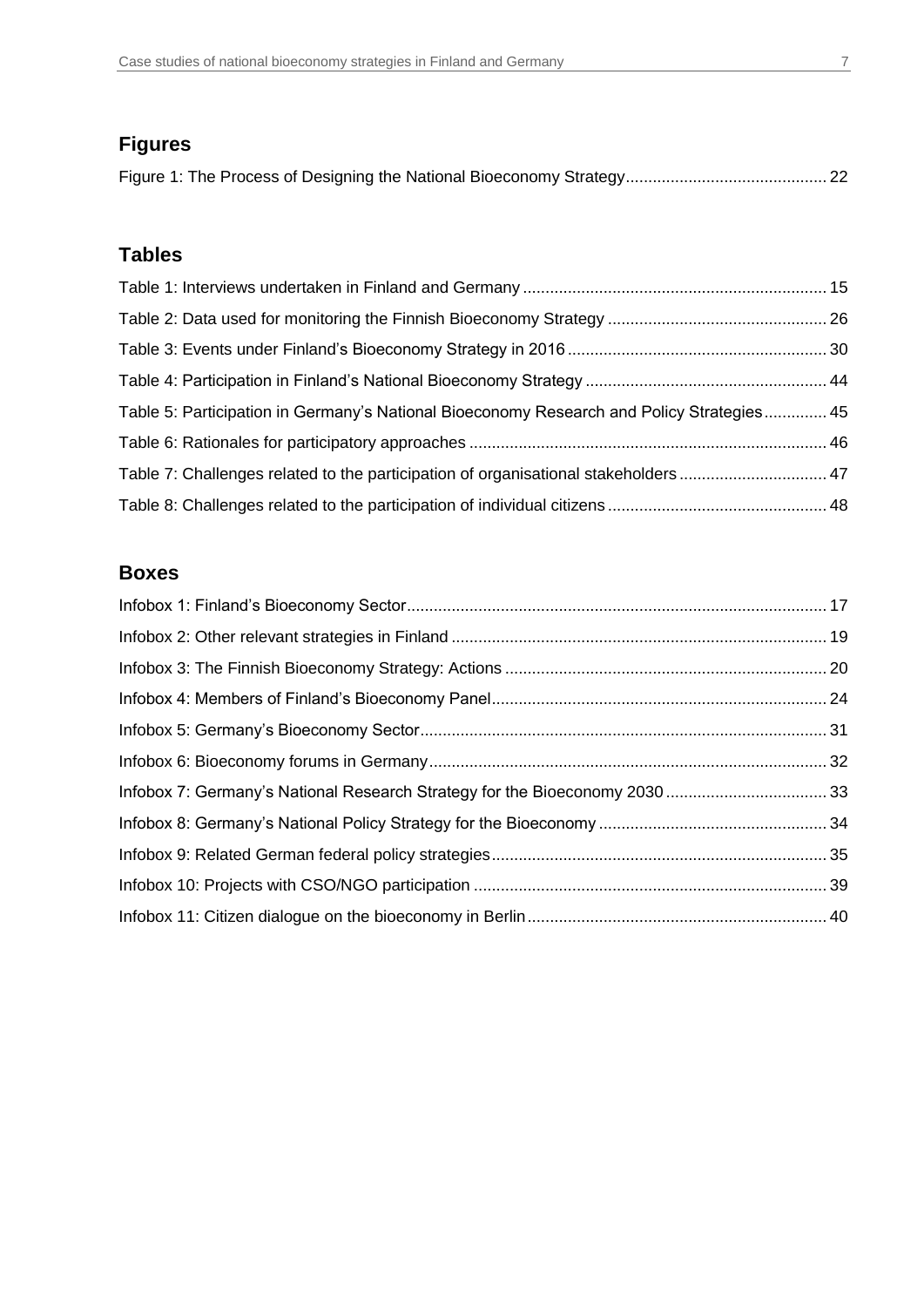## **Abbreviations**

| AA                   | Germany's Foreign Office                                                                                     |  |
|----------------------|--------------------------------------------------------------------------------------------------------------|--|
| <b>AKAVA</b>         | Finland's Trade Union Confederation for highly educated people                                               |  |
| <b>ARENE</b>         | Finland's Rectors' Conference of Universities of Applied Sciences                                            |  |
| <b>BMBF</b>          | Germany's Federal Ministry of Education and Research                                                         |  |
| <b>BMEL</b>          | Germany's Federal Ministry of Food and Agriculture                                                           |  |
| <b>BMI</b>           | Germany's Federal Ministry of the Interior                                                                   |  |
| <b>BMUB</b>          | Germany's Federal Ministry for the Environment, Nature Conservation,<br><b>Building and Nuclear Safety</b>   |  |
| <b>BMVI</b>          | Germany's Federal Ministry of Transport and Digital Infrastructure                                           |  |
| <b>BMWi</b>          | Germany's Federal Ministry for Economic Affairs and Energy                                                   |  |
| <b>BMZ</b>           | Germany's Federal Ministry for Economic Cooperation and Development                                          |  |
| <b>CLIC</b>          | Germany's Bioeconomy, Energy and Clean-tech Cluster                                                          |  |
| <b>CSO</b>           | Civil Society Organisation                                                                                   |  |
| <b>EEG</b>           | Erneuerbare-Energien-Gesetz (Germany's Renewable Energies Law)                                               |  |
| <b>EK</b>            | Finland's Confederation of Industries                                                                        |  |
| <b>ELY-Centre</b>    | Finland's Centre for Economic Development, Transport and the Environment                                     |  |
| <b>EU</b>            | European Union                                                                                               |  |
| <b>FIBS</b>          | <b>Finland's Corporate Responsibility Network</b>                                                            |  |
| <b>FINPRO</b>        | Export Finland, Visit Finland and Invest in Finland                                                          |  |
| <b>FONA</b>          | Germany's Research for Sustainable Development programme                                                     |  |
| <b>GVA</b>           | <b>Gross Value Added</b>                                                                                     |  |
| <b>ICS</b>           | Intelligent Cooking and Storage                                                                              |  |
| <b>INKA</b>          | Finland's Innovative Cities programme                                                                        |  |
| <b>INRO</b>          | Germany's Initiative for the Sustainable Supply of Raw Materials for the<br><b>Industrial Use of Biomass</b> |  |
| <b>LUKE</b>          | <b>Finland's Natural Resources Institute</b>                                                                 |  |
| <b>Mara</b>          | <b>Finland's Hospitality Association</b>                                                                     |  |
| <b>METLA</b>         | Finland's Forest Research Institute                                                                          |  |
| <b>MTT</b>           | Finland's Agri-food Research Centre                                                                          |  |
| <b>NABU</b>          | Germany's Nature and Biodiversity Conservation Union                                                         |  |
| <b>NGO</b>           | Non-governmental Organisation                                                                                |  |
| <b>NordBio</b>       | Nordic Bioeconomy                                                                                            |  |
| <b>OECD</b>          | Organisation for Economic Co-operation and Development                                                       |  |
| R&D                  | <b>Research and Development</b>                                                                              |  |
| <b>R&amp;D&amp;I</b> | Research, Development and Innovation                                                                         |  |
| <b>SAK</b>           | Finland's Central Organisation of Trade Unions                                                               |  |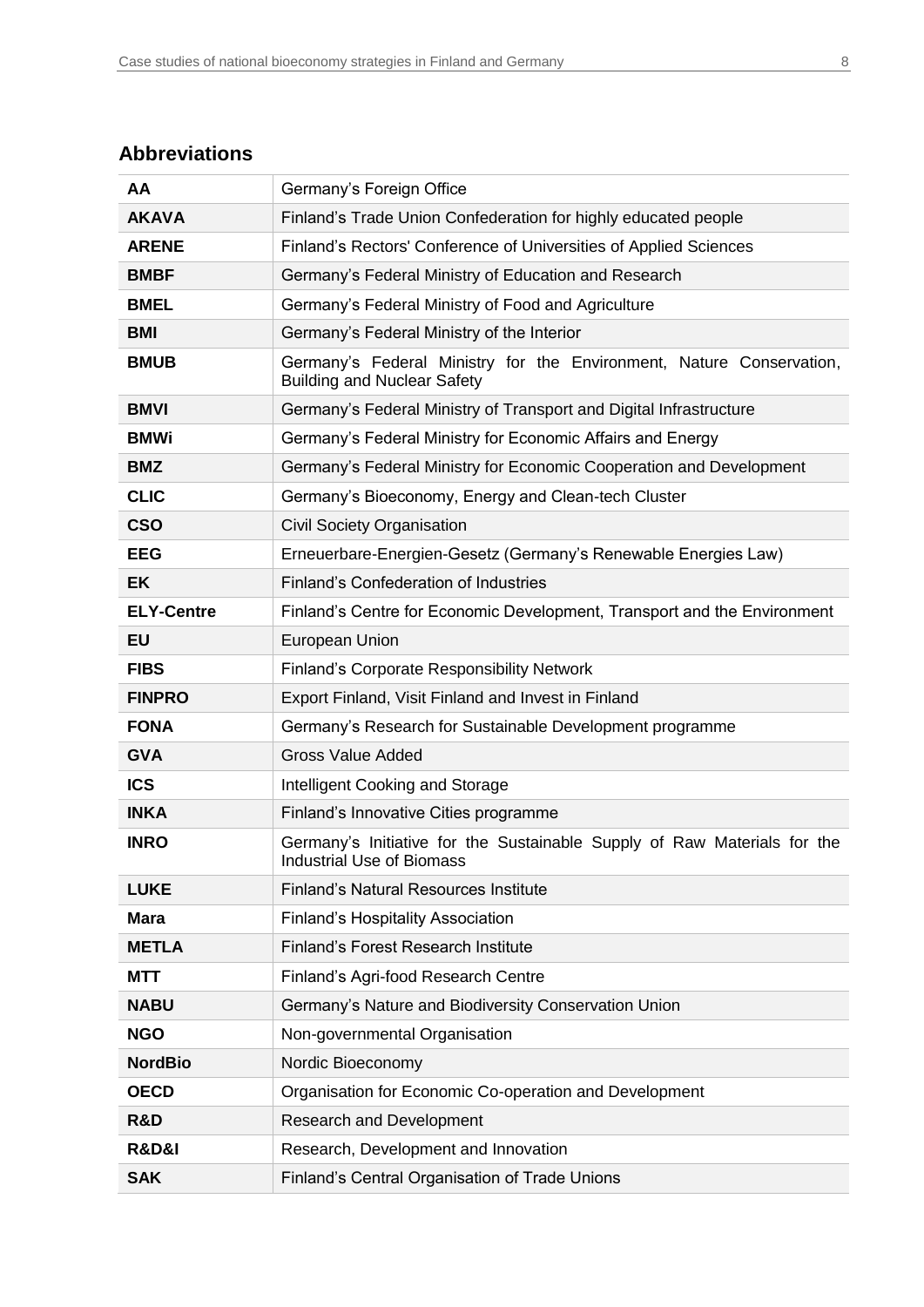| <b>SciFest</b>  | Finland's Science and Technology Festival                         |
|-----------------|-------------------------------------------------------------------|
| <b>SHOK</b>     | Finland's Strategic Centre for Science, Technology and Innovation |
| <b>SINAL</b>    | Bioeconomy event in France                                        |
| <b>SITRA</b>    | <b>Finnish Innovation Fund</b>                                    |
| <b>SMEs</b>     | <b>Small and Medium-sized Enterprises</b>                         |
| <b>STTK</b>     | Finland's Confederation of Professionals                          |
| <b>SYKE</b>     | <b>Finland's Environment Institute</b>                            |
| <b>TRAFI</b>    | <b>Finland's Transport Safety Agency</b>                          |
| Tekes           | Finland's Funding Agency for Innovation                           |
| <b>UN</b>       | <b>United Nations</b>                                             |
| <b>UNIFI ry</b> | <b>Finnish Universities</b>                                       |
| <b>VTT</b>      | <b>Finland's Technical Research Centre</b>                        |
| <b>WP</b>       | <b>Work Package</b>                                               |
| <b>WWF</b>      | World Wildlife Fund                                               |
| ZEF             | Germany's Centre for Development Research                         |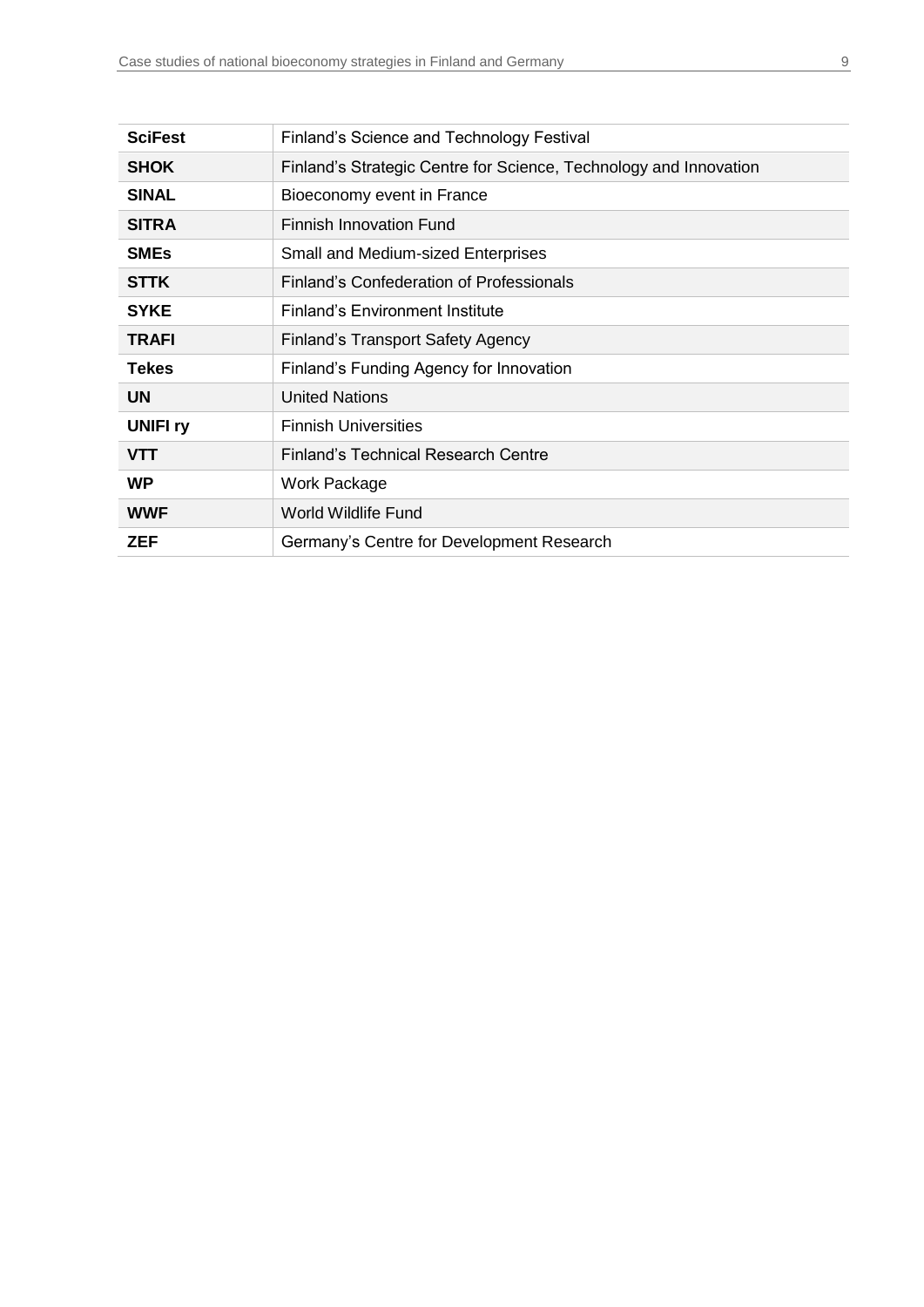## <span id="page-9-0"></span>**1 Introduction**

The overall goal of the BioSTEP project is to develop a set of recommendations for the participatory design of bioeconomy strategies at different levels. This paper is the first deliverable under WP3 and focuses on two national case studies. WP3 aims:

- To identify and collate information on national and regional strategies relating to the bioeconomy, which are examples of good practice in terms of the participation of a broad range of stakeholders and citizens in the design, implementation and monitoring/review of the strategies,
- To analyse these strategies and the mechanisms used to ensure the participation of stakeholders and citizens, and to synthesise findings, with a view to drawing out insights on participative ways of governing the bioeconomy, and
- To make this knowledge available to a wider audience, with a view to raising awareness and encouraging dialogue.

This report documents the first steps towards addressing these aims, which involve an assessment of how different publics have participated in the development, implementation and review of national policy-led bioeconomy strategies in Finland and in Germany. It also explores the benefits and challenges of different approaches to participation in these policy strategies, and draws out issues for discussion and lessons to inform the rest of WP3 and the BioSTEP project as a whole.

The work undertaken in Task 3.1 will inform the next steps of WP3, namely four case studies of regional bioeconomy strategies (D3.2) and the development of good practice guidelines on participatory approaches to the design, implementation and review of bioeconomy strategies (D3.3). These guidelines will be presented at validation meetings with key participants in the Finnish and German bioeconomy strategies (as well as to participants in the regional case studies), with a view to gaining feedback, improving the guidelines and fostering dialogue on participatory approaches to bioeconomy strategies.

The next section of this report develops a conceptual framework for understanding and analysing participatory approaches to strategy design, implementation and review. The third section then sets out the research methodology and the approach used for selecting case studies. The fourth and fifth sections cover the Finnish and German national case studies, examining how stakeholders and citizens have participated in the different dimensions of the national bioeconomy strategies, and exploring different views of the benefits and challenges of participatory approaches. The final section draws conclusions and identifies issues and research findings of interest for the BioSTEP project as a whole.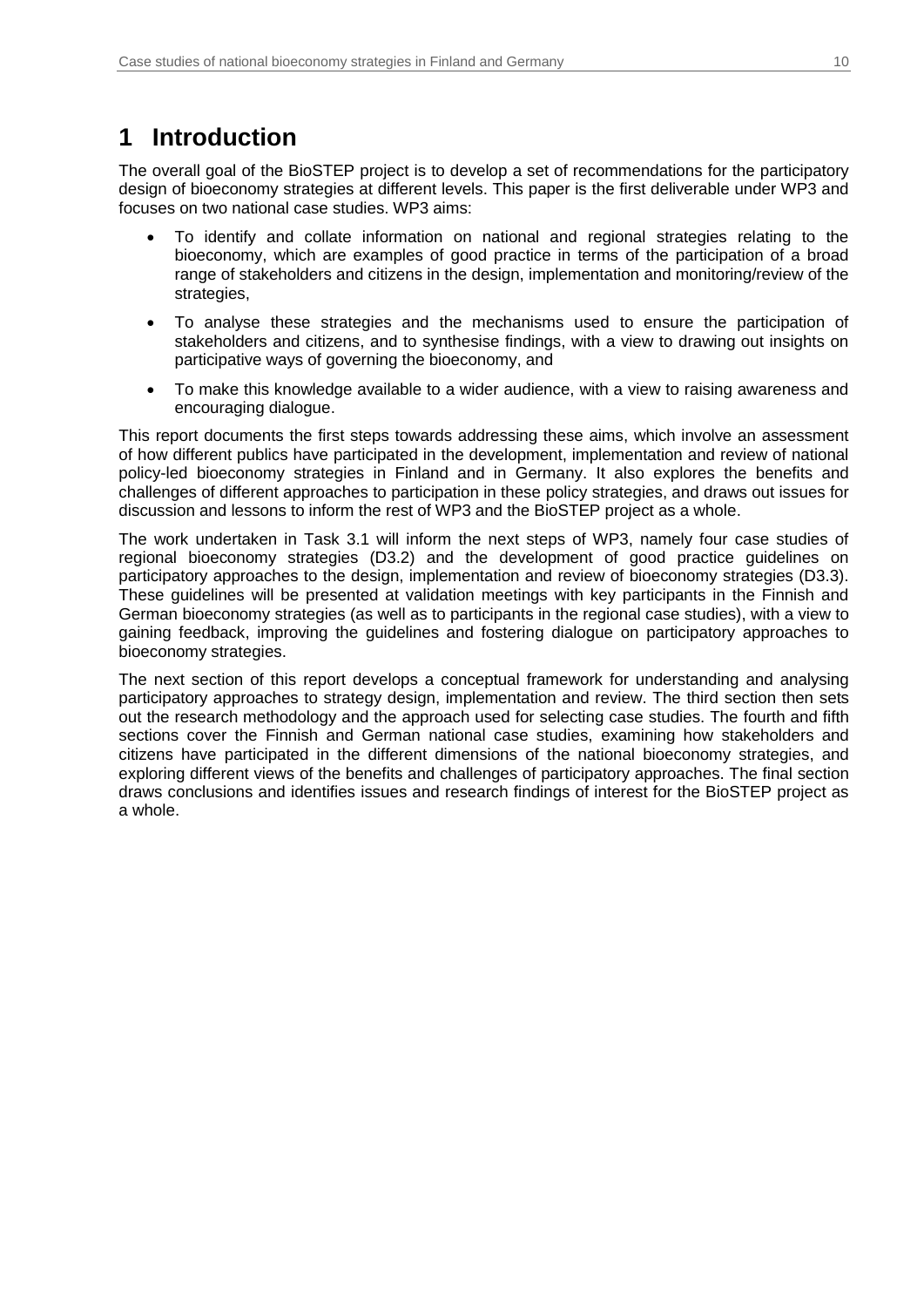## <span id="page-10-0"></span>**2 Participatory approaches to national strategies**

The aim of this report is to identify who has participated in the design, implementation and monitoring/review of national bioeconomy strategies in Finland and Germany; to explore how different people and organisations have participated in these strategies; and to provide an overview of actors' perceptions of the benefits and challenges associated with participation.

This section explains the rationale for focusing on national policy strategies, sets out what we mean by participatory approaches, and explores why participatory approaches to policy-led bioeconomy strategies matter.

## <span id="page-10-1"></span>**2.1 Governance of the bioeconomy**

This report focuses on national government strategies due to their importance in the governance of the emerging bioeconomy field. Although some tasks are located at sub-national level in some countries, or shared between national and EU level, national governments play the following important roles in relation to the bioeconomy:

- National governments are an important source of regulatory frameworks which shape and facilitate the evolution and growth of new scientific, technological and economic fields, for example in terms of their impact on the regulation of scientific methods and materials, land use planning, and the standardisation and certification for consumer products;
- Government is a major source of finance, via (i) direct funding for research and development (R&D), education and training institutions and systems; (ii) grants for R&D, innovation, education, training, enterprise, and pilot projects that experiment with changes in household behaviour; and (iii) the potential use of public procurement systems to favour more sustainable products and services;
- Governments also fund planning and information gathering activities and systems, which can support the growth of new activities (e.g. foresight planning, and the development and collection of statistics);
- Governments can also support the bioeconomy by disseminating information e.g. on the benefits of bio-based consumer products, on the need for changes in individual and household behaviour, and of new opportunities for education and employment;
- Government can also facilitate broad-based participation by setting up mechanisms for consultation, dialogue and co-decision-making that involve a range of stakeholders and publics (e.g. panels and forums, public consultations, public surveys, focus groups, events and conferences, and advisory committees).

Further, national bioeconomy strategies are in themselves a means of disseminating information both domestically and internationally about what can be done to support the bioeconomy, and of facilitating international cooperation.

## <span id="page-10-2"></span>**2.2 Participatory approaches to bioeconomy governance**

This report draws on the following broad classification of participatory approaches (Felt et al, 2007; Ribeiro and Millar, 2015), while recognising that the three categories may at times become blurred in practice:

- Public education, whereby 'experts' in the public or private sectors provide other individuals and organisations with information on the bioeconomy;
- Public dialogue, whereby 'experts' in the public or private sectors consult and set up forums for debate with other individuals and organisations;
- Public co-production of knowledge, based on cooperation between a range of experts, citizens and interest groups.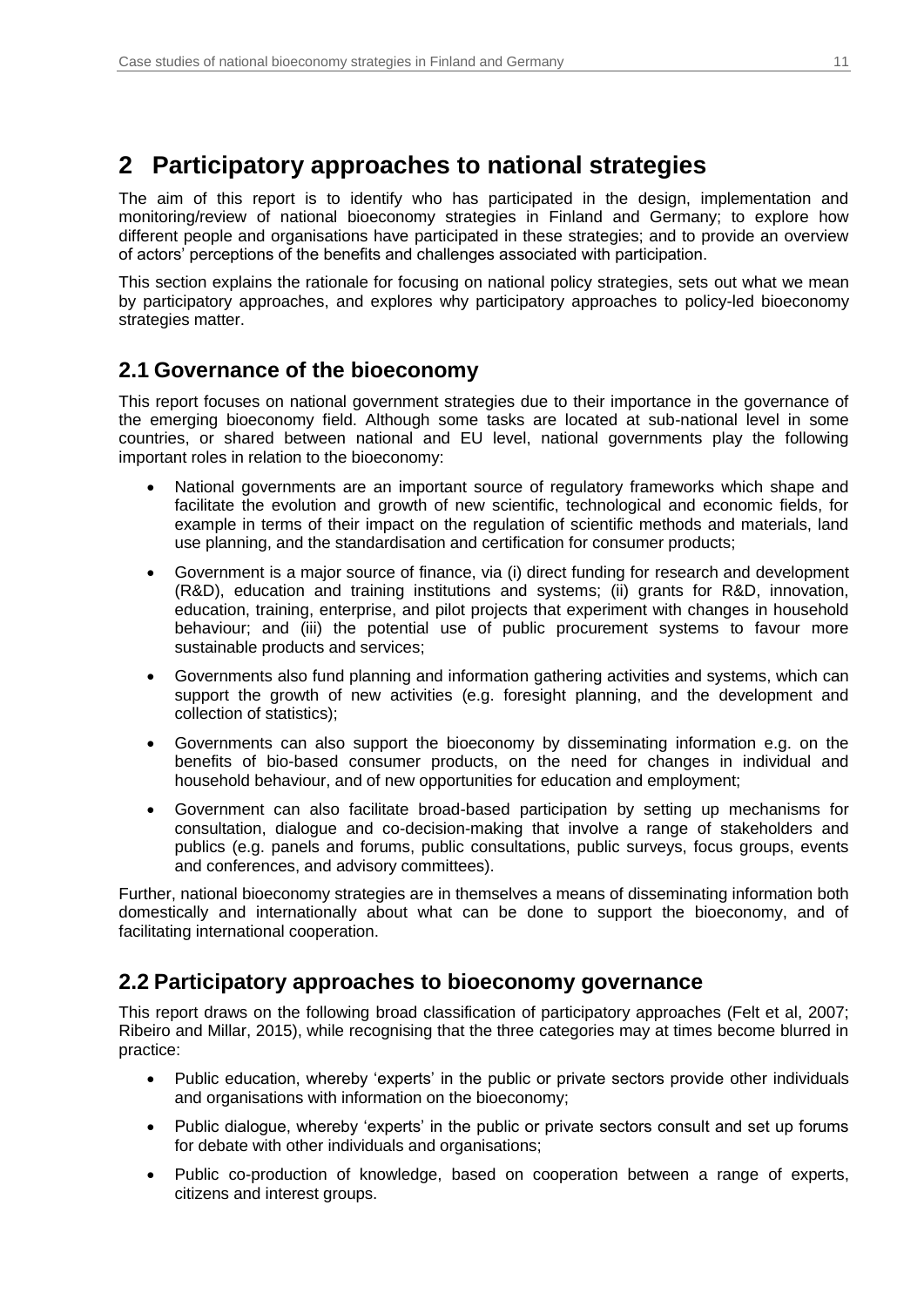The broader literature on participation in the fields of science and technology and socio-economic development suggest three types of rationales for participatory approaches to governance, namely instrumental, substantive and normative (Marries and Rose, 2010; Pallett, 2012; Ribeiro and Millar, 2015).

### **2.2.1 Instrumental rationales**

Participatory approaches may be adopted on pragmatic or instrumental grounds (Rowe and Frewer, 2004), as a 'tool' for raising public awareness, strengthening public trust and reducing conflict, with a view to smoothing the way for emerging technologies or policies. In this sense, the participation of wider organisations and publics can be seen as 'a technical device' or as a 'political instrument' (Bache, 2010).

This approach is often adopted in fields, such as science and technology, which are seen to be characterised by complexity, controversy and uncertainty (technical, regulatory, consumer responses etc.), which may hamper societal acceptance and business activity and innovation (Goven, 2006). Thus public opposition is seen to stem from a lack of knowledge or understanding, so that education and communication are viewed as needed to increase the acceptance and support of new developments.

In addition, open dialogue is seen as a means of strengthening public trust in science and its regulation, as well as the legitimacy and credibility of the policy process, and could therefore facilitate acceptance and implementation of new regulations (OECD, 2001). Consultation activities are also likely to increase the public's sense of ownership, encouraging longer-term commitment and compliance.

Providing opportunities for public participation can also serve the purpose of reducing societal tension, preventing conflict and damping potential protest (Rowe and Frewer, 2000, 2004).

### **2.2.2 Substantive rationales**

A second set of rationales for public participation stems from a recognition of the limitations of expert knowledge and viewpoints (Rowe and Frewer, 2000), and the need to take account of lay knowledge and opinions in decision-making processes in order to ensure that new developments are accepted and embedded in society.

The complexity of issues relating to scientific and technological developments is seen to stimulate governments to seek new sources of information and different points of view, experiences and expertise from a wide range of actors in order to make sure that decisions are well-informed, comprehensive and well-adjusted to societal needs and concerns. Technological developments may have a variety of impacts upon the society and there is therefore a need to discuss the social, economic, environmental, and especially ethical dimensions of these impacts with different groups of people, preferably early in the decision-making process.

Similarly, in the fields of development economics and regional studies, there is an emphasis on the value of providing conditions, which allow local actors to express their (often tacit and locally embedded) knowledge and preferences to inform and enrich decision-making (Hirschman, 1970; Barca, 2009a, 2009b; Morgan, 1997). If people do not have opportunities to 'voice' their views, they are likely to 'exit' from decision-making and participation, so that their ideas and capacities are wasted (Hirschman, 1970). There is therefore a need for participatory political institutions which facilitate societal engagement and so ensure the inflow of new ideas, thus stimulating innovation and economic activity (European Commission, 2012a; McCann and Ortega-Argilés, 2015). However, such forms of participation may be blocked by local elites because there is a risk of challenges to the status quo upheld by traditional interest groups.

### **2.2.3 Normative rationales**

A final set of rationales for public participation is rooted in perceptions of what makes a 'good society', founded on 'a recognition of basic human rights regarding democracy and procedural justice' (Rowe and Frewer, 2000). In this sense, it is argued that people who are likely to be affected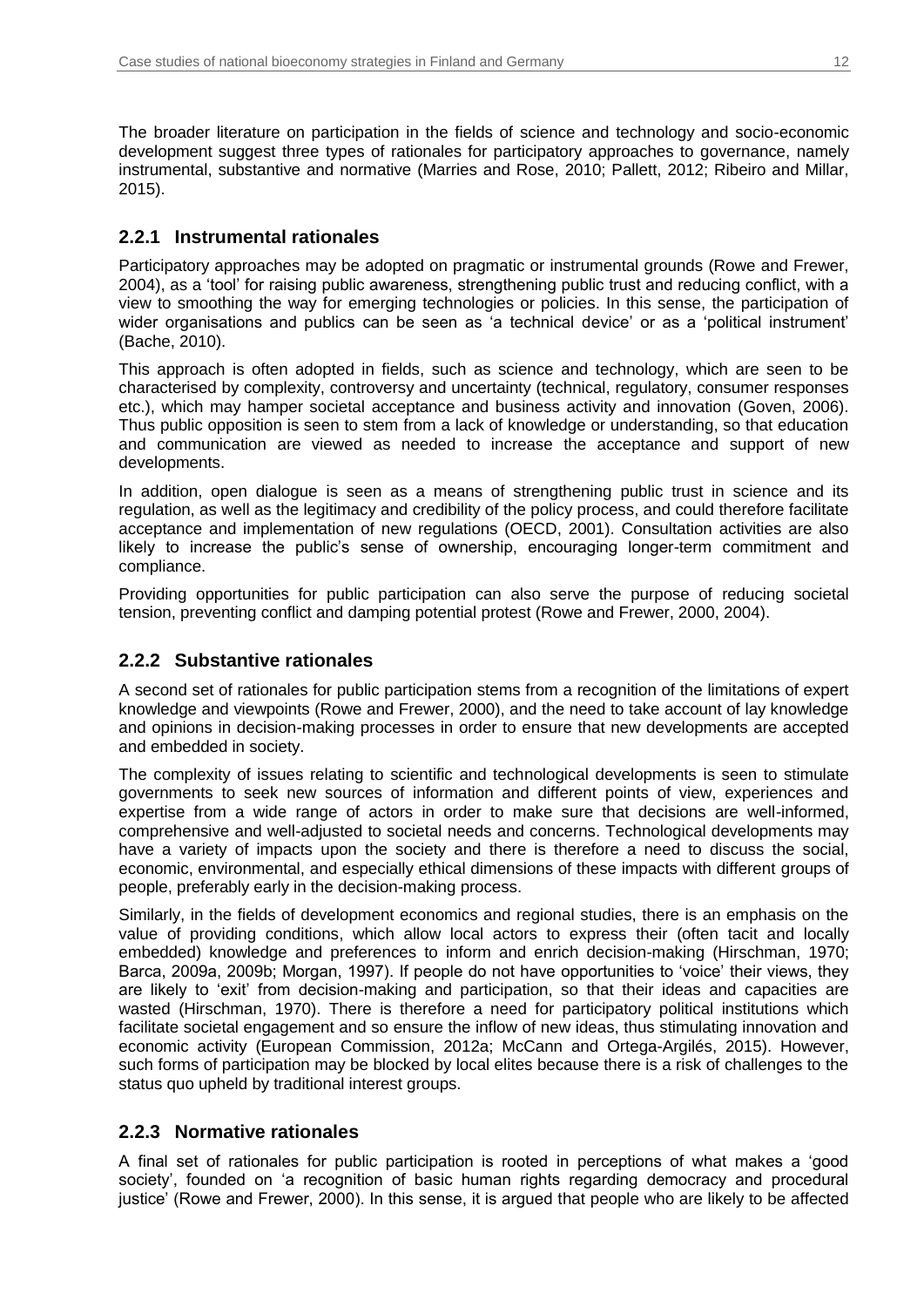by decisions should have the freedom to define whether these decisions are in compliance or in conflict with their own perception of well-being (Sen, 1999).

One perspective on this debate, rooted in development economics, is the 'capability' approach, which emphasises the primary moral importance of the freedom to achieve well-being, which is defined by each individual and so depends on what he or she has reason to value' (Sen, 1999). This approach suggests that a 'good' society would seek to provide individuals with the opportunities to achieve well-being by realising their capabilities. Moreover, although the elements of well-being would be defined by individuals themselves, the State would play a role in facilitating the dialogue with a variety of publics, in order to allow the articulation of a collective 'well-being', which would be valued by a wide range of individuals.

At the same time, participation in political processes and the ability to shape political decisions may be considered as an important capability in itself, an element of perceived well-being and an essential right to be exercised by an individual. This is in line, for example, with Sen's (1999) view on individuals as holding 'process freedoms' such as involvement in democratic practices and public debate, and with Nussbaum's (2003, 2011) view on political participation as one of 'central human capabilities' (closely associated with the concept of 'human rights').

From this perspective, participative practices may be seen as inherently democratic and characteristic of a 'good society' (Drèze and Sen, 2002; cf. Batory and Cartwright, 2011) and so as an appropriate focus of government support.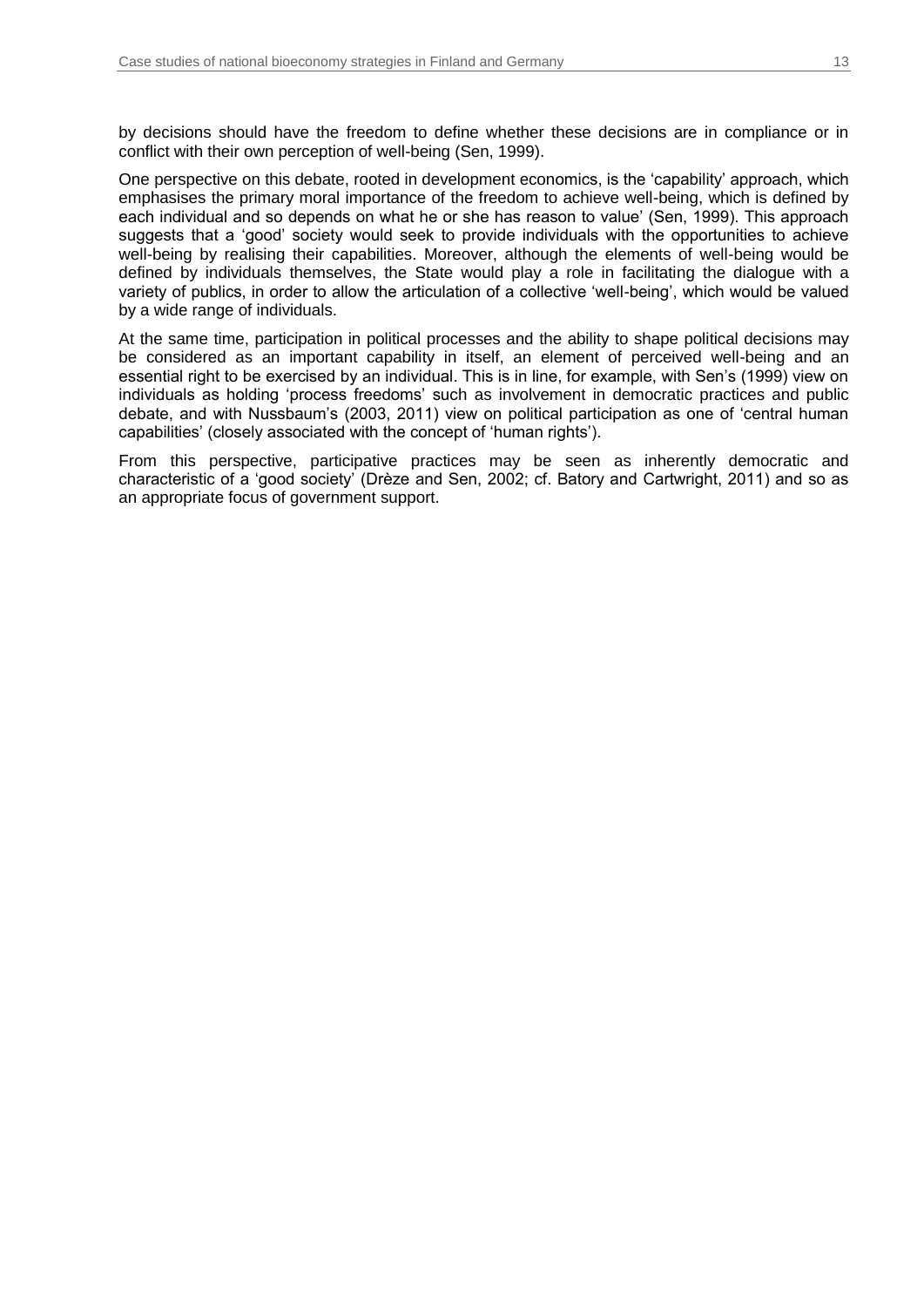## <span id="page-13-0"></span>**3 Research methodology, analysis and case study selection**

### <span id="page-13-1"></span>**3.1 Methodology and analytical approach**

The methodology included desk research, semi-structured interviews, data analysis and report writing. Each of these stages is examined further below. A copy of the research guidance and interview checklist is provided in Annex 1.

Research under WP3 was undertaken in accordance with the University of Strathclyde's Code of Practice on Investigations involving Human Beings, which is designed to ensure that all research undertaken by University staff and students is carried out in an ethical manner. The Code of Practice aims to ensure: that research is designed, reviewed and undertaken to ensure integrity and quality; that research subjects are informed fully about the purpose, methods and possible uses of the research and what their participation involves; that the confidentiality of information and participant anonymity is respected; that involvement of research participants is voluntary; research is independent, free of conflicts of interest or partiality; and that data management and storage procedures ensure data protection. Annex 2 of this report includes EPRC's Ethics Guidance for Researchers and Ethics Information for Interviewees. The full Code of Practice is available here: [http://www.strath.ac.uk/ethics/](https://www.strath.ac.uk/ethics/)

### **3.1.1 Desk research**

BIOCOM (Germany) and EPRC (Finland) undertook desk research, which involved the collection and processing of information on the content and rationale of the bioeconomy strategy to be analysed. It drew on policy documents at strategy level; information at the level of measures/instruments and projects from various organisations; and policy-maker, organisational and citizen-oriented websites. In particular, it focused on:

- the aims of the strategy,
- what the strategy says about the strategy's benefits and beneficiaries,
- whether the strategy discusses potential harms or dis-benefits,
- the actors responsible for developing, deciding on and implementing the strategy,
- the main drivers for developing the strategy, and
- the content, actions or instruments set out in the strategy.

### **3.1.2 Interviews**

BIOCOM (Germany) and EPRC (Finland) each undertook 15 semi-structured interviews with representatives of organisations which have participated in the development, implementation and monitoring/review of the national bioeconomy strategies in Finland and Germany (see [Table 1\)](#page-14-1).

Interviewees were selected to represent the main organisations which have participated in the development, funding, implementation and monitoring/evaluation/review of the strategy, including:

- Governmental or policy organisations,
- Business chambers and business/sectoral associations,
- Scientific or research organisations,
- Non-governmental organisations (NGO) and civil society organisations (CSO),
- Individual academics, consultants or other experts.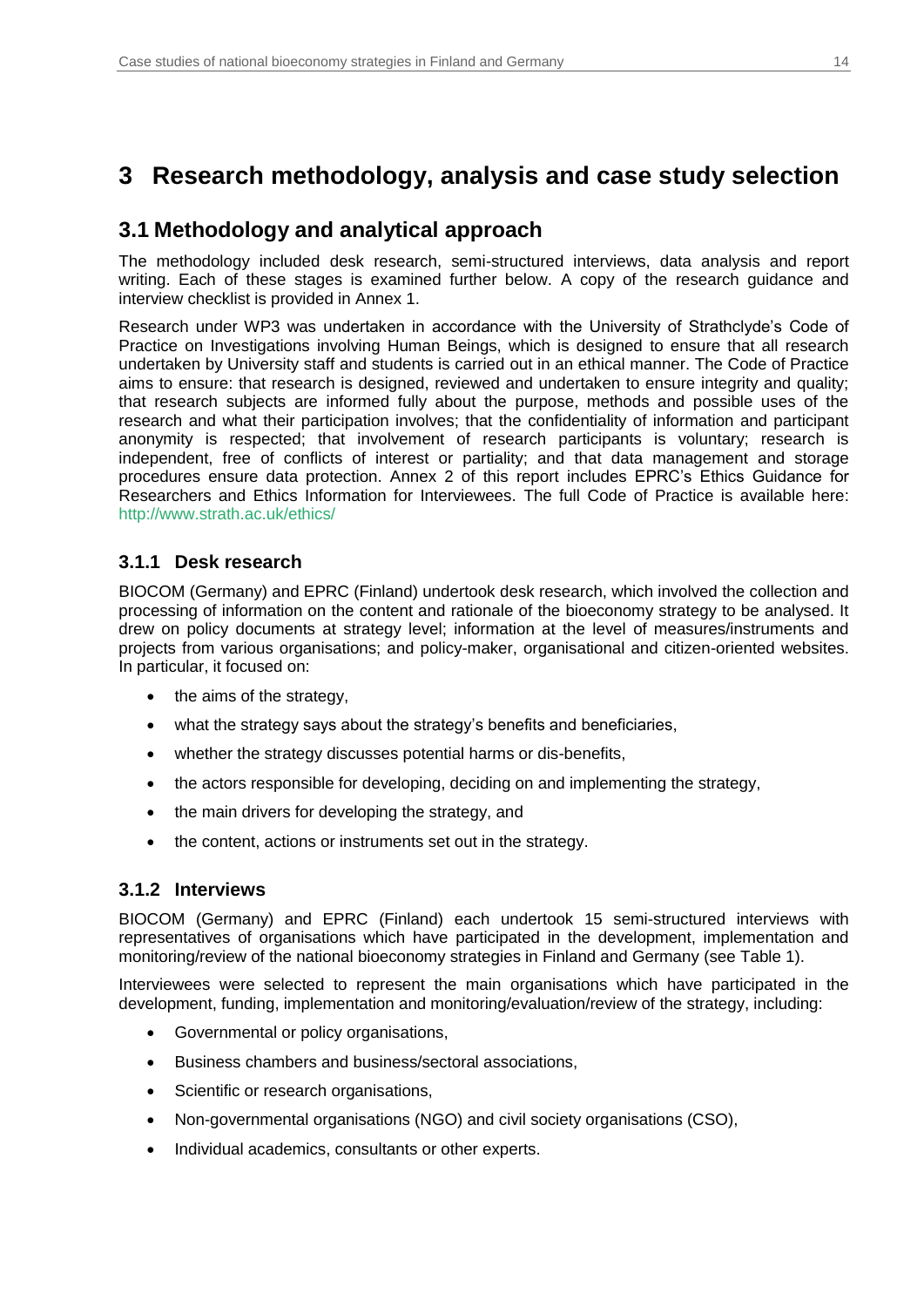|                                     | <b>Finland</b> | <b>Germany</b> |
|-------------------------------------|----------------|----------------|
| <b>National policy-makers</b>       | $\mathfrak{p}$ | 4              |
| <b>Regional/local policy-makers</b> | $\mathcal{P}$  | 1              |
| <b>Business associations</b>        | 4              | 3              |
| Science/research<br>organisations   | $\overline{2}$ | 3              |
| <b>CSOs/NGOs</b>                    | $\overline{2}$ | 3              |
| <b>Experts/consultants</b>          | 3              | 1              |
| <b>Total</b>                        | 15             | 15             |

### <span id="page-14-1"></span>**Table 1: Interviews undertaken in Finland and Germany**

Source: BIOCOM and EPRC

The interviews were either undertaken face-to-face, by telephone or by skype. The interviewers recorded and transcribed the interviews for their respective case studies. The interviews focused on the following questions:

- How did organisational stakeholders and the general public participate in the design, implementation and review of the strategy?
- What did interviewees see as the benefits and the challenges related to the participation of organisational stakeholders and the general public in the strategy?

### **3.1.3 Analysis and report-writing**

EPRC undertook the data analysis and wrote the final report for both case studies, drawing on interview transcripts and desk research. The analysis was structured around the interview checklist, i.e.

- the participation of organisational stakeholders on the one hand and the general public on the other,
- the different phases of participation (strategy development, implementation and review), and
- the range of benefits and challenges/difficulties associated with participation, as identified by the interviewees.

A draft report was circulated for feedback from other BioSTEP partners (including BIOCOM, with specific feedback on the German case study) and the text was then revised, before being circulated a second time, and then finalised and submitted to the European Commission.

## <span id="page-14-0"></span>**3.2 Case study selection**

Numerous governmental and policy organisations at international, national and regional levels have developed bioeconomy strategies in the past decade [\(http://bio-step.eu/background/bioeconomy](https://bio-step.eu/background/bioeconomy-strategies.html)[strategies.html\)](https://bio-step.eu/background/bioeconomy-strategies.html). For example, the OECD (2009) and European Commission (2012b, 2013) have produced key strategy documents, and a number of individual European countries (including Austria, Denmark, France and the Netherlands) have developed national policy strategies for the bioeconomy. Recent summaries of national bioeconomy strategies have been published by Germany's Bioeconomy Council (Bioökonomierat, 2015a, 2015b).

The following criteria were used to select the two national case studies covered in this report:

A strategy (a set of ideas and actions) was in place and was being implemented;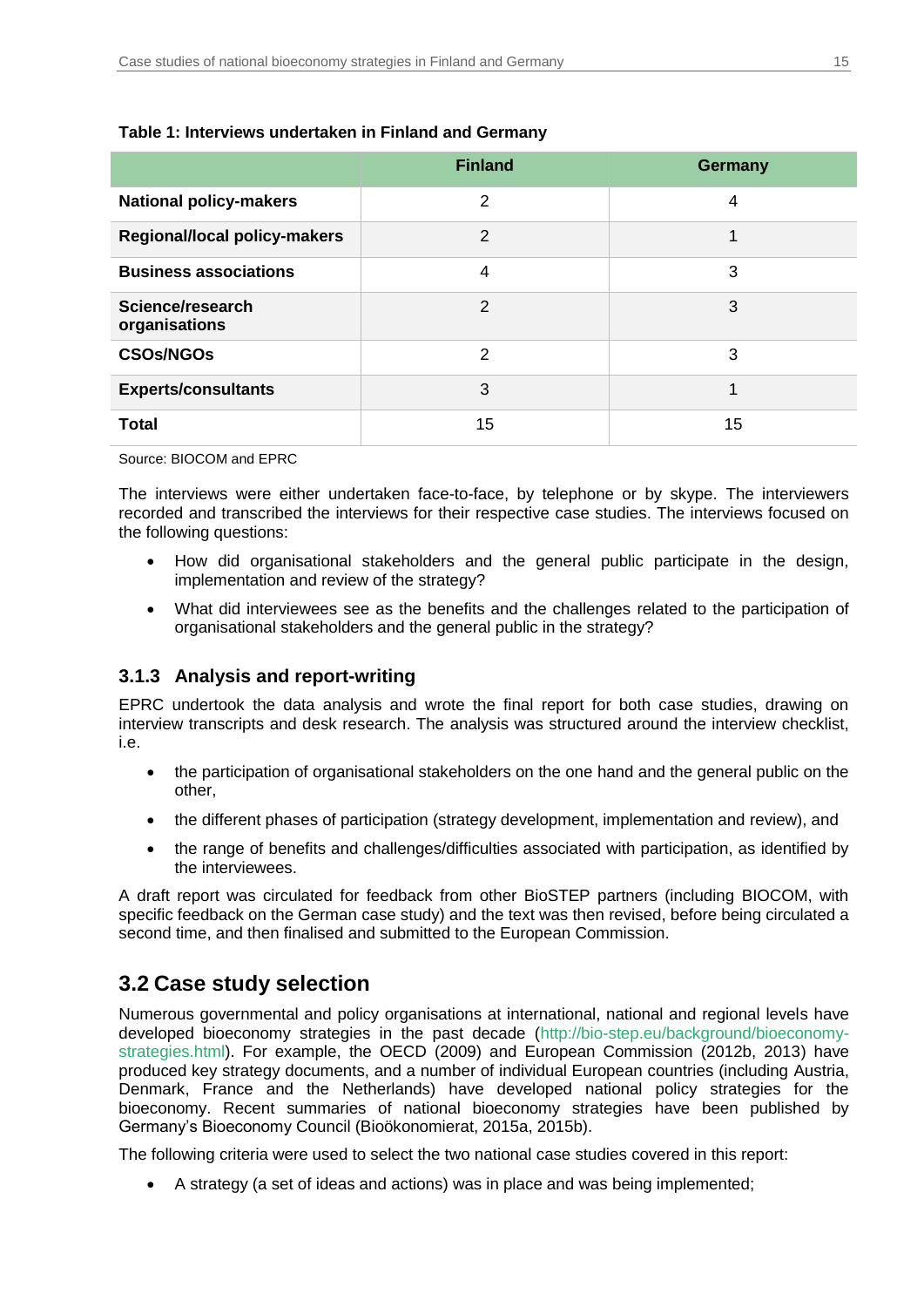- There were indications that a range of stakeholders participated in strategy design and implementation, representing at least the worlds of policy, business and research and also with some participation from CSOs/NGOs and individual citizens;
- The case studies covered different aspects of the bioeconomy e.g. not only the 'older' bioeconomy (notably biofuels) but also the 'newer' bioeconomy i.e. refined biomaterials with a high(er) degree of added value (e.g. bio-plastics, lubricants or applications in the domain of personal care).

The BioSTEP project proposal identified Germany as one of the two national case studies because the project consortium was aware that bioeconomy policy was already well-developed in Germany, which is seen to be "among the world leaders when it comes to bioeconomy policy" (Bioökonomierat, 2015a, p.24). Moreover, various stakeholders (policy organisations, individual businesses and business associations, universities and research institutes, non-governmental organisations and civil society organisations) have participated in the design and implementation of Germany's national bioeconomy strategies. Similarly, policy-makers and other stakeholders are concerned to engage with the general public about these strategies.

A desk assessment of other national bioeconomy strategies in Europe suggested that Finland was another international leader in bioeconomy policy-making, with a senior Finnish civil servant blogging that "other European countries see Finland as one of bioeconomy's winning countries, although we have yet to notice it ourselves" (Sundbacka, 2014). The desk assessment also indicated that there was strong participation from a range of organisational stakeholders in the Finnish strategy, as well as clear concern with engaging with citizens on the bioeconomy

Further, both Finland and Germany can be seen as good practice examples of countries with formal mechanisms for enabling a range of different interests to participate in policy-making. On the one hand, both countries have neo-corporatist traditions, often referred to as the social market economy or Rhine model in Germany, and the Nordic model in Finland (Hall and Soskice, 2001; Scharpf, 1987). Strong formal institutions ensure that organisations representing different societal groups (e.g. businesses, trade unions, civil society organisations) engage actively with national, regional and local governments to inform and shape policy decision-making and implementation. On the other hand, both countries have developed forms of participatory policy-making (e.g. citizen juries and forums) involving a wide range of individual citizens since at least the 1990s (Best, Augustyn and Lambermont, 2011).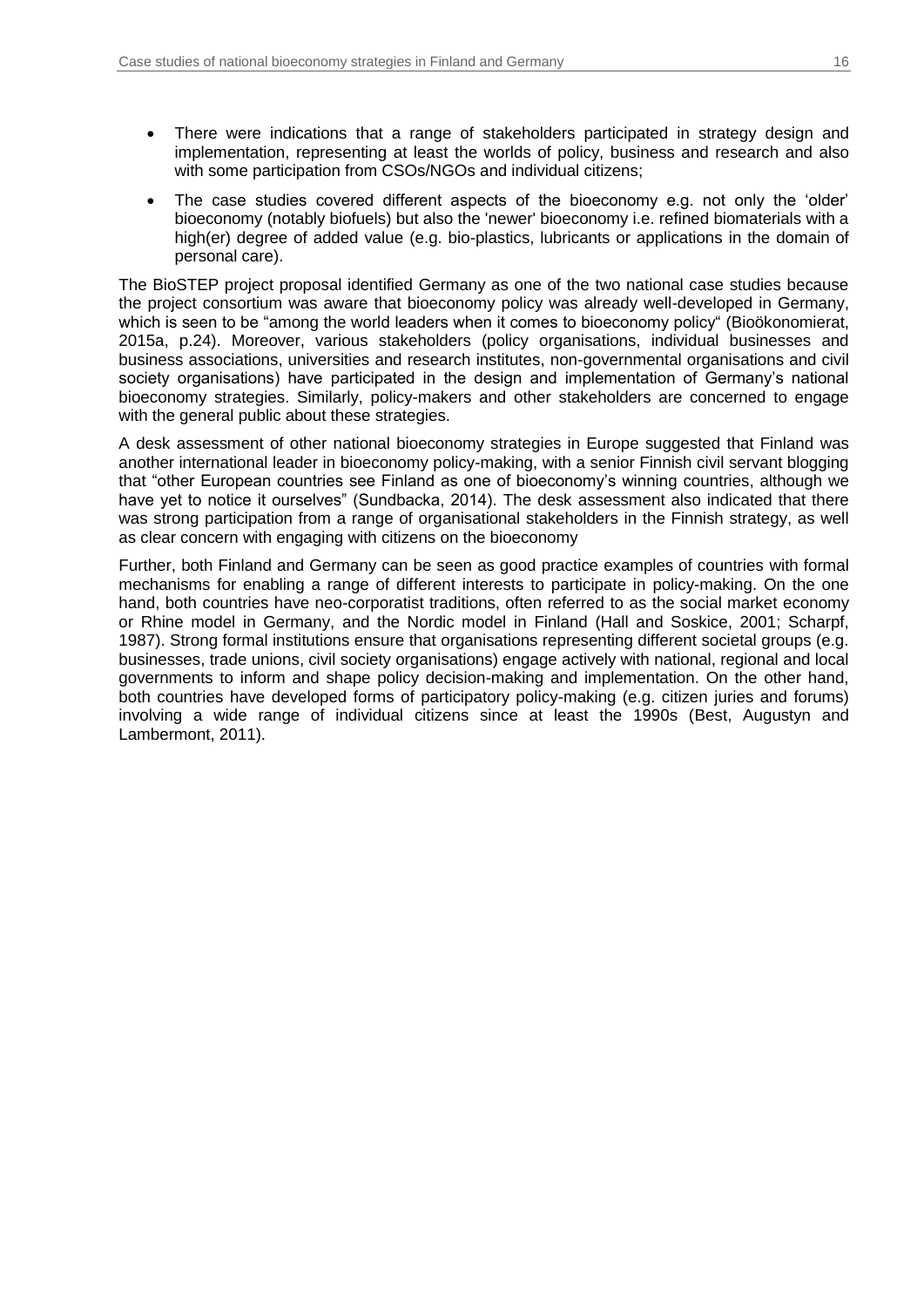## <span id="page-16-0"></span>**4 Case study 1: Finland's National Bioeconomy Strategy**

The first case study focuses on participatory approaches relating to the Finnish Bioeconomy Strategy (Ministry of Employment and the Economy, 2014). Bio-products and bio-activities play an important part in Finland's economy (see [Infobox 1\)](#page-16-2) and Finland's bioeconomy sector is distinctive, due to the importance of domestic forestry as a source of biomass (Bioökonomierat, 2015b).

Moreover, the bioeconomy has developed in a national context where the natural environment and, especially, forests are significant, not only economically but also in societal and individual terms (Irjala, 2013; Raivo, 2002). Access and connection to nature is linked to traditional cultural norms of egalitarianism and individual rights, for example through the Finnish 'Everyman's Right' (*jokamiehenoikeus*) which is a traditional legal concept that ensures universal free access to nature and the countryside. This cultural/individual connection with nature contributes to the relative importance of environmental concerns on the national political/policy agenda. Policy-makers are endeavouring to facilitate the transition to a bioeconomy by emphasising its contribution to the natural environment and sustainability and by engaging with stakeholders and citizens with a view to stimulating changes in perceptions and behaviour (Rissanen, 2013).

This section begins by examining how and why the Finnish National Bioeconomy Strategy was developed and its content, before examining how different stakeholders have participated in the design, implementation and review of the strategy, and the benefits and challenges associated with participatory approaches.

### <span id="page-16-2"></span>**Infobox 1: Finland's Bioeconomy Sector**

The bioeconomy in Finland is characterised by the abundance of natural resources and the dominance of the forest sector. However, the definition and measurement of bioeconomy activities is not clear-cut, as it cuts across traditional sectoral boundaries linking wood processing, chemistry, energy, construction, technology, food and wellbeing solutions.

The Finnish National Strategy estimates that the bioeconomy accounted for 12.3 percent of Finland's gross value added (GVA) in 2011, employed more than 300,000 people (12.7 percent of total national employment), and made up 26.3 percent of total national exports).

Key sectors of the bioeconomy include:

- Food and agriculture: 2.7% of GVA, 5.1% of employment
- Forestry: 1.8% of GVA, 1.0% of employment
- Wood products, pulp and paper: 2.8% of GVA, 2.4% of employment
- Construction: 2.0% of GVA, 2.3% of employment
- Chemicals and pharmaceuticals: 0.8% of GVA, 0.2% of employment
- Renewable energies: 1.2% of GVA, 0.2% of employment
- Nature tourism: 0.8% of GVA, 1.3% of employment

Source: Ministry of Employment and the Economy (2014) Kestävää kasvua biotaloudesta, Suomen biotalousstrategia (Finland's Bioeconomy Strategy), Helsinki, p.9

## <span id="page-16-1"></span>**4.1 The background of the strategy**

### **4.1.1 How and why was the strategy developed?**

The process of building the National Bioeconomy Strategy, which was launched in early 2014, was initiated by the Ministry of Employment and the Economy in autumn 2012, in close cooperation with the Ministry of Agriculture and Forestry and the Ministry of the Environment. Other key partners included: the Prime Minister's Office, the Ministry of Education and Culture, the Ministry of Social Affairs and Health, the Ministry of Finance, the administrative entities under the relevant ministries,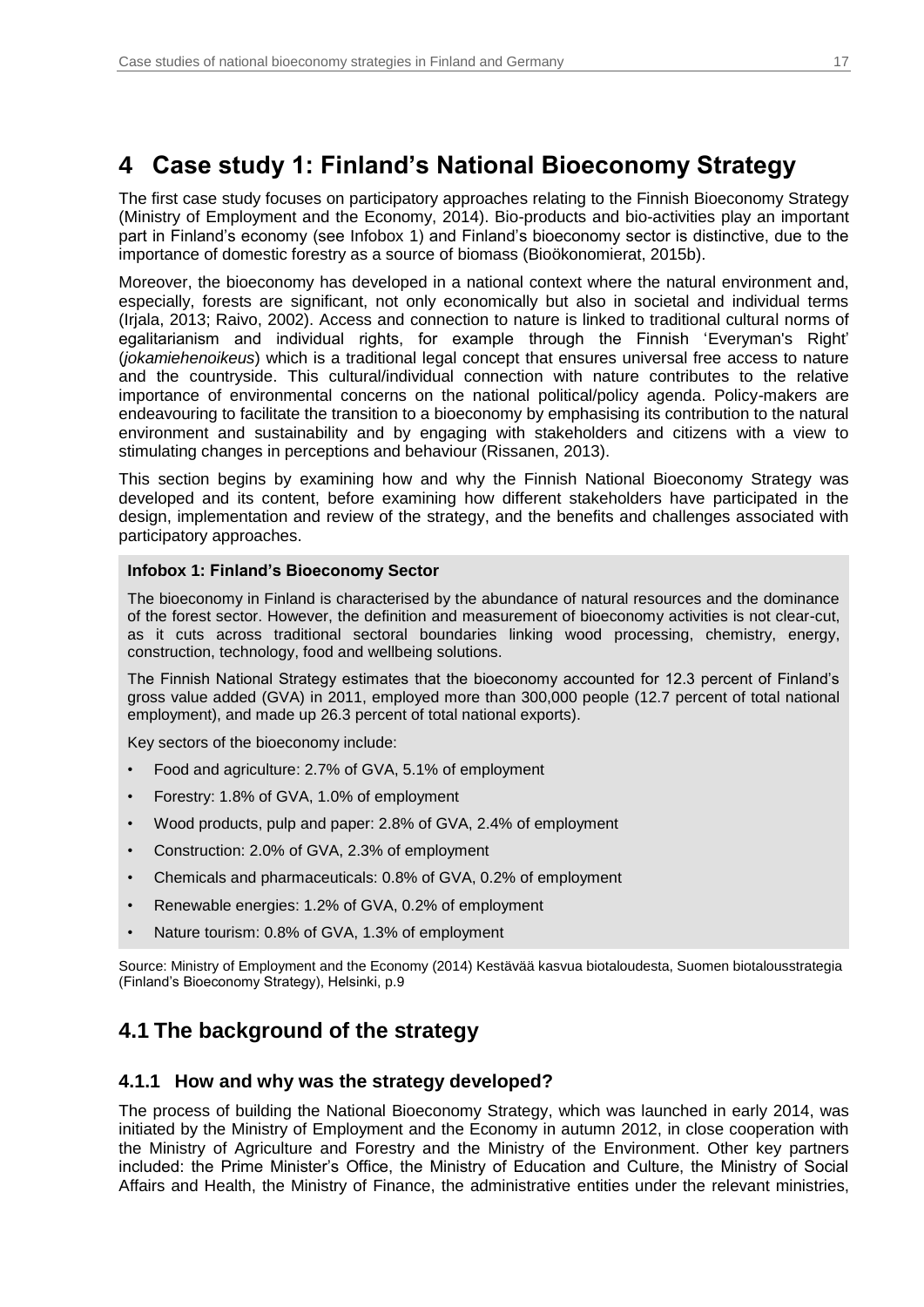the Technical Research Centre (VTT), and the Finnish Innovation Fund (SITRA) (Ministry of Employment and the Economy, 2015a). Other stakeholders and individual citizens were also invited to express their views, largely through open events, as well as via a bioeconomy website [\(www.biotalous.fi\)](https://www.biotalous.fi/); via a government website which aims to encourage citizen participation across a range of policy fields (www.otakantaa.fi); 1 and via social media.

The National Strategy built on earlier work undertaken in 2009-12 (see [Infobox 2\)](#page-18-0). The first formal discussions on the use of natural resources to promote competitiveness, well-being and environmental responsibility had occurred within the public-private Luodin project which was led by the Finnish Forest Association. SITRA developed this thinking further and initiated the Natural Resource Strategy (*kansallinen luonnonvarastrategia*), which was submitted to the Government in April 2009 (Ministry of Employment and the Economy, 2011).

At the end of 2009, a ministerial group on climate and energy policy decided to develop the Government's Natural Resource Strategy further. This led the Ministry of Employment and the Economy to set up two working groups in spring 2010, one on the bioeconomy and the other on the minerals sector. The bioeconomy working group assessed the need for a bioeconomy strategy, explored the concept of the bioeconomy, and examined possible developments up to 2050. The working group did not cover bioenergy production, as the Government had already taken a long-term decision on these issues. Nor did it cover issues relating to the aquatic ecosystem, or nature recreation and tourism.

The working group submitted a report to Parliament in September 2010, which proposed the development of a national bioeconomy strategy, that would define how the bioeconomy could contribute to economic growth and welfare (Prime Minister's Office, 2010). The bioeconomy summit organised by VTT in 2012 also urged the development of a national bioeconomy strategy.

 $\overline{a}$ 

 $1$  The website www.otakantaa.fi is part of a service entity which develops electronic services to provide interaction between civil society, the public administration and political decision-makers. The service entity is part of the SADe programme (eServices and eDemocracy acceleration programme) coordinated by the Ministry of Finance.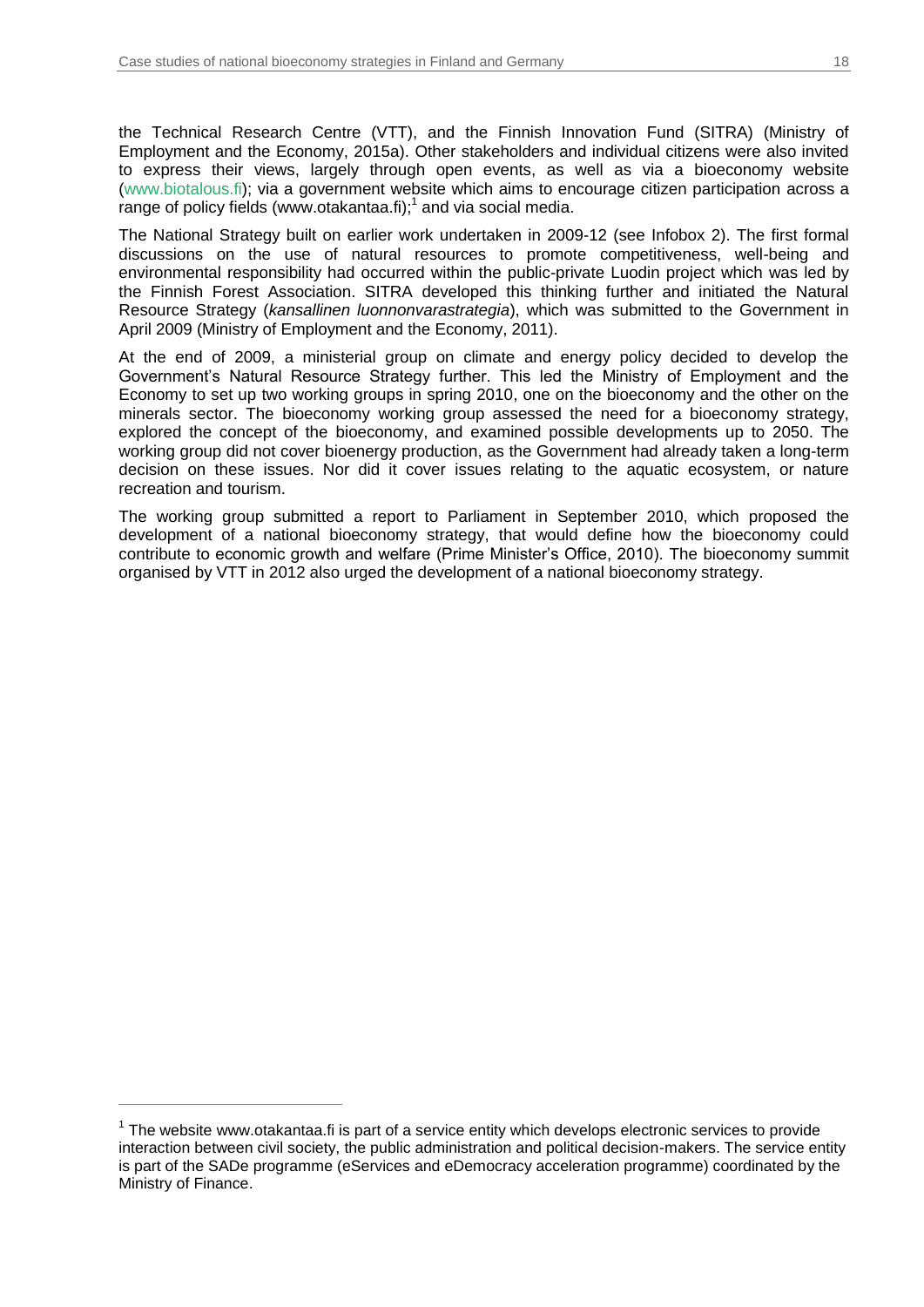### <span id="page-18-0"></span>**Infobox 2: Other relevant strategies in Finland**

There are c. 120 ongoing programmes and strategies in Finland with a direct link to bioeconomy e.g.

- Rural Development Programme for Mainland Finland (2014-20)
- The Strategic Programme for the Forest Sector 2015
- National Aquaculture Strategy 2022
- Finland's National Food Strategy 2020
- Cleantech Strategic Programme
- Finland's National Forest Programme 2015
- European Maritime and Fisheries Fund, National Programme 2014-20
- Energy and Climate Strategy 2016
- The Forest Biodiversity Programme METSO 2008-2025

• The National Strategy and Action Plan for the Conservation and Sustainable Use of Biodiversity 'Saving Nature for People'

- Finland's National Strategy for Adaptation to Climate Change 2022
- National Material Efficiency Programme 'Sustainable Growth through Material Efficiency'
- National Resource Strategy 2009
- National Strategy for Sustainable Development

Source: European Commission (2014) Joint Survey on National Bioeconomy Strategies, Country: Finland, [https://biobs.jrc.ec.europa.eu/sites/default/files/generated/files/jrc/JRC-](https://biobs.jrc.ec.europa.eu/sites/default/files/generated/files/jrc/JRC-SCAR%20MS%20Bioeconomy%20Survey%202014%20FINLAND%20.pdf)[SCAR%20MS%20Bioeconomy%20Survey%202014%20FINLAND%20.pdf](https://biobs.jrc.ec.europa.eu/sites/default/files/generated/files/jrc/JRC-SCAR%20MS%20Bioeconomy%20Survey%202014%20FINLAND%20.pdf)

Other factors which drove the decision to develop the bioeconomy strategy include:

- Increased awareness of the potential of the bioeconomy to address national and international economic and environmental challenges;
- Increased understanding of Finland's strength and opportunities in the bioeconomy (notably forest resources, as well as manufacturing and energy sectors); and
- The development of bioeconomy policy guidelines and strategies by the UN, OECD and EU, as well as by countries such as Germany, the Netherlands, Sweden and Norway.

### **4.1.2 The content of the strategy**

The National Bioeconomy Strategy sets out a vision for 2050 whereby sustainable and competitive bioeconomy solutions for global problems will be created in Finland, and new business will be generated, boosting the country's welfare and also supporting natural ecosystems. Finland's bioeconomy output is expected to grow to €100 billion by 2025 and to generate of 100,000 new jobs. Alongside the emergence of new sectors, the diversification of existing industries is seen as likely, with the strongest potential in the forestry, chemical and energy industries and related services.

The strategy sets out a detailed list of actions and measures (see [Infobox 3\)](#page-19-1), and identifies the bodies responsible for implementing each of these, with most foreseen to start by the end of 2014. Further, the strategy outlines the indicators and data sources to be used for monitoring the strategy.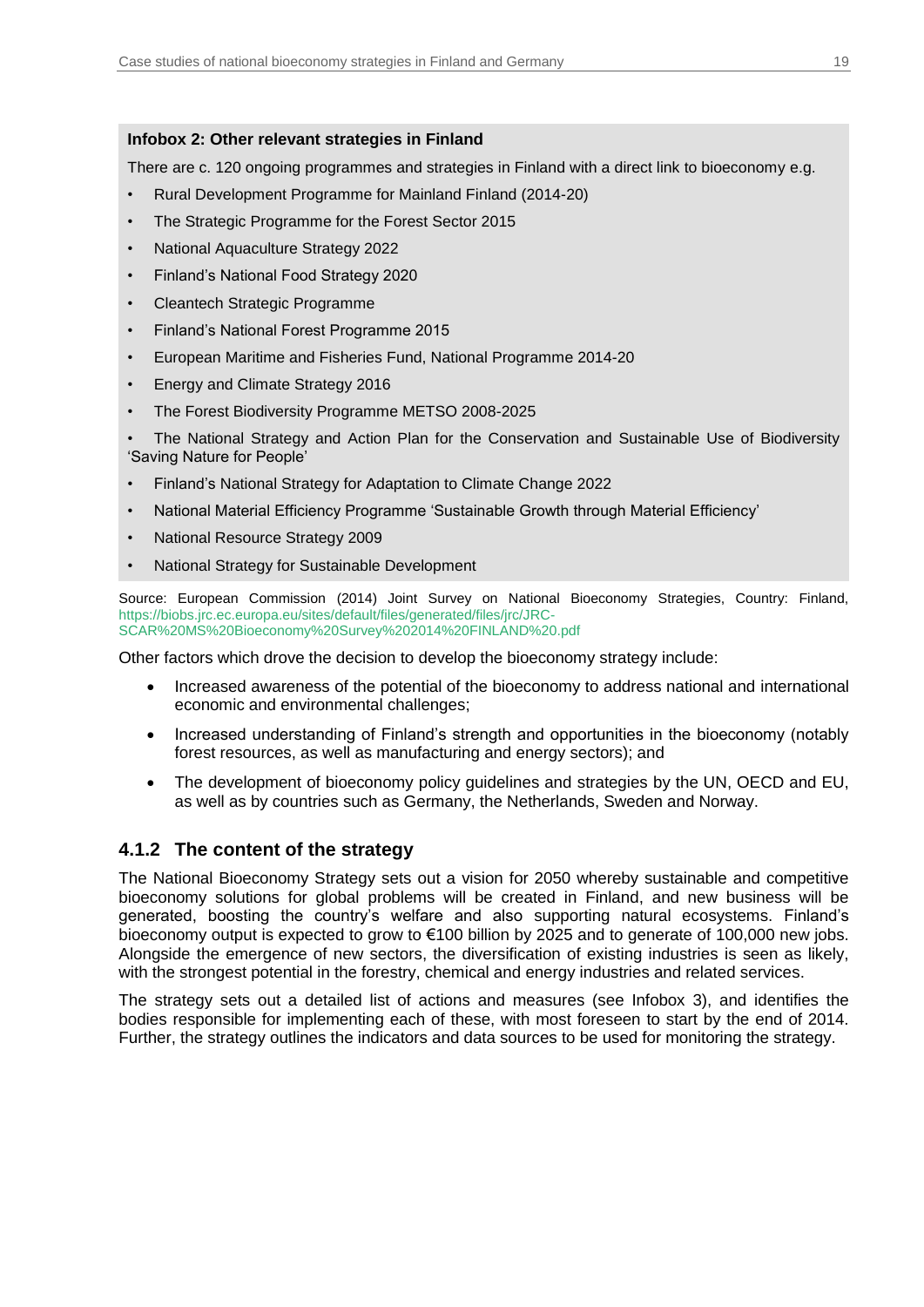#### <span id="page-19-1"></span>**Infobox 3: The Finnish Bioeconomy Strategy: Actions**

- 1. A competitive operating environment for the bioeconomy
- Setting up a foresight system to anticipate demand for bioeconomy solutions
- Using policy and regulation to support new bioeconomy solutions
- Providing incentives for using renewable resources in public procurement
- Promoting consumer demand for bioeconomy products and services
- Promoting the standardisation and certification of bioeconomy solutions
- Experimenting with bioeconomy solutions in urban areas
- Incorporating the bioeconomy in marketing of Finland as a country
- 2. Generating new business from the bioeconomy
- Increasing equity financing and public funding for bioeconomy innovation
- Funding piloting and demonstration projects of new bioeconomy solutions
- Developing bioeconomy cooperation platforms across sectoral boundaries

• Promoting non-material value creation (e.g. branding and design, as well as nature-related including culture)

- 3. Creating a strong skills base for the bioeconomy
- Developing education content to train bioeconomy experts
- Supporting research, including cooperation across sectors and internationally
- 4. Accessibility and sustainability of biomasses
- Ensuring the availability and use of biomass
- Making more efficient use of knowledge related to biomass resources

Source: Ministry of Employment and the Economy (2014) Kestävää kasvua biotaloudesta, Suomen biotalousstrategia (Finland's Bioeconomy Strategy), Helsinki

## <span id="page-19-0"></span>**4.2 Participation during the design of the strategy**

The strategy design process was led by national government politicians and civil servants, but various other organisational stakeholders were invited to contribute to the strategy's design. National policy-makers placed a strong emphasis on ensuring the participation of a range of actors in the strategy-building process because they believed that the successful development of a bioeconomy would depend on the active contribution and commitment of a wide range of other individuals and organisations.

### **4.2.1 Governmental stakeholders**

In 2012, the Ministry of Employment and the Economy set up an Executive Group and a Working Group tasked with developing a strategy in support of the Government programme's growth objectives based on green economy; putting forward a proposal for the Government Resolution; setting out an operational programme for its implementation; and carrying out the process in partnership with stakeholders and citizens (http://www.slideshare.net/Biotalous/pohjoiskarjalanbiotalousfoorumi-liisa-saarenmaa). Thus, these two groups were responsible for writing the strategy document and taking the final decision on the content of the strategy:

- The Executive Group was chaired by the Minister of Economic Affairs and was composed of national political representatives (Ministers and undersecretaries);
- The Working Group was chaired by the Ministry of Agriculture and Forestry and included representatives of the Forest Research Institute, METLA (now part of the Natural Resources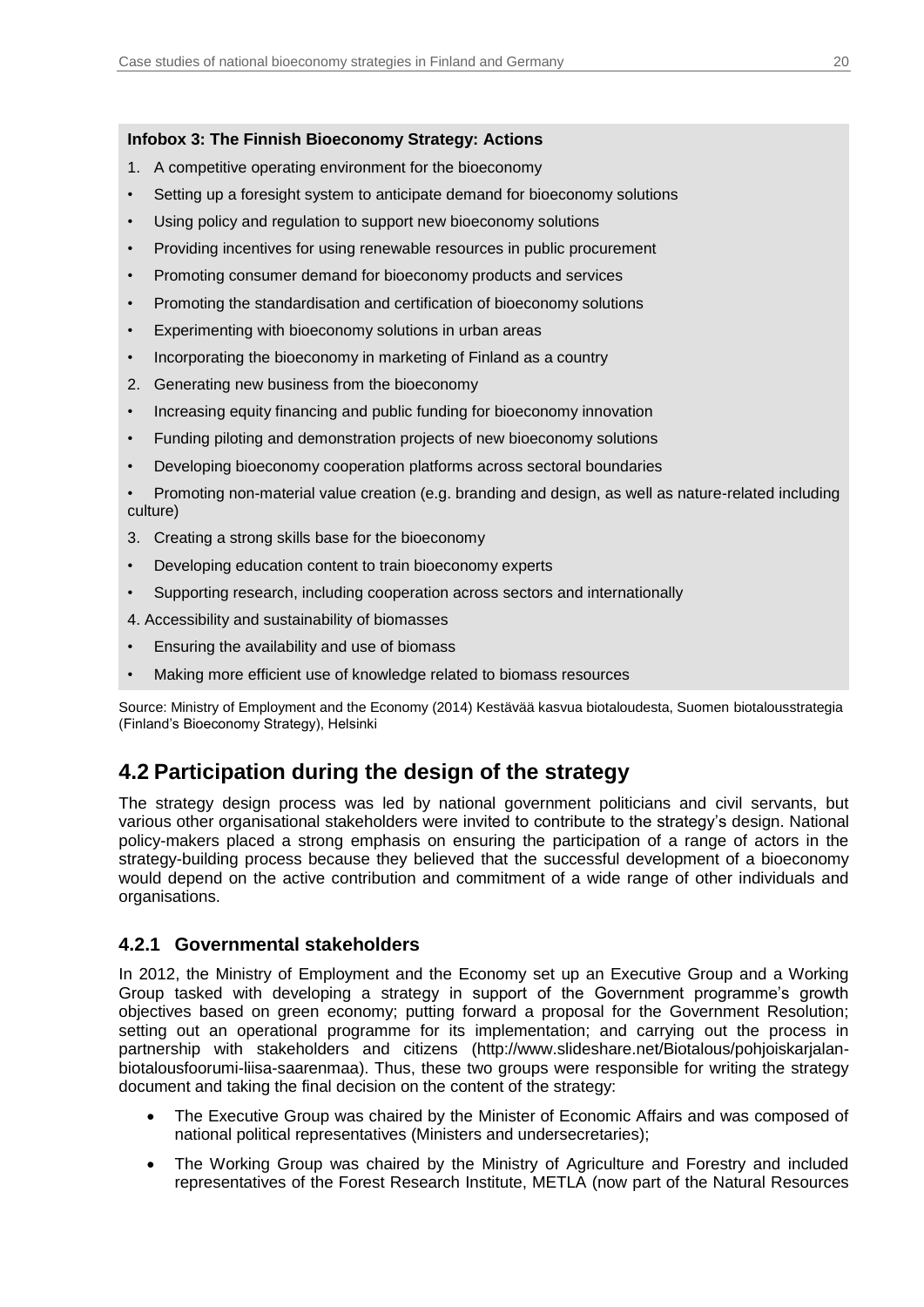Institute); the Technical Research Centre (VTT); the Ministry of Employment and the Economy; the Ministry of Finance; the Funding Agency for Innovation (TEKES); the Agrifood Research Centre, MTT (now part of the Natural Resources Institute); and the Ministry of the Environment. In addition, VTT and METLA provided secretarial support for the Working Group.

The Working Group approved the strategy and the proposed measures in its meetings on 1 March and 15 March 2013, while the Executive Group finalised the strategy at its meeting on 2 April 2013.

### **4.2.2 Business, research, sub-national authorities and CSOs/NGOs**

Policy-makers invited other organisational stakeholders to provide their views as inputs to the strategy-writing process. The consultation process included five Workshops, which were facilitated by Gaia Consulting and were open to everyone, including individual citizens. Circa 500-600 representatives from research, business, industry confederations, CSOs/NGOs and the public administration were invited to attend (see [Figure 1\)](#page-21-0).

Following the Workshops, the Working Group and Executive Group started writing the strategy paper. Later in the strategy-building process, further information sessions and consultations were carried out because policy-makers realised that the Workshops had not generated sufficient responses to the questions they were asking. These further consultations included:

- Around 10 industry hearings, where industry representatives had the opportunity to provide inputs to the strategy process;
- Three regional forums (in Sodankylä, Joensuu and Kokkola), where the key national ministries provided information to stakeholders and citizens, who were also invited to give their views, for instance through World Café sessions;
- Direct consultations on the draft strategy with some organisational stakeholders, notably the industry federations (e.g. the Chemical Industry Federation, and the Forest Industry), as well as SITRA;
- Interaction with regional and local authorities. Some of the regions took a very proactive approach, as they were developing their own regional bioeconomy strategies, and invited the central level to hold regional discussion forums and to engage in two-way dialogue.
- One-to-one discussions between some individual stakeholders, including CSOs/NGOs, and the political/policy decision-makers on specific issues.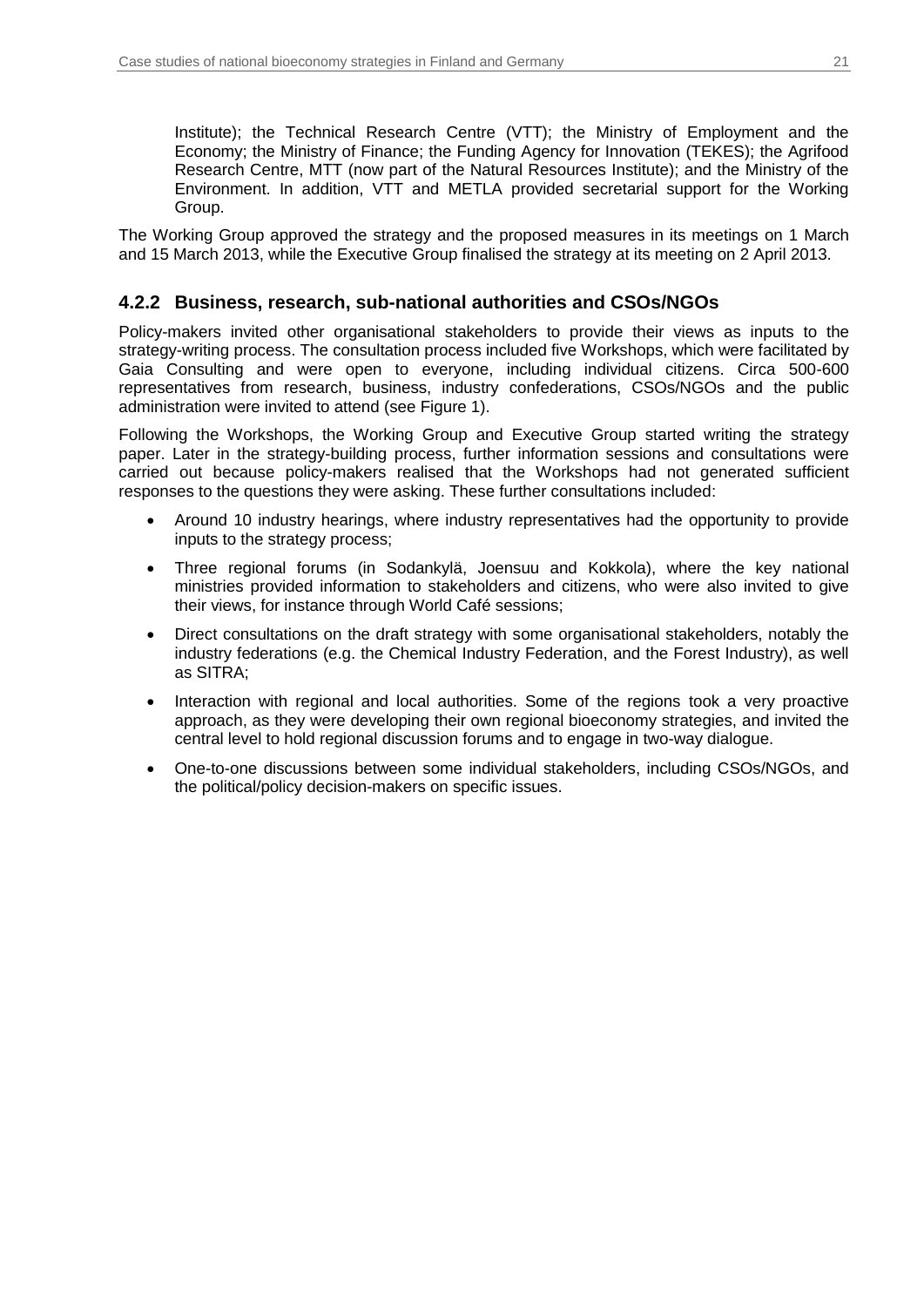

<span id="page-21-0"></span>

Source: http://www.slideshare.net/Biotalous/pohjoiskarjalan-biotalousfoorumi-liisa-saarenmaa

### **4.2.3 Individual citizens**

Citizen participation is embedded throughout Finnish policy-making (e.g. through the www.otakantaa.fi website). Policy-makers have also been keen to facilitate the active engagement of individual citizens in the bioeconomy because they believe that the transition to a bioeconomy depends on the actions and choices of all citizens, and especially on citizens-as-consumers. Therefore, policy-makers worked with Gaia Consulting (which facilitated the broader consultation process and Workshops) to develop additional tools for engaging with citizens.

Although the Workshops were also open to individual citizens, the main forms of participation explicitly targeted on citizens during the strategy design phase involved the provision of information. When the Government decided to develop a National Bioeconomy Strategy, it set up a communication support group consisting of the Ministry of Employment and the Economy, the Ministry of Agriculture and Forestry, and the Ministry of the Environment. A representative of TAPIO (a State-owned forestry and bioeconomy consultancy) also participated in the group as the electronic communications expert with responsibility for websites (www.biotalous.fi and www.otakantaa.fi) and social media (all of which are available in Finnish, English and Swedish).

Policy-makers see the launch of the bitalous.fi website and the use of social media as particularly important and to have shifted the policy approach towards general public: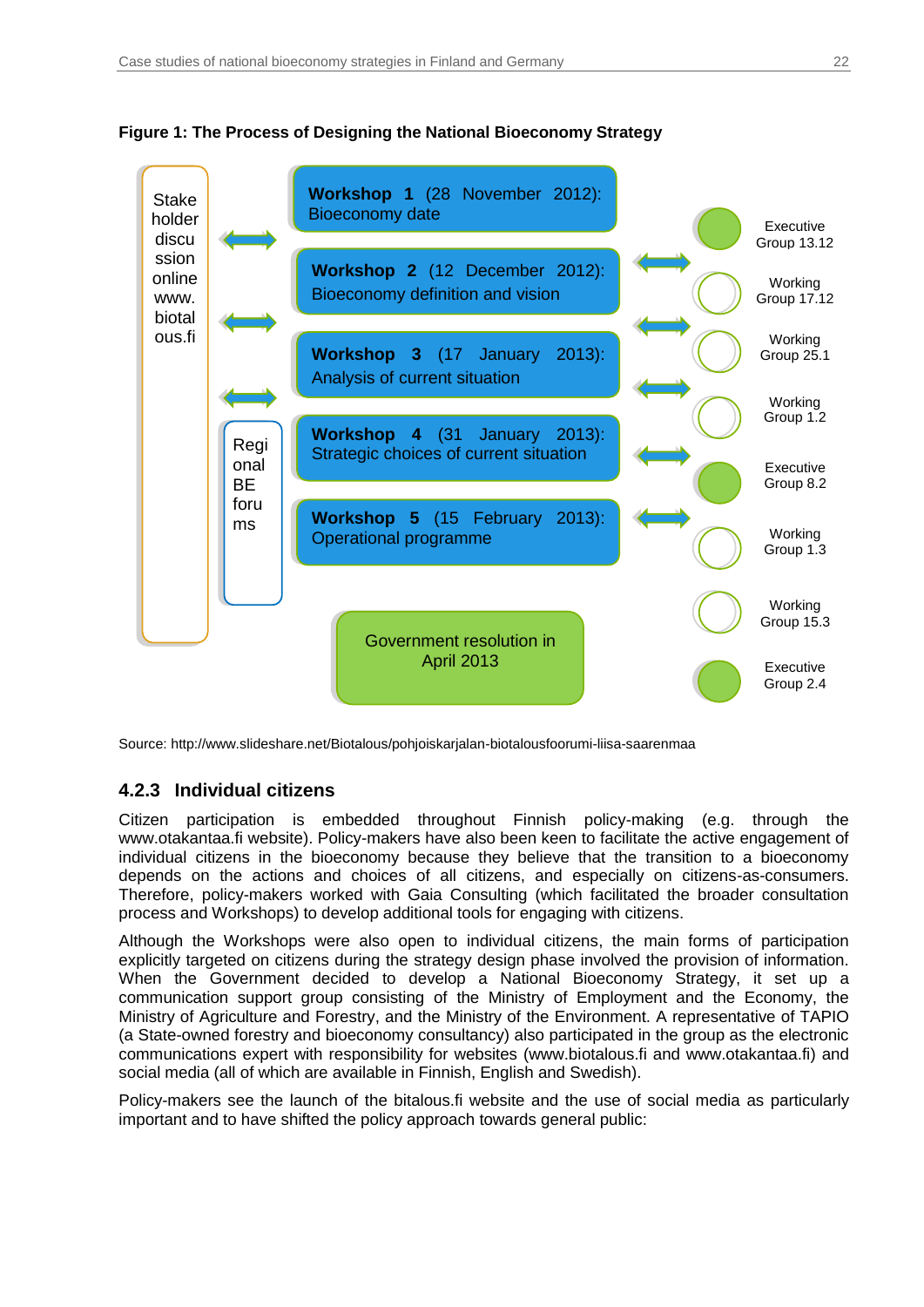- The website (www.biotalous.fi) was launched after the first Workshop (the "Bioeconomy date") on 28 November 2012. The website contained a blog with information on the Bioeconomy Strategy, as well as material from the Workshops (including the outcomes of the Workshop discussions). Essentially, the website provided a discussion opportunity for those who had been at the Workshops, but also for the wider public.
- Social media were also used, notably a twitter account (@biotalous), which aims to provide information on various aspects of the bioeconomy in Finland (not just on the strategy). The twitter account now has just over 2,000 followers.

## <span id="page-22-0"></span>**4.3 Participation during the implementation of the strategy**

### **4.3.1 Business, research, sub-national authorities and NGOs/CSOs**

For each of its measures (see [Infobox 3\)](#page-19-1), the Finnish Bioeconomy Strategy identifies which ministries and other public bodies (e.g. TEKES, SITRA, the Academy of Finland, and Team Finland) are responsible for leading on implementation. The Strategy is largely policy-led and some measures are implemented solely by national public bodies (e.g. mapping policy steering instruments, developing criteria for sustainable public procurement).

Other measures involve a broader range of stakeholders in implementation. Nevertheless, it is often the case that organisational stakeholders are primarily implementing their own strategies or projects, which are linked to the Government's strategy. Examples of stakeholder participation in implementing the national policy strategy include:

- The Government's bioeconomy regulatory project, which identifies changes in legislation and administrative practices. It is led by Linnunmaa Ltd<sup>2</sup> and is carried out under the supervision of the Ministry of Environment, Agriculture and Forestry. The Steering Group of the project also includes representatives of the Ministry for Employment and the Economy, the Ministry for Social and Health Affairs, other public authorities (e.g. an ELY-Centre and a Regional State Administrative Agency), and business associations (e.g. the Finnish Forest Industries, the Chemical Industry Federation, and Metsähallitus). The project also involves a Working Group with representatives of the universities, the Environment Institute, and the Natural Resources Institute (http://www.linnunmaa.fi/sitenews/view/-/nid/161/ngid/1).
- The introduction of sustainable public procurement procedures by municipalities.
- Experimental projects in urban regions, aimed at developing, testing and demonstrating new ideas, involving national public authorities, cities, businesses and researchers, and partly delivered through the Innovative Cities (INKA) programme (which focuses on 12 cities and five themes, including the bioeconomy, and sustainable energy)<sup>3</sup>, and the Strategic Centres for Science, Technology and Innovation (SHOK) (which include Clic Innovation Ltd on bioeconomy, energy and cleantech);Funding to businesses and universities/research institutes, with a particular emphasis on cross-sectoral and collaborative approaches;
- Inputs from the higher education institutions and some of the industry federations into measures (including teaching plans) aimed at improving education and training to supply expertise for the bioeconomy.

The most important role of many organisational stakeholders in the strategy's implementation involves their engagement in voicing opinions and ensuring that their concerns are included in the strategy. The National Bioeconomy Strategy foresees the creation of two bodies to ensure ongoing

 $\overline{a}$ 

 $2$  Linnunmaa provides expert services related to regulatory compliance and environmental management. [http://www.linnunmaa.fi/en/about+us/](https://www.linnunmaa.fi/en/about+us/)

 $3$  Although the Government has taken a decision to discontinue the programme, projects will continue in the future in the bioeconomy sector which is one of the Government's key priorities.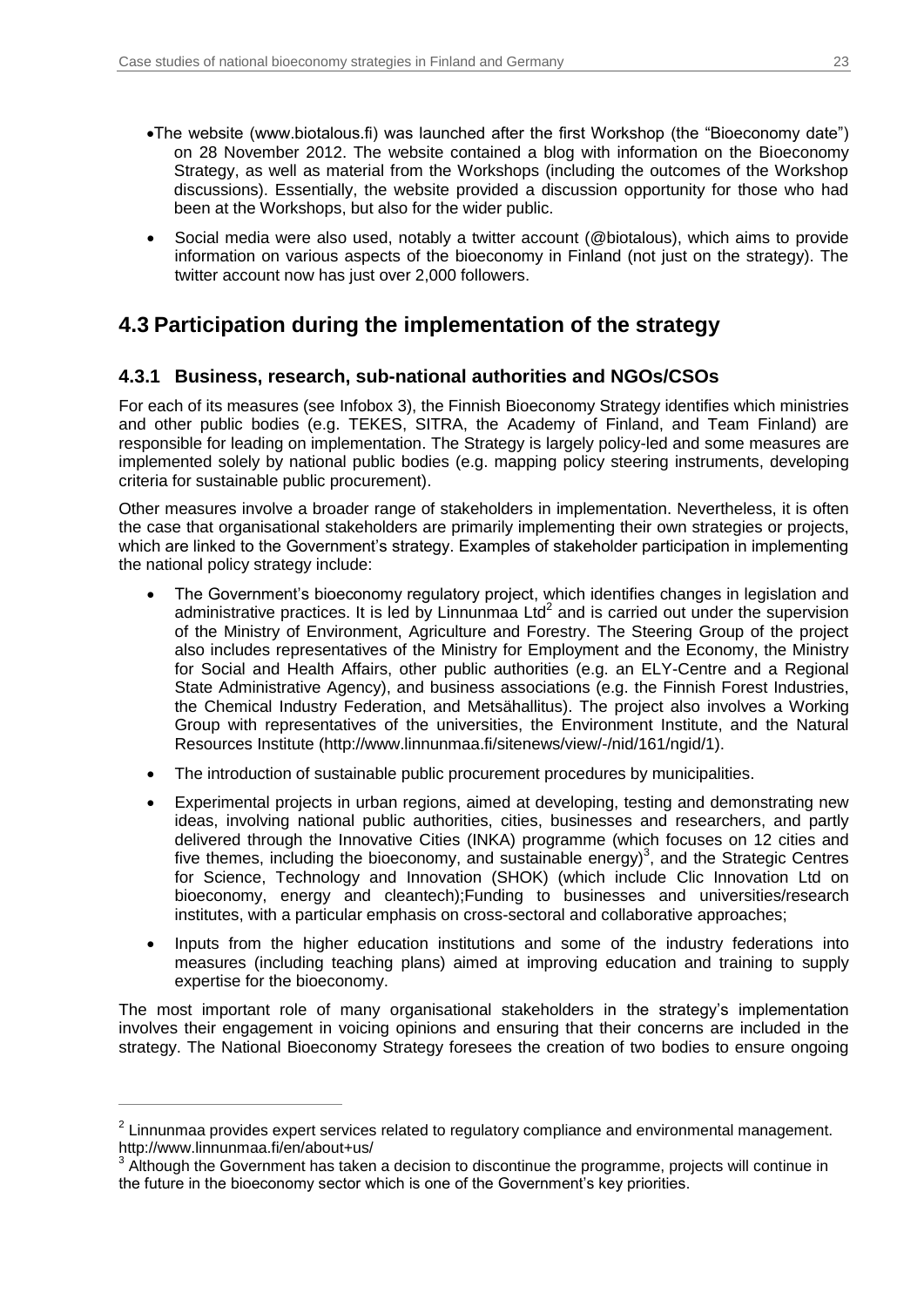discussions between the various stakeholders (http://www.biotalous.fi/biotalouspaneeli-edistaastrategian-toteutusta-ja-biotalousalan-vuorovaikutusta/):

- The Bioeconomy Panel was set up on 11 November 2015 by the Ministry of Employment and the Economy to promote the implementation of the National Strategy; to facilitate dialogue between the public administration, research, industry and non-governmental organisations; to interact with programmes with same aims and with the EU's Bioeconomy Panel; and to act as an advisory body to central government. The Panel's term of office lasts until 30 April 2019 (see [Infobox 4\)](#page-23-0).
- The Bioeconomy Forum is the operational arm of the Bioeconomy Panel. It prepares presentations for the Bioeconomy Panel on needs relating to R&D and innovation, and implements the Panel's proposals. The Forum was set up by the VTT, and includes representatives from the Association for the Chemical Industry, the Finnish Bioeconomy Cluster (FIBIC), the Natural Resources Institute (LUKE), the Environment Institute, the Ministry of Agriculture and Forestry and the Ministry of Employment and the Economy.

#### <span id="page-23-0"></span>**Infobox 4: Members of Finland's Bioeconomy Panel**

The Panel is chaired by the Minister of Economic Affairs and the Minister of Agriculture and the Environment.

Public bodies: the Ministry for Foreign Affairs, the Ministry of Finance, the Ministry of Education and Culture, and the Ministry of Social Affairs and Health; FINPRO (Export Finland, Visit Finland and Invest in Finland), the Funding Agency for Innovation (TEKES), TAPIO consulting services, the Transport Safety Agency (TRAFI), the Natural Resources Institute (LUKE), the Environment Institute (SYKE), Metsähallitus (a State-owned enterprise that administers over 12 million hectares of land and water), the National Board of Education, the Regional Councils, and the Centres for Economic Development, Transport and the Environment (ELY Centres).

Business and employee organisations: the Confederation of Industries (EK), the Food and Drink Industries' Federation, the Energy Industries, the Federation of Technology Industries, the Association for the Chemical Industry, the Forest Industries, the Sawmills Association, the Federation of Enterprises, the Central Union of Agricultural Producers and Forest Owners, the Confederation of Health Food, the Hospitality Association (MaRa), the Central Organisation of Trade Unions (SAK), the Trade Union Confederation for highly educated people (AKAVA), and the Confederation of Professionals (STTK).

Research and education: the Technical Research Centre (VTT), SITRA, the Academy of Finland, the Finnish Universities (UNIFI ry), the Rectors' Conference of Universities of Applied Sciences (ARENE), CLIC Innovation, and Motiva (a specialist in energy and material efficiency).

Non-governmental organisations: the World Wildlife Fund (WWF), and the Association of Nature Conservation.

Source: Ministry of Employment and the Economy (2015b) *Kansallisen biotalouspaneelin asettaminen*, Asettamispäätös, 3 November 2015

Moreover, various business-led events have taken place in 2014-15, aimed at furthering interaction between different stakeholders:

 Business associations have led the regional Bioeconomy Dates (*biotaloustreffit*), which aim to encourage business activity and innovation. The first event took place in Helsinki in autumn 2014 and others followed elsewhere in 2015. The dates aim to stimulate discussion (e.g. on: what types of partnerships and expertise are businesses looking for? How could the use of raw materials and technologies be made more efficient? What methods could be used to accelerate innovation in the bioeconomy and circular economy?). The events are organised with local actors, the Food and Drink Industries Federation, the Association for the Chemical Industry, the Forest Industries, the Federation of Technology Industries, Finnish Bioindustries, the Energy Industries, the Ministry of Agriculture and Forestry, the Ministry of Employment and the Economy, VTT, and TEKES (http://www.biotalous.fi/biotaloustreffitjatkuvat-maakuntakierros-alkaa-syyskuussa/).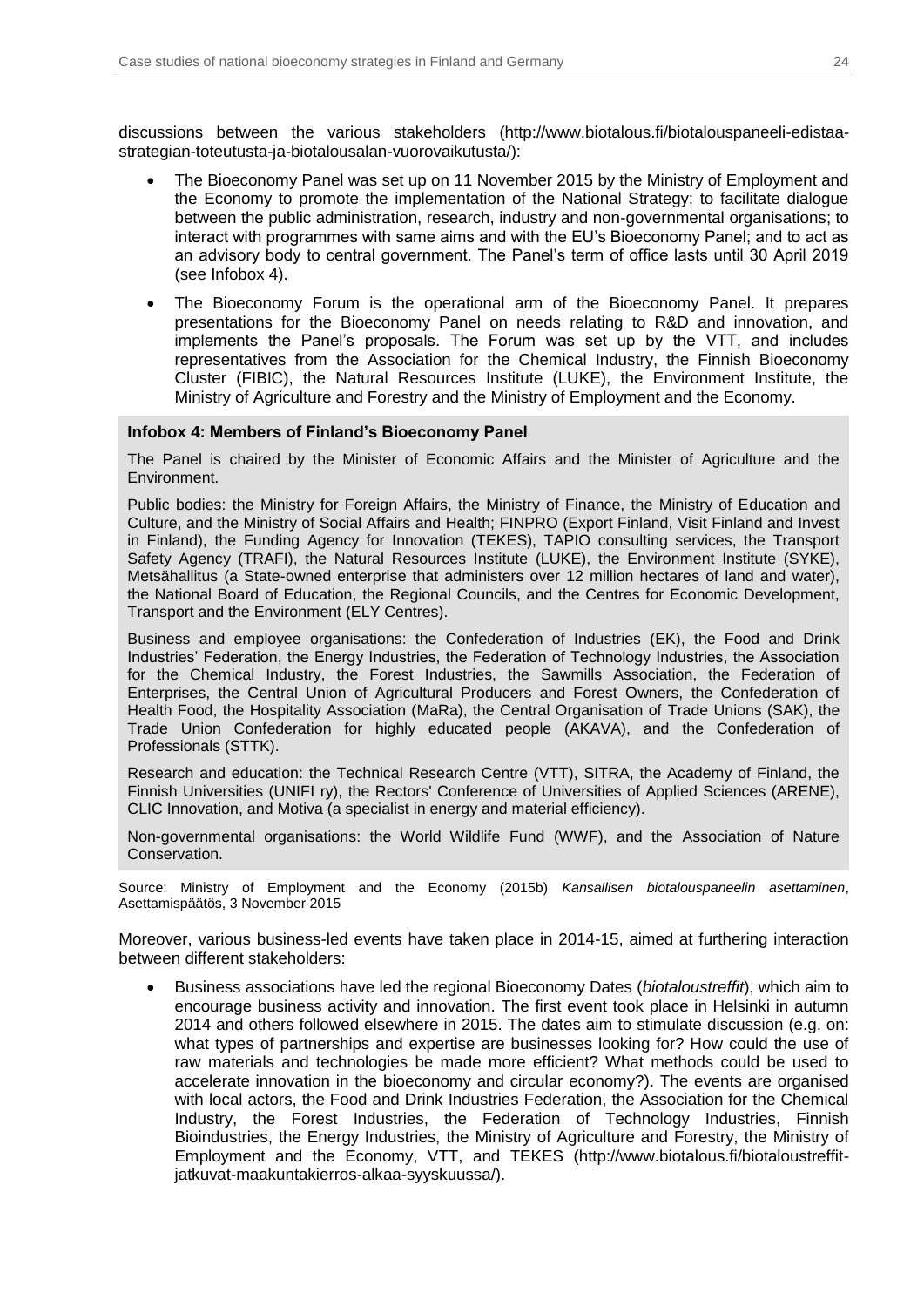Other business technology events have also focused on the bioeconomy. For example, during the Slush technology event, the Slush Evening for Circular and Clean Solutions provided opportunities for large businesses to seek out water, energy, bioeconomy and circular economy solutions from start-up businesses (http://www.kauppalehti.fi/uutiset/slushiin-uusia-bio--ja-kiertotaloudenkilpailuja/a7bduqTL?ref=twitter:68ac%3Fref).

### **4.3.2 Individual citizens as target groups**

Some of the measures outlined in the National Strategy directly target the wider public, notably:

- Communication campaigns relating to bioeconomy and sustainable products and services;
- Support for (international) standardisation and certification of bioeconomy products and services;
- Efforts to increase young people's awareness of education and employment opportunities relating to the bioeconomy; and
- Investment in education and training.

Policy-makers' efforts to engage the general public on the bioeconomy have focussed on the provision of information and have included:

- Demonstration and discussion events linked to roadshows and fairs, including the Forest Fair, which was held in Helsinki on 6-8 November 2015 and targeted the general public (http://www.expodatabase.com/tradeshow/metsae-helsinki-forest-fair-49098.html). This is a major national event, which reaches a wide audience, with over 400 exhibitors of forestrelated products and services (including mechanical engineering, banking, publishing and tourism) and over 45,000 visitors. The national ministries and business stakeholders made presentations at the fair on bioeconomy innovations and practical applications, and also ran sessions for school children (with c. 9,000 pupils invited to attend) (http://www.messukeskus.com/Sites4/Meidanviikonloppu15/Kavijat/tapahtumat/Sivut/Metsa.a spx).
- Information channelled through the media, including articles in newspapers and magazines. In addition, a television documentary series on the future of Finland (*Suomen tulevaisuus*) in early 2016 will dedicate three programmes in the first series to the bioeconomy (channel MTV3).

Beyond the scope of the Strategy, some organisational stakeholders are actively informing and consulting citizens on specific issues that relate to the bioeconomy:

- Environmental NGOs/CSOs are particularly strongly focused on communicating with citizens, both via traditional channels and via social media (e.g. on sustainable consumption and production, and international/local environmental responsibility) and aim to encourage the citizens to adopt more responsible ways of living;
- Some individual businesses have also aimed to engage with citizens (especially those in consumer-oriented sectors such as food, forestry and energy).

## <span id="page-24-0"></span>**4.4 Monitoring, review and evaluation**

The strategy will be monitored by the national Ministry of Employment and the Economy and other responsible national ministries, as well as by the Bioeconomy Panel. The National Strategy sets out the indicators and data sources to will be used for monitoring the strategy (see [Table 2\)](#page-25-1).

The Strategy is due to be evaluated and updated in 2016 (http://valtioneuvosto.fi/hallitusohjelmantoteutus/biotalous/karkihanke2). A call for tender will be issued for the evaluation and the policy makers anticipate that the evaluation will involve a wide range of stakeholders.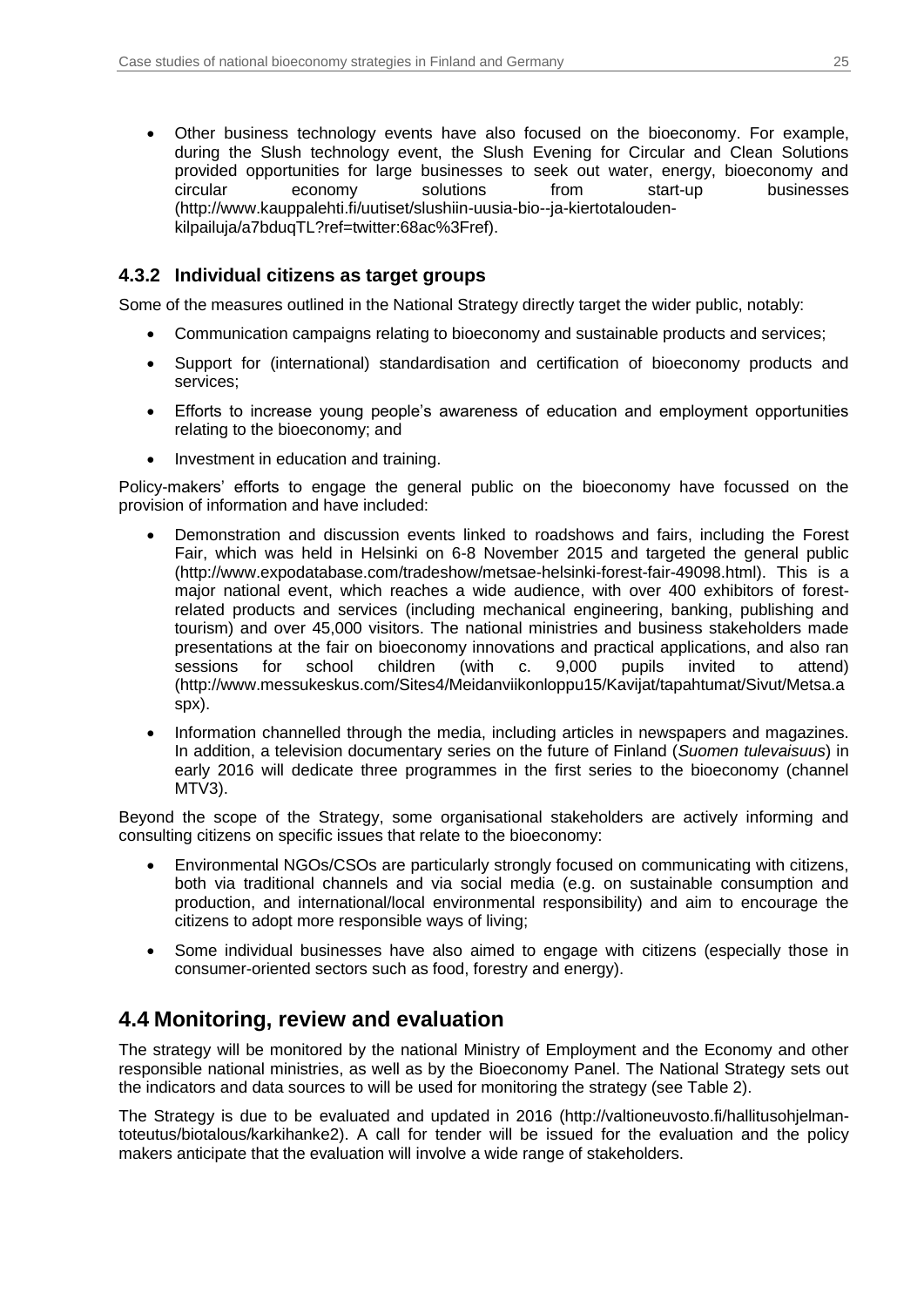| <b>Key measurement</b>                                                  | <b>Indicators</b>                                                                                                                                                                                                                                          | <b>Data sources</b>                                                                          |
|-------------------------------------------------------------------------|------------------------------------------------------------------------------------------------------------------------------------------------------------------------------------------------------------------------------------------------------------|----------------------------------------------------------------------------------------------|
| Growth of bioeconomy and<br>its significance in the<br>national economy | Bioeconomy output<br>Value added<br>Number of people employed                                                                                                                                                                                              | <b>Statistics Finland</b>                                                                    |
| Added value produced for<br>natural resource use                        | Raw material input<br>Value added to raw<br>material<br>streams                                                                                                                                                                                            | Finnish Environment Institute,<br>Thule Institute, Statistics Finland                        |
| <b>Environmental benefits from</b><br>the bioeconomy                    | Raw material inputs used<br>Greenhouse<br>emissions<br>gas<br>avoided                                                                                                                                                                                      | <b>Finnish</b><br>Environment<br>Institute<br>Centre, Thule Institute, Statistics<br>Finland |
| <b>Sustainability of the</b><br>bioeconomy                              | Total use of natural resources<br>Growth and harvested volumes<br>of standing timber, cereal crops,<br>fish, endangered species, urban<br>waste<br>Indicators to be developed for:<br>Ecosystem services<br>Environmental<br>and<br>resource<br>efficiency | Statistics Finland, Luonnontila.fi                                                           |
|                                                                         | Wealth<br>environmental<br>and<br>assets                                                                                                                                                                                                                   |                                                                                              |

### <span id="page-25-1"></span>**Table 2: Data used for monitoring the Finnish Bioeconomy Strategy**

Source: Ministry of Employment and the Economy (2014) Kestävää kasvua biotaloudesta, Suomen biotalousstrategia (Finland's Bioeconomy Strategy), Helsinki, p.31

## <span id="page-25-0"></span>**4.5 The benefits of participation**

### **4.5.1 Business, research and civil society organisations**

The participation of business research and civil society stakeholders in the National Strategy is generally seen to have been broad, open and interactive. Active involvement has been facilitated by Finland's relatively small population and by the open culture of the public administration (including the availability of civil servants to engage in discussions and respond to questions). However, as presented below, opinions vary on the extent to which the views of the various stakeholders actually influenced the strategy or whether discussions served primarily as one-way information channels. Indeed, although policy-makers provided organisational stakeholders (including business, research and civil society organisations) with information and invited them to provide their views as inputs to the strategy-writing process, the writing process was undertaken exclusively by governmental stakeholders (namely the Executive Group and the Working Group).

Most stakeholders interviewed saw the main benefit of the broad stakeholder participation in terms of the generation of different viewpoints and the mobilisation of varied types of expertise covering a wide range of sectors. This is seen to have increased the satisfaction of some stakeholders with the final strategy, compared to what would have been the case if the strategy document had been prepared solely by the national ministries. Key inputs to the strategy from broader stakeholders include:

 The view of businesses that there was a need to address cumbersome legislation and licensing practices, which led to the following text being included in the strategy document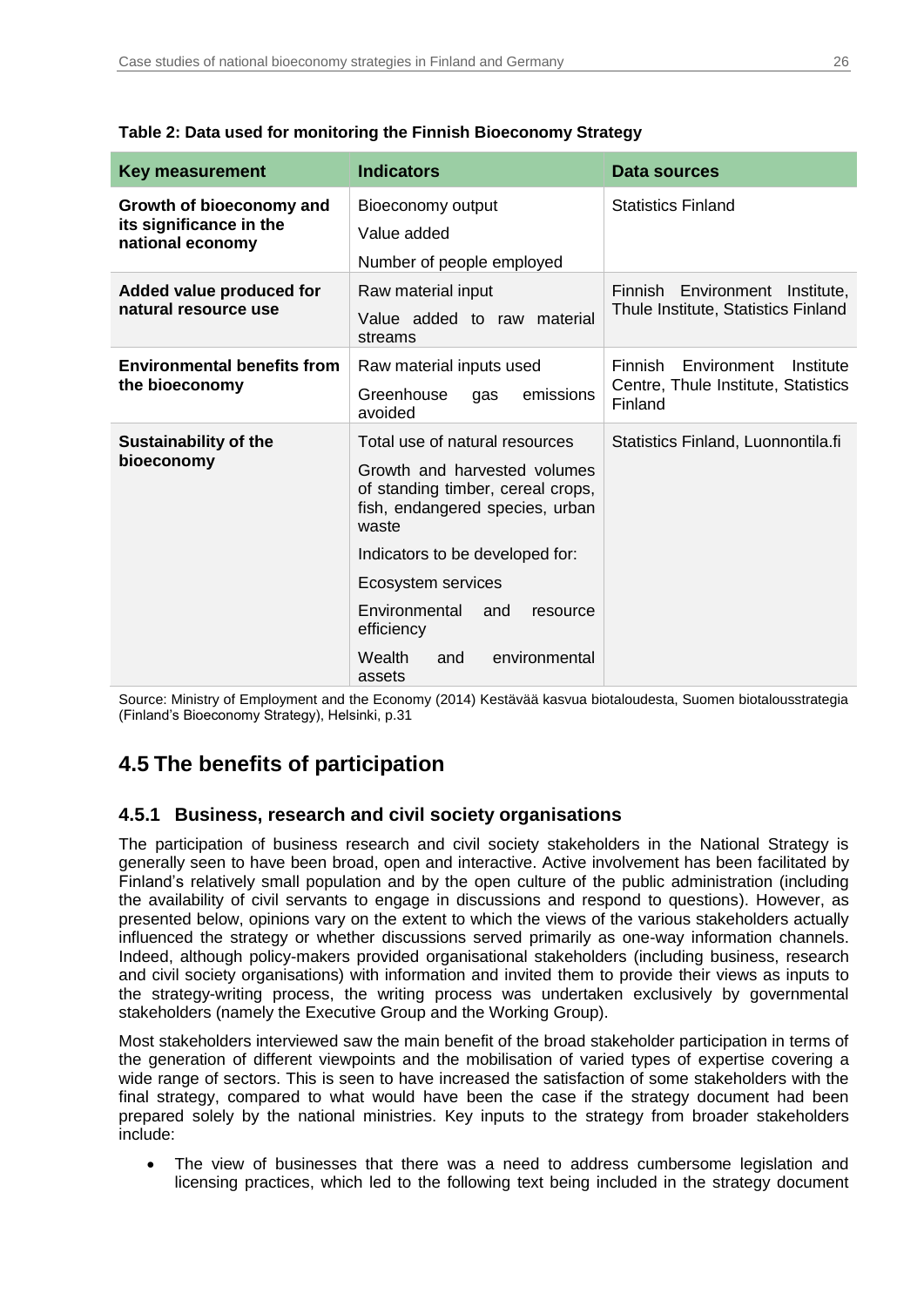"…we must ensure that no unnecessary administrative burdens or regulation is imposed on the industry exploiting biomasses compared to our competitors. Creation of new business is promoted through smooth and flexible permit procedures" (Ministry of Employment and the Economy, 2014, p.21).

• An exchange of ideas between the National Strategy and a regional biovalley strategy project (http://www.biolaakso.fi/en/biovalley-info), which was developed at the same time in Central Ostrobothnia. The regional stakeholders' input to the National Strategy included lessons on how cross-sectoral and cross-disciplinary cooperation (e.g. between different research institutes and between different teaching and training organisations) could be carried out in Finland as a whole, as well as ideas for linking expertise on linking the organic and inorganic chemicals sectors in the bioeconomy.

Interviewees also noted that a further benefit of the participatory nature of the strategy-building process was that it encouraged a range of stakeholders to develop their own views on the bioeconomy and, for example, stimulated the establishment of a regional bioeconomy forum to provide practical inputs into the implementation of the national strategy.

### **4.5.2 Individual citizens**

The national-level policy makers argue that the development of the National Strategy has increased public awareness of the bioeconomy and what it involves, although they recognise that the impact on individual citizens has been very limited. Communication activities for individual citizens have encompassed a number of different tools including open events, websites ([www.biotalous.fi](https://www.biotalous.fi/) and [www.otakantaa.fi\)](https://www.otakantaa.fi/), social media and newspaper articles. In many instances, information dissemination has focussed on specific themes and case studies of the bioeconomy (e.g. relating to energy, food, forests, and chemistry) in order to capture the attention and interest of the general public.

It is difficult to identify any specific groups of citizens that have benefited, as the direct involvement of citizens in the strategy-building and implementation process has been limited. Although bioeconomy events have been open, they have primarily attracted organisational stakeholders or those with a specific interest in themes such as forestry. This is also the case for the various online discussion platforms (i.e. websites and social media), although their capacity to reach to the general public has been broader. Some information awareness campaigns have included specific targeting at school pupils (e.g. the forest fair, and the science centre's bioeconomy night).

## <span id="page-26-0"></span>**4.6 The challenges and difficulties of participation**

### **4.6.1 Business, research and civil society organisations**

The interviewees suggested that a first set of challenges of broad-based participatory processes relates to the difficulties of consulting a wide range of organisations during the strategy design phase, notably:

- Most stakeholders agree that one challenge is the time and multiple discussions needed to reach agreement on a common approach, even though the final document is seen as brief and rather general. For instance, according to one interviewee representing the business sector, "The strategy document appeared to be always in some sort of consultation phase and it took months to get an update on progress…Even the finalisation of the strategy document took at least a year, and we thought 'does this really need to be so difficult…and what is it that we are waiting for and how can the process be made more efficient?';."
- Interviewees also agreed that the need to find a balance between different viewpoints is a major challenge, with business actors tending to emphasise economic opportunities, and environmental organisations focusing on sustainability and nature protection;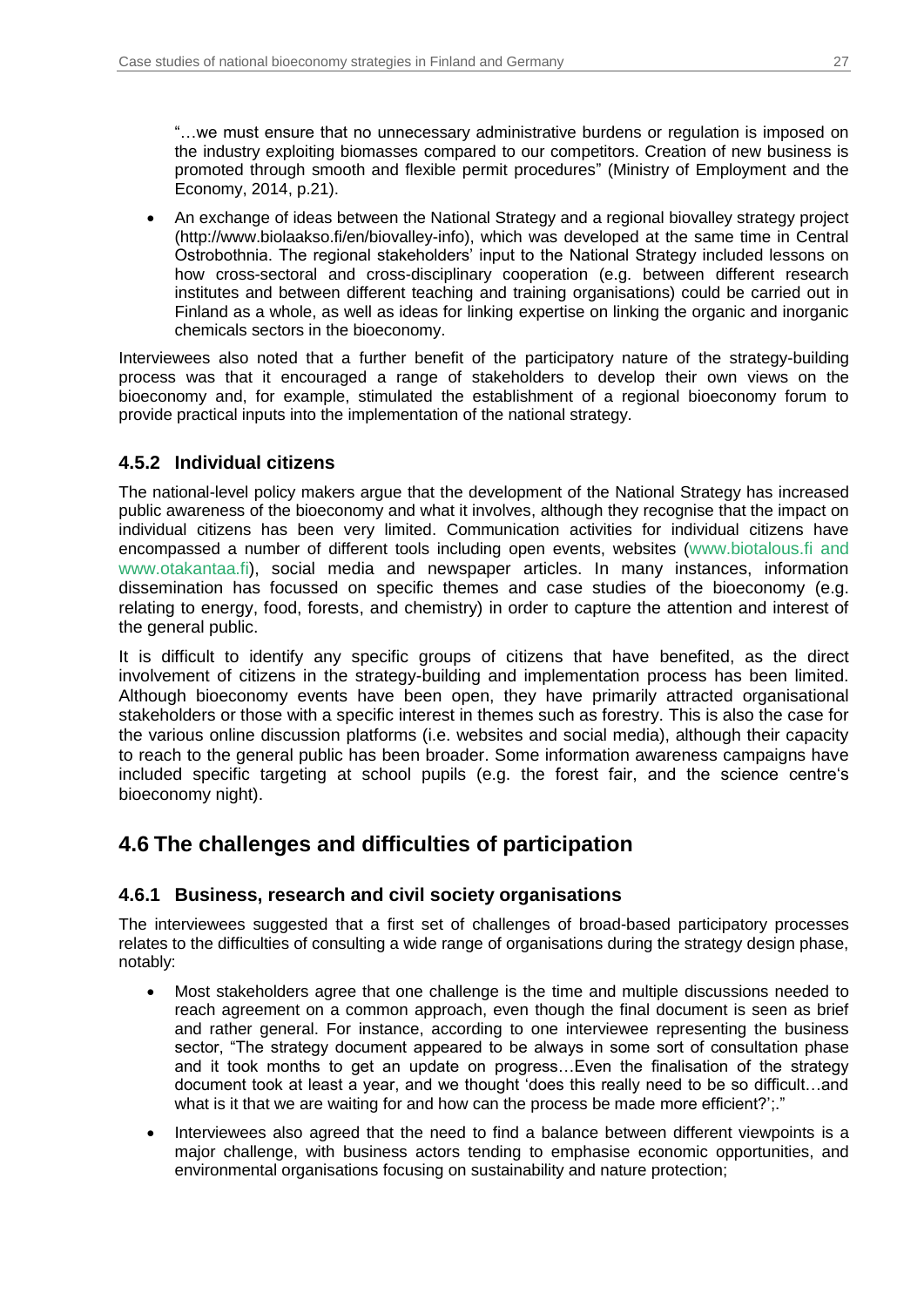Another difficulty noted is that many stakeholders are participating in the development and implementation of multiple policy strategies. The simultaneous development of strategies such as the Cleantech Strategy has led to questions over the added value of the Bioeconomy Strategy.

A second set of issues identified by interviewees relates to the extent to which different stakeholders were represented in participatory processes and to which they feel that their views were taken into account. Key issues raised include:

- Research and CSO, as well as one interviewed regional organisation, felt that the final text of the strategy was agreed by the Executive and Working Groups and mainly took account of the views of the leading national ministries;
- NGOs/CSOs argued that industry views had a stronger influence than did the views of environmental or societal groups, partly because the Bioeconomy Strategy was seen largely as an economic strategy. One civil society sector opinion is that other "views may be listened to, but are not heard" nor reflected in the final strategy document. A key example concerns the issue of sustainable felling, to which the strategy's commitment became diluted over time, with the final document including only a general phrase, namely: "in addition to securing felling opportunities and growth, protecting forest biodiversity and natural values must also be part of exploiting the forests" (Ministry of Employment and the Economy, 2014 p.14).
- Similarly, NGOs/CSOs noted that the strategy design process lacked a mechanism for ensuring the balanced representation and influence of social, environmental and economic actors. One civil society interviewee stated that "there are strong lobbying organisations in the bioeconomy, which are driven by economic interests….therefore it is difficult to bring in more critical or opposing views, particularly now that Finland is not doing so well economically". Furthermore, they noted that, although the Bioeconomy Panel has broad participation on paper, this is not necessarily respected in practice. NGOs/CSOs voiced concerns that governmental bodies saw the representation of environmental organisations on the panel as a 'tick-a-box exercise', rather than a genuine commitment to ensuring that these organisations have an equal voice alongside other stakeholders.

A third group of challenges noted by interviewees related to the implementation of the strategy, including:

- The regional and research stakeholders for instance noted the need for further action to ensure the active engagement of all relevant stakeholders and especially to build linkages between different actors (e.g. including those involved in the regional bioeconomy strategies);
- The need to recognise that some business stakeholders are direct competitors, which can limit prospects for cooperation in some specific fields.

A last set of issues concerns the strategy's rationale and goals, which focus primarily on economic growth and jobs, although it also notes the need to secure the natural ecosystem:

- Civil society stakeholders argue that the strategy's emphasis on business and economic development dominates over the limited environmental dimensions, which in turn means that it will not contribute significantly to major environmental challenges such as loss of biodiversity and ongoing climate change;
- Civil society stakeholders also question the term "bioeconomy" and noted examples used in other countries such as the phrase, "circular economy". They argued that an alternative term is needed which could better capture the more fundamental societal and organisational changes and a deeper concern for the availability of natural resources, rather than a primary focus on technological and business innovations.

### **4.6.2 Individual citizens**

Stakeholders agree that the active influence of individual citizens on the strategy has been very limited, with the main focus of activity instead seen in terms of providing information to the general public via the internet, social media and events.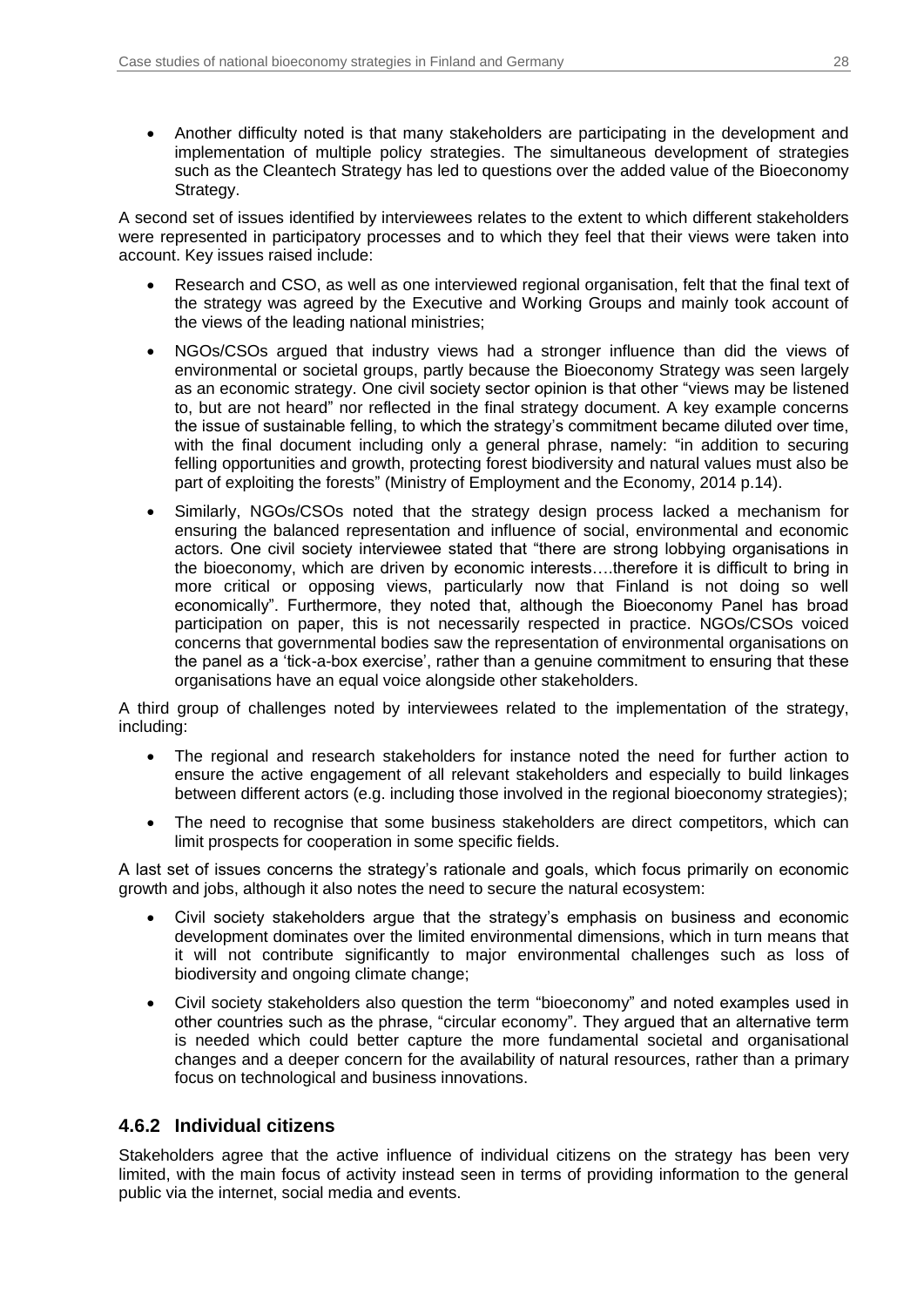Interviewees also noted that interest from individual citizens in the bioeconomy is limited. Even though various events have been open and have been advertised in the media, it appears that the general public needs some level of personal interest in the topic to attend events, access the website, or engage in social media discussions.

A key challenge is that, although policy-makers state that awareness of the bioeconomy has increased, the theme remains broad and vague, so that it is difficult to provide meaningful information and for citizens to take part in discussions. Most interviewees agreed with the view of one governmental stakeholder that "policy-makers have relied on the fact that information is sufficiently available and that individuals will find this information". Furthermore, they noted that "to inform the public about what the bioeconomy means in practice has been a constant challenge…and so strategic discussion has been very limited at the level of the citizens".

In contrast, there are more active discussions on specific issues that relate to the bioeconomy (e.g. energy, food, forests and chemistry) and which have a more practical impact on people's lives. There is also strong interest in environmental issues in Finland, such as how the forest nature will cope with the increased demand for tree-felling to supply the bioeconomy. This theme is of particular importance because forests are a key source of biomass for the bioeconomy in Finland, and are also familiar and important to the overwhelming majority of individual citizens.

## <span id="page-28-0"></span>**4.7 Next steps**

The strategy is due to be updated in 2016. A number of events are listed on the website www.biotalous.fi, including the following: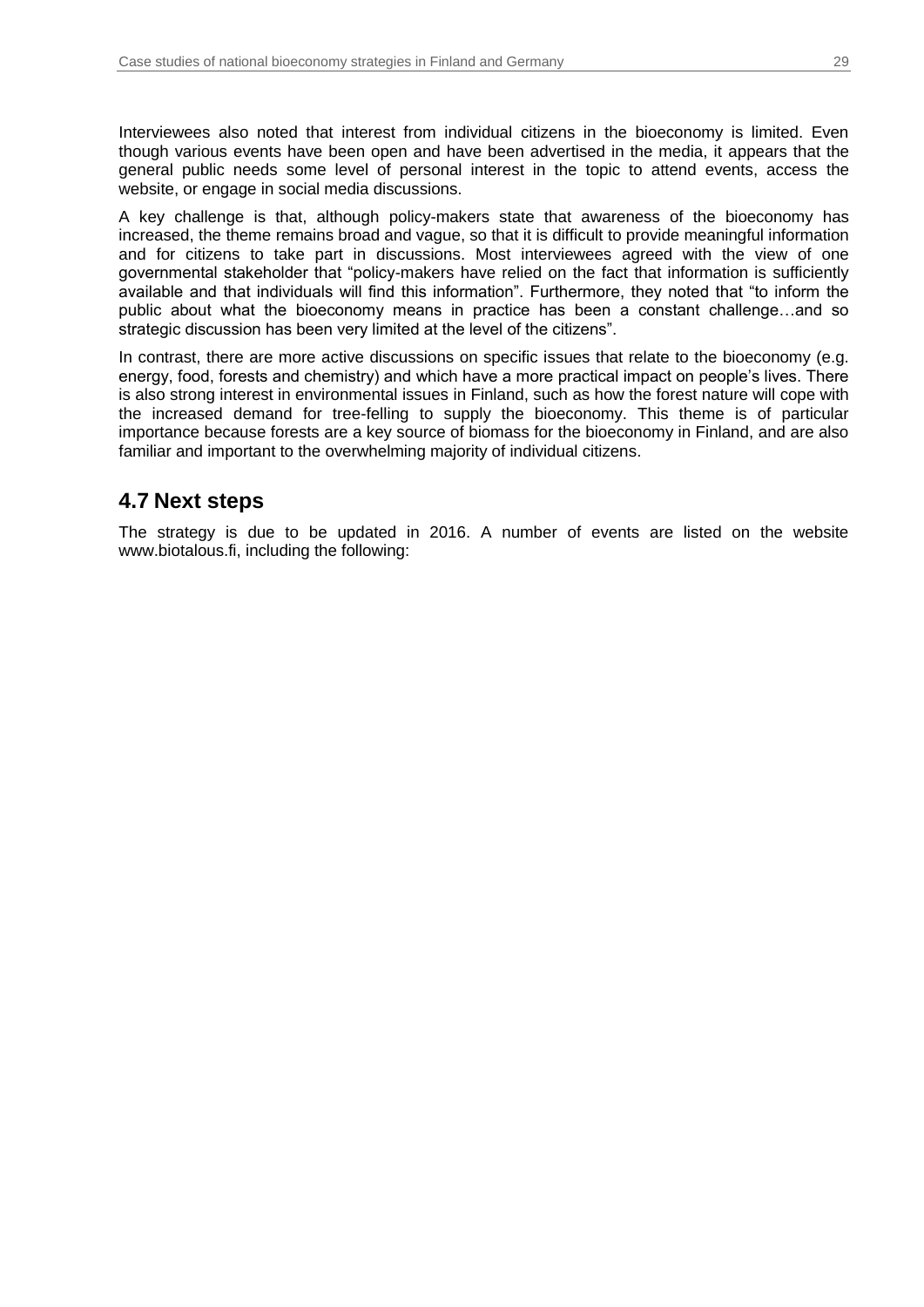| <b>Date</b>            | Event                                                                                                                                                                                                                                                                                                                             |  |
|------------------------|-----------------------------------------------------------------------------------------------------------------------------------------------------------------------------------------------------------------------------------------------------------------------------------------------------------------------------------|--|
| 12-15 January 2016     | Finpro's 'Waste-to-Energy and Biomass sector visit Chile'                                                                                                                                                                                                                                                                         |  |
| <b>14 January 2016</b> | Seminar on the utilisation of horse manure, which is targeted at all<br>equine practitioners, policy makers, public authorities and researchers.<br>The seminar is organised by the Natural Resources Institute Finland, the<br>Ministry of Agriculture and Forestry, and the Ministry of Employment and<br>the Economy, Helsinki |  |
| 19-20 January 2016     | Game Days 2016, Tampere, with a focus on game and hunting in the<br>Finnish bioeconomy                                                                                                                                                                                                                                            |  |
| <b>27 January 2016</b> | Companies and biodiversity - annual seminar of the Corporate<br>Responsibility Network (FIBS) 2016, Helsinki                                                                                                                                                                                                                      |  |
| 2 February 2016        | Wetlands in the world of bioeconomy, Helsinki                                                                                                                                                                                                                                                                                     |  |
| 3-4 February 2016      | Networking days of bioeconomy, Levi                                                                                                                                                                                                                                                                                               |  |
| 10 February 2016       | Circular and bioeconomy as a business, Jyväskylä                                                                                                                                                                                                                                                                                  |  |
| 16 February 2016       | Biogas in south-west Finland - seminar, Turku                                                                                                                                                                                                                                                                                     |  |
| 19 February 2016       | Key indicators supporting the green growth in Finland – links to current<br>strategies and key projects, Helsinki                                                                                                                                                                                                                 |  |
| 10-11 March 2016       | Fish week 2016 – 'blue bioeconomy – opportunity for growth', Helsinki                                                                                                                                                                                                                                                             |  |
| 7-8 April 2016         | Symposium on wood product industries in future bio-economy business,<br>Lahti                                                                                                                                                                                                                                                     |  |
| 9 April 2016           | Find wellbeing in nature - seminar, Helsinki                                                                                                                                                                                                                                                                                      |  |
| 12-14 April 2016       | Business from nature - idea bakery, Kokkola                                                                                                                                                                                                                                                                                       |  |
| 14-14 May 2016         | SciFest for school pupils on the theme of bioeconomy, Joensuu                                                                                                                                                                                                                                                                     |  |
| 24-25 May 2016         | Bioeconomy event (SINAL) in France targeted at businesses and<br>research institutes to find partnerships for the production<br>and<br>commercialisation of their bioeconomy products.                                                                                                                                            |  |
| 24-26 May 2016         | International Wood Biorefining Week, Stockholm                                                                                                                                                                                                                                                                                    |  |
| 15-17 June 2016        | Forum Wood Nordic 16, Espoo                                                                                                                                                                                                                                                                                                       |  |
| 15 September 2016      | Growing in forests-seminar, Anjala                                                                                                                                                                                                                                                                                                |  |
| 19-23 September 2016   | European Ecosystem Services 2016 conference, Antwerpen                                                                                                                                                                                                                                                                            |  |
| 5-6 October 2016       | NordBio Conference, Reykjavik                                                                                                                                                                                                                                                                                                     |  |

### <span id="page-29-0"></span>**Table 3: Events under Finland's Bioeconomy Strategy in 2016**

Source: http://www.biotalous.fi/suomi-kehittaa/biotalouden-tapahtumakalenteri/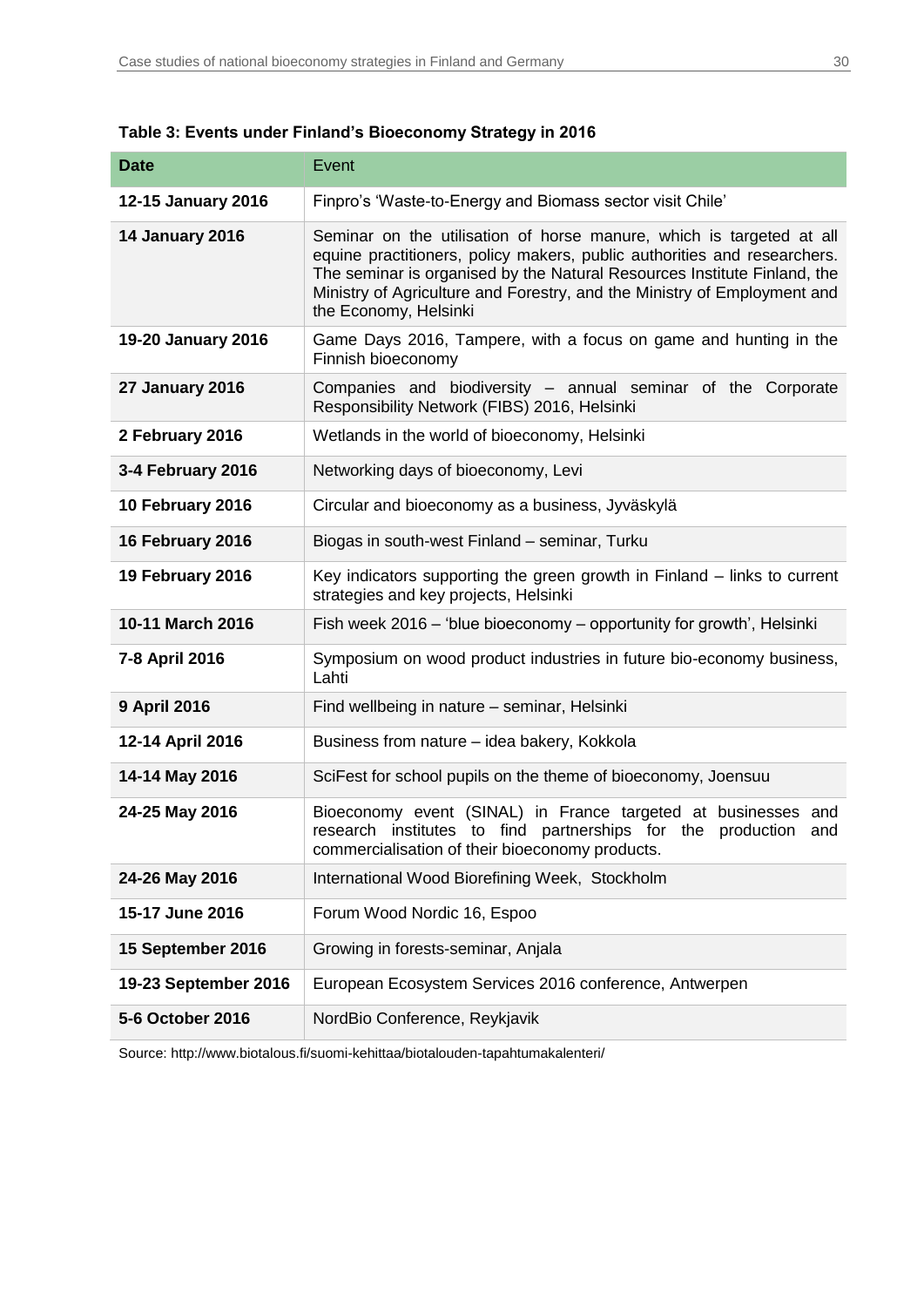## <span id="page-30-0"></span>**5 Case study 2: Germany's National Bioeconomy Strategies**

The second case study focuses on two related bioeconomy strategies developed by the German federal government: first, the National Research Strategy for the Bioeconomy 2030, published in 2010 by the Federal Ministry of Education and Research (BMBF, 2010) and, second, the National Policy Strategy for the Bioeconomy, approved by the federal government on 17 July 2013 and published by the Federal Ministry of Food and Agriculture in March 2014 (BMEL, 2014).

Various factors help to explain the policy emphasis on the bioeconomy in Germany. First, the bioeconomy plays an important part in Germany's national economy (see [Infobox](#page-30-2) 5) and the country's manufacturing strengths, based on technological innovation and a highly skilled workforce (BMWi, 2016), suggests that there is also considerable scope for the sector's development. Second, a significant percentage of the German population has strong environmental concerns (Goodbody, 2002; Uekötter, 2014), as exemplified by the well-established role of the Green Party in Germany's electoral system (Jachnow, 2013). This concerned populace forms the basis for potential domestic markets for bioeconomy products and also contributes to debates over potentially problematic aspects of the bioeconomy (e.g. the impact of biomass sourced from developing countries international food security and deforestation).

The broad-based participatory approach to Germany's bioeconomy strategies is rooted in the country's governmental system which is characterised by neo-corporatist stakeholder participation and also, to a degree, by citizen-participatory approaches.

### <span id="page-30-2"></span>**Infobox 5: Germany's Bioeconomy Sector**

The German National Policy Strategy estimates that, in 2007, the bioeconomy accounted for 12.5 percent of total national employment and 8 percent of gross value added. Key sectors are the food and feed industries, as well as forestry and wood (including related services), which together accounted for 97 percent of bioeconomy employment and 96 percent of gross value added in 2007.

Source: BMEL (2014) Nationale Politikstrategie Bioökonomie: Nachwachsende Ressourcen und biotechnologische Verfahren als Basis für Ernährung, Industrie und Energie, Berlin, p.15

This section begins by outlining how and why the two federal bioeconomy strategies were developed and their content, before examining how different stakeholders participated in the design, implementation and review of the strategies. It then considers the benefits and challenges of participation, from the viewpoint of the people interviewed for this report, and notes the next steps for participation in Germany's bioeconomy strategies.

## <span id="page-30-1"></span>**5.1 The background of the strategies**

### **5.1.1 How and why the strategies were developed**

The federal government's coalition agreement for 2009-13 stated that R&D and the application of biotechnologies represented an important economic and scientific opportunity for Germany, and included a commitment to develop a strategy for a knowledge-based bioeconomy (BMI, 2009). This led to the 2010 'National Research Strategy for the Bioeconomy 2030 – Our Way to a Bio-based Economy', with a  $E$ 2.4 billion research budget in 2011-16 (see also Bioökonomierat, 2010).<sup>4</sup>

In 2011-12, there were discussions about the need for a broader policy strategy on the bioeconomy, to complement the research focus of the first strategy but taking account of the wider range of policy fields and instruments that relate to the bioeconomy. This approach was influenced by the publication of broad strategies by the USA and Russia, as well as by the programmes and projects being funded by industry and by Germany's Research Strategy. In 2012-13, the Federal Agriculture Ministry took

 $\overline{a}$ 

 $<sup>4</sup>$  In the following, referred to at the 'National Research Strategy'.</sup>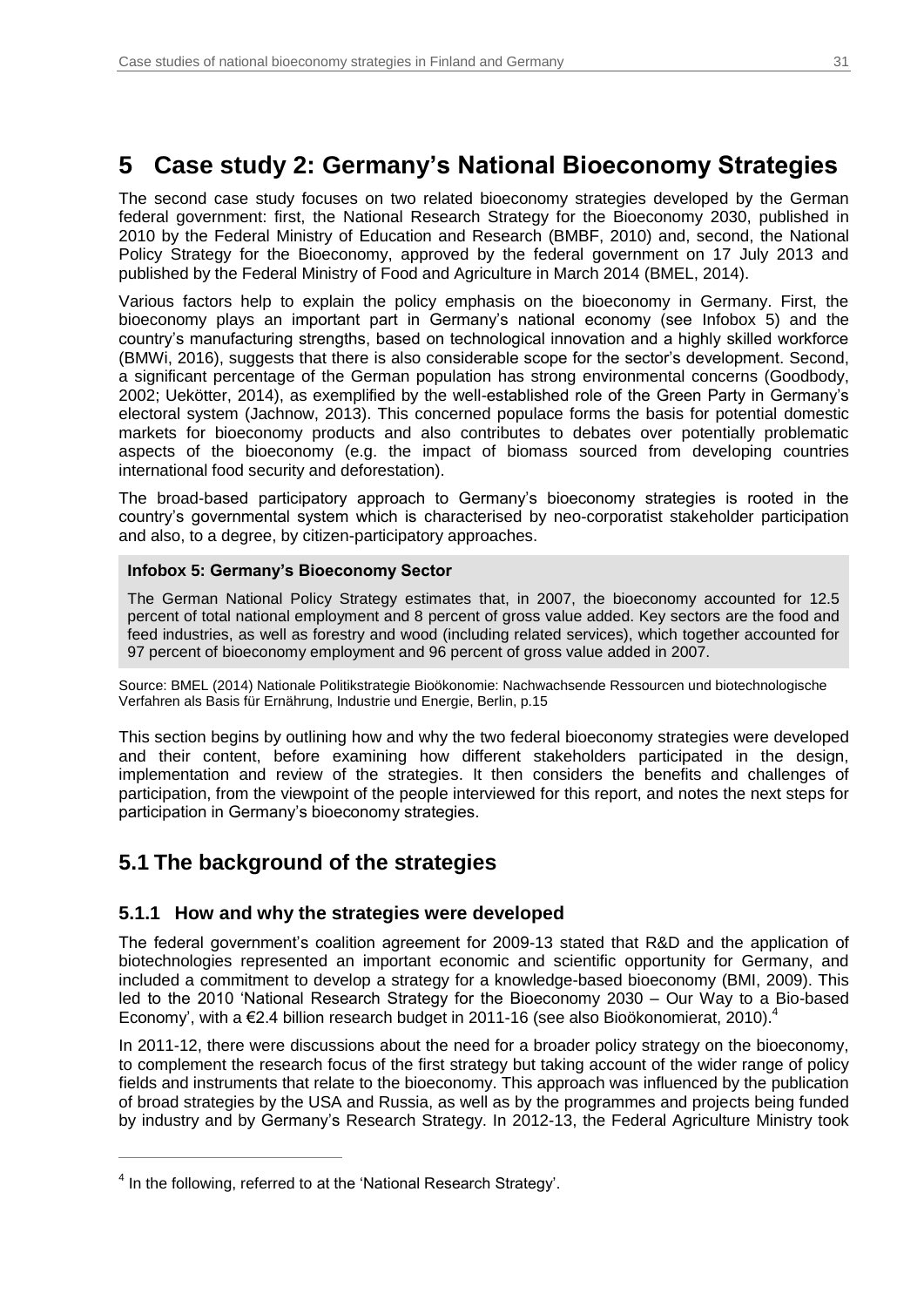on responsibility for developing the National Policy Strategy for the Bioeconomy in 2013, which brings together a range of interventions across diverse policy fields, including industry and energy; agriculture, forestry and fisheries; climate and environment; and research and development.

#### <span id="page-31-0"></span>**Infobox 6: Bioeconomy forums in Germany**

The **Bioeconomy Council** is an independent committee that was set up by the BMBF and BMEL in 2009 to advise the federal government on the implementation of the National Bioeconomy Research Strategy and the National Bioeconomy Policy Strategy, and which aims to ensure good economic and business conditions for the development of a bio-based economy and to promote dialogue with stakeholders. The second phase of the Council started in 2012, and the Council now has 17 members from the fields of scientific research and business. It does not include representatives of NGOs or CSOs (e.g. consumer protection groups). Similarly, there are no members from agricultural businesses, although these were represented in the first Council.

The federal authorities' **Inter-ministerial Working Group on the Bioeconomy** is made up of civil servants from different federal ministries. The Group meets four times a year and acts as a forum for sharing information and ensuring coherence across different federal ministry activities relating to the federal Bioeconomy Policy Strategy and the Research Strategy.

The federal-Länder **Working Group on Sustainable Raw Materials** is composed of civil servants from different federal and Land ministries, and discusses a range of themes including the bioeconomy.

Source: http://www.biooekonomierat.de/

### **5.1.2 The content of the strategies**

The National Research Strategy examines global challenges, provides an overview of bioeconomy research in Germany, sets out a vision of a sustainable bio-based economy which ensures the global supply of food and also generates high-value products from renewable raw materials. Its strategic goals are (i) for Germany to become a dynamic location for research and innovation in bio-based products, energies, processes and services and (ii) for this research to take a responsible approach to global food supply and to the protection of the climate, resources and environment.

The National Research Strategy emphasises that the bioeconomy covers a wide range of activities, economic sectors and research fields and institutes, and that it depends on integration across disciplinary, institutional and national boundaries. Further, it is seen to require dialogue with society in relation to research findings, and so to involve the active participation of 'the interested public' as well as science and business. The strategy also identifies a series of measures (see [Infobox 7\)](#page-32-0) and outlines how the strategy is to be implemented - via public funding for research institutes and projects; steps for monitoring and evaluating the strategy; and framework conditions, such as the availability of capital and skills, and a favourable regulatory context for innovation.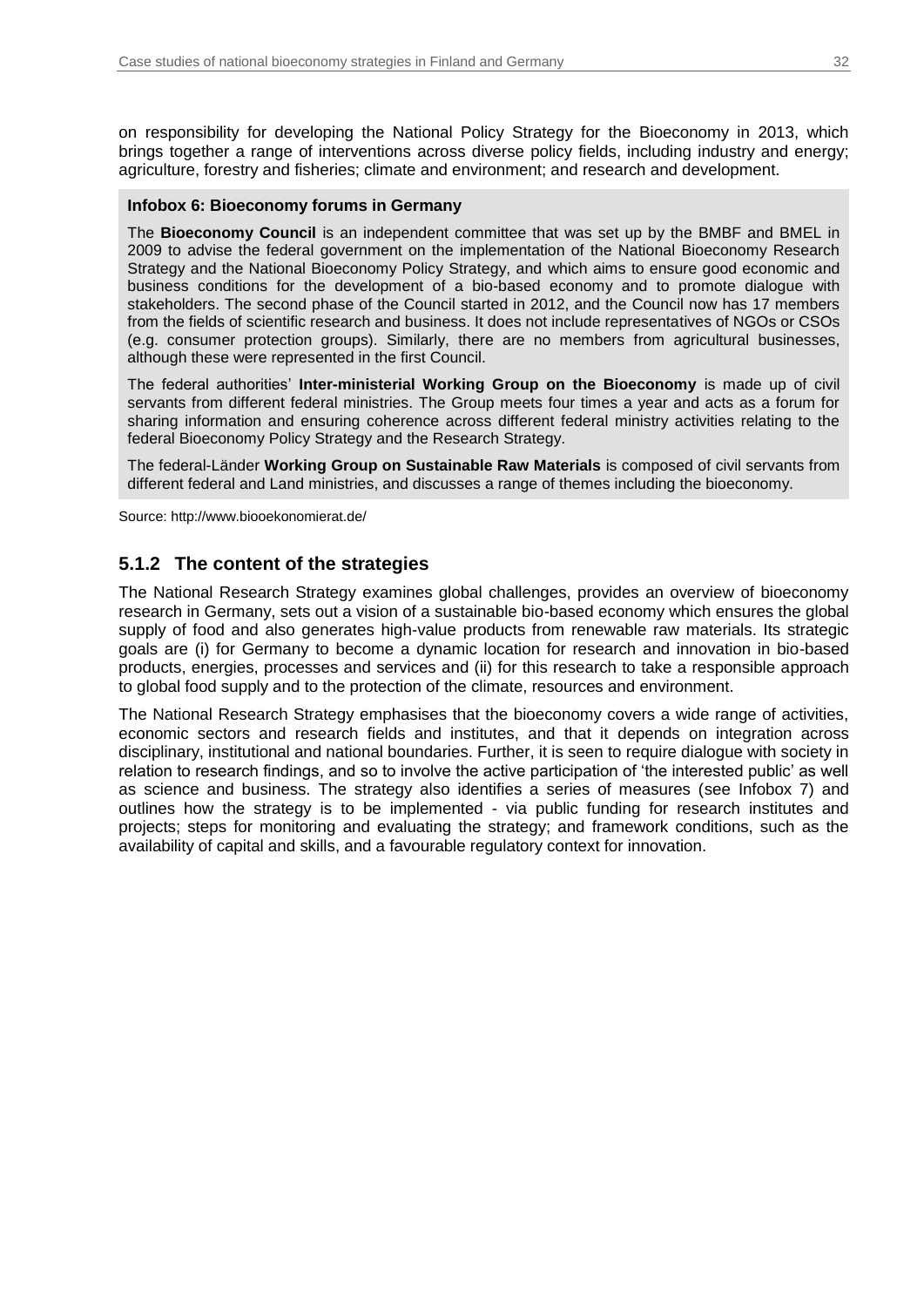### <span id="page-32-0"></span>**Infobox 7: Germany's National Research Strategy for the Bioeconomy 2030**

The strategy sets out measures relating to research questions, methods, organisation, cooperation, and potential applications on the following themes:

- Safeguarding worldwide food
- Making agricultural production sustainable
- Producing healthy and safe food
- Using sustainable raw materials in industry
- Developing biomass-based fuels

It also outlines horizontal activities relating to:

- Ensuring an interdisciplinary approach to skills development
- Accelerating the transfer of scientific knowledge into practice
- Exploiting potential for international cooperation and knowledge sharing
- Intensifying social dialogue

#### Source: BMBF (2010)

The National Policy Strategy has three horizontal fields of action and five thematic fields of action, each of which includes a series of concrete measures (see [Infobox 8\)](#page-33-0). It also sets out a number of goals; describes the challenges and drivers of the bioeconomy; and assesses the economic and technological focus of Germany's bioeconomy (i.e. industrial biotechnology; bio-based products and bioenergy; and food and feedstuffs). It emphasises that the growth of the bioeconomy depends on cooperation between business and research, between partners from different countries, and between disciplines and institutions.

In addition, some individual Länder (i.e. elected sub-national policy authorities with significant decision-making, spending and implementation powers in fields specified in the federal constitution) have developed or are in the process of developing their own bioeconomy strategies and measures (BMBF & BMEL, 2014). An individual Land ministry is generally responsible for developing these strategies, which may however be designed or overseen by working groups or committees at Land level, and may be approved by the individual Land government. These entities may have contact with the federal Bioeconomy Council and federal ministries responsible for national bioeconomy strategies. The role of Länder is important in e.g. education about the need to develop more sustainable products and ways of living because it is the Länder, rather than the federal ministries, which are responsible for the education system.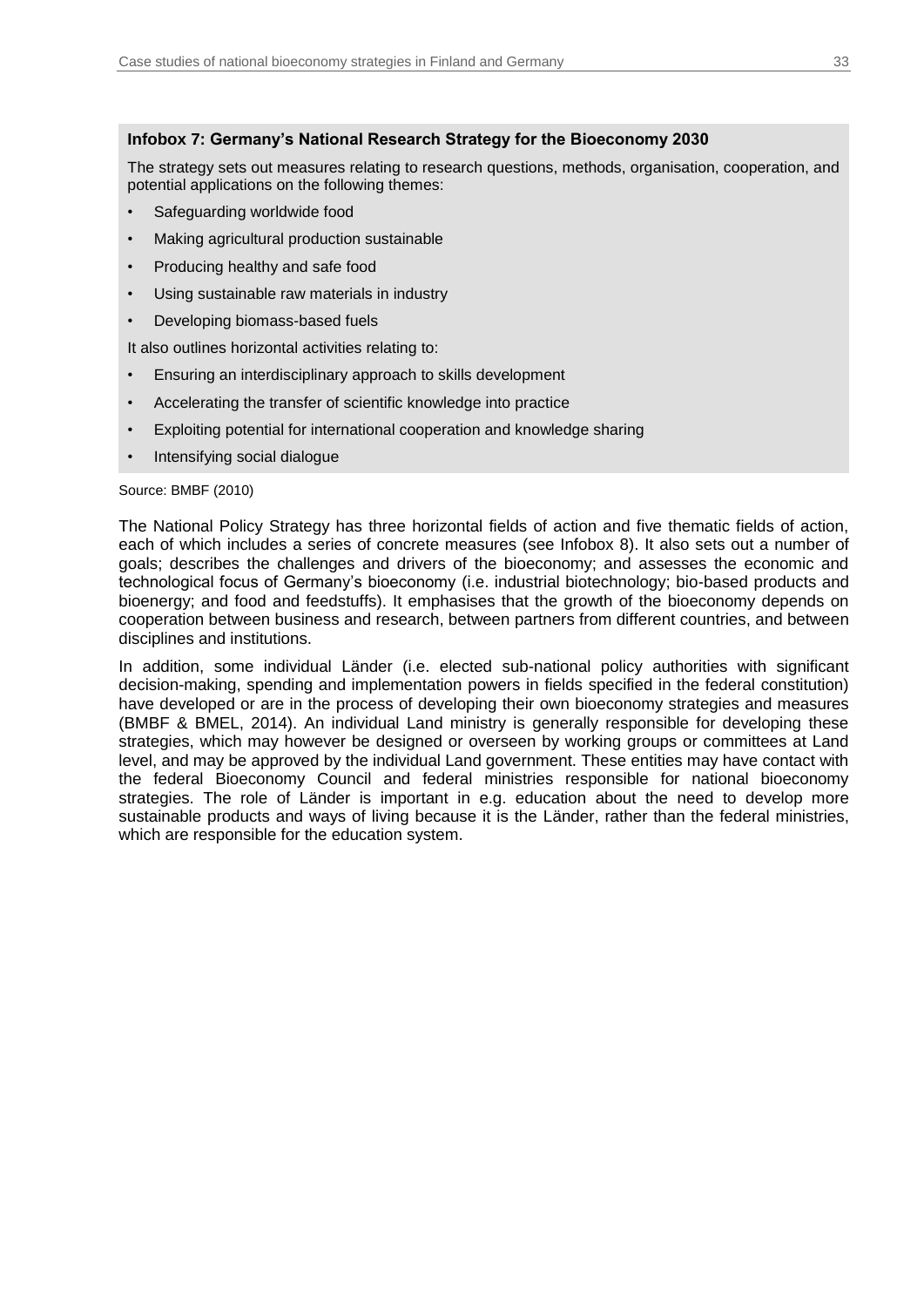### <span id="page-33-0"></span>**Infobox 8: Germany's National Policy Strategy for the Bioeconomy**

Three horizontal fields of action

A: A coherent policy framework for a sustainable bioeconomy e.g.

- Creation of an Inter-ministerial Working Group on the bioeconomy
- Closer links between federal advisory committees

B: Information and social dialogue e.g.

- Information campaigns for the public/consumers
- A sustainability trademark for products and services
- Federal dialogue with business, science and civil society
- C: Education and training e.g.
- Framework for professional training in sustainable development

Five thematic fields of action

D: Sustainable production and provision of renewable resources e.g.

Measures relating to agriculture, forestry & fishing

E: Growth markets, innovative technologies and products e.g.

- Funding for R&D&I, including business/science cooperation
- Support for loan and venture capital funds for new innovative firms

F: Processes and value added networks e.g.

• Funding for innovation relating to processes and value chains

G: Competition for land use e.g.

- Measures to reduce demand for using agricultural land for other uses
- Orienting biomass funding towards climate change reduction

H: International context

• Measures for the bioeconomy and sustainability internationally

Source: BMEL (2014)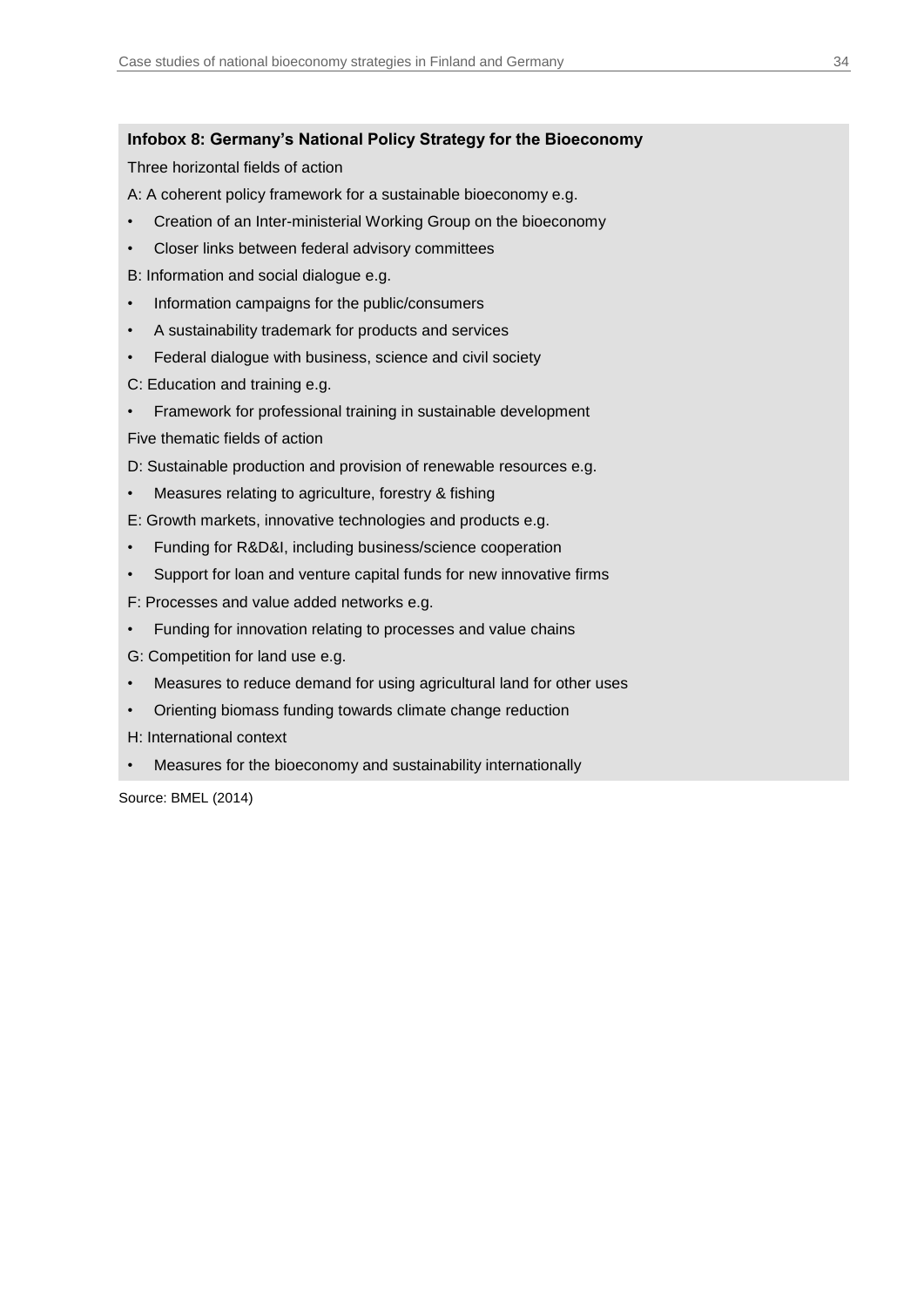### <span id="page-34-1"></span>**Infobox 9: Related German federal policy strategies**

The 2013/14 strategy builds on a number of other federal strategies e.g.

- Sustainability Strategy (2002), setting goals for all federal policy fields
- Bioeconomy Research Strategy (2010), part of the 2010 federal High Tech Strategy 2020
- Strategy for Environmentally Friendly and Affordable Energy Supply (2010)
- Raw Materials Strategy (2010)
- German Resource Efficiency Programme (2012)
- Bio-refineries Roadmap (2012)
- National Strategy for Biodiversity (2007) and Strategy for Agricultural Biodiversity
- Action Plans for the Use of Sustainable Raw Materials (2009/2010)
- National Action Plan for Renewable Energies (2010)
- Strategy Paper on Bio-energy materials: Opportunities and Risks for Developing Countries (2011)
- Forest Strategy 2020 (2011)
- Federal Mobility and Fuel Strategy (2013)

Source: BMBF (2010), BMEL (2014)

## <span id="page-34-0"></span>**5.2 National Bioeconomy Research Strategy**

### **5.2.1 Participation during strategy design**

Work on the National Bioeconomy Research Strategy was initiated by the Federal Ministry of Education and Research in 2009 in the context of the federal government's High-Tech Strategy, with the aim of providing policy certainty and increasing the theme's political profile. Other federal ministries were consulted on the strategy, particularly the Federal Ministry for Food and Agriculture, as well as the Federal Ministry for the Environment, Nature Conservation and Nuclear Safety, and the Federal Ministry of Economic Affairs and Energy.

The strategy was developed over a period of 18 months, and involved an ongoing dialogue between the BMBF and the Bioeconomy Council, which is made up of representatives from the fields of business and research and advises the federal government (see [Infobox 6\)](#page-31-0). The Council provided comments on an early draft of the strategy, drawing on its working groups, which developed position papers on particular themes (animals, plants, industrial use, white biotechnology, and land). The strategy was approved by the federal government, with the support of the Federal Ministry of Education and Research, the Federal Ministry of Food and Agriculture and the members of the Bioeconomy Council.

However, other stakeholders (e.g. the Länder, local authorities and CSOs/NGOs) did not participate in the design of the Research Strategy. Similarly, there was no engagement with the wider public, and there was no public website or provision of information via social media.

### **5.2.2 Participation during strategy implementation**

The Research Strategy includes two main sets of activities. First, it sets out research questions, methods, organisation, cooperation, and potential applications on five research themes (see [Infobox](#page-32-0)  [7\)](#page-32-0). Second, the strategy includes a series of 'horizontal activities', which aim:

 To ensure an interdisciplinary approach to skills development e.g. via support for research cooperation between disciplines and between institutions;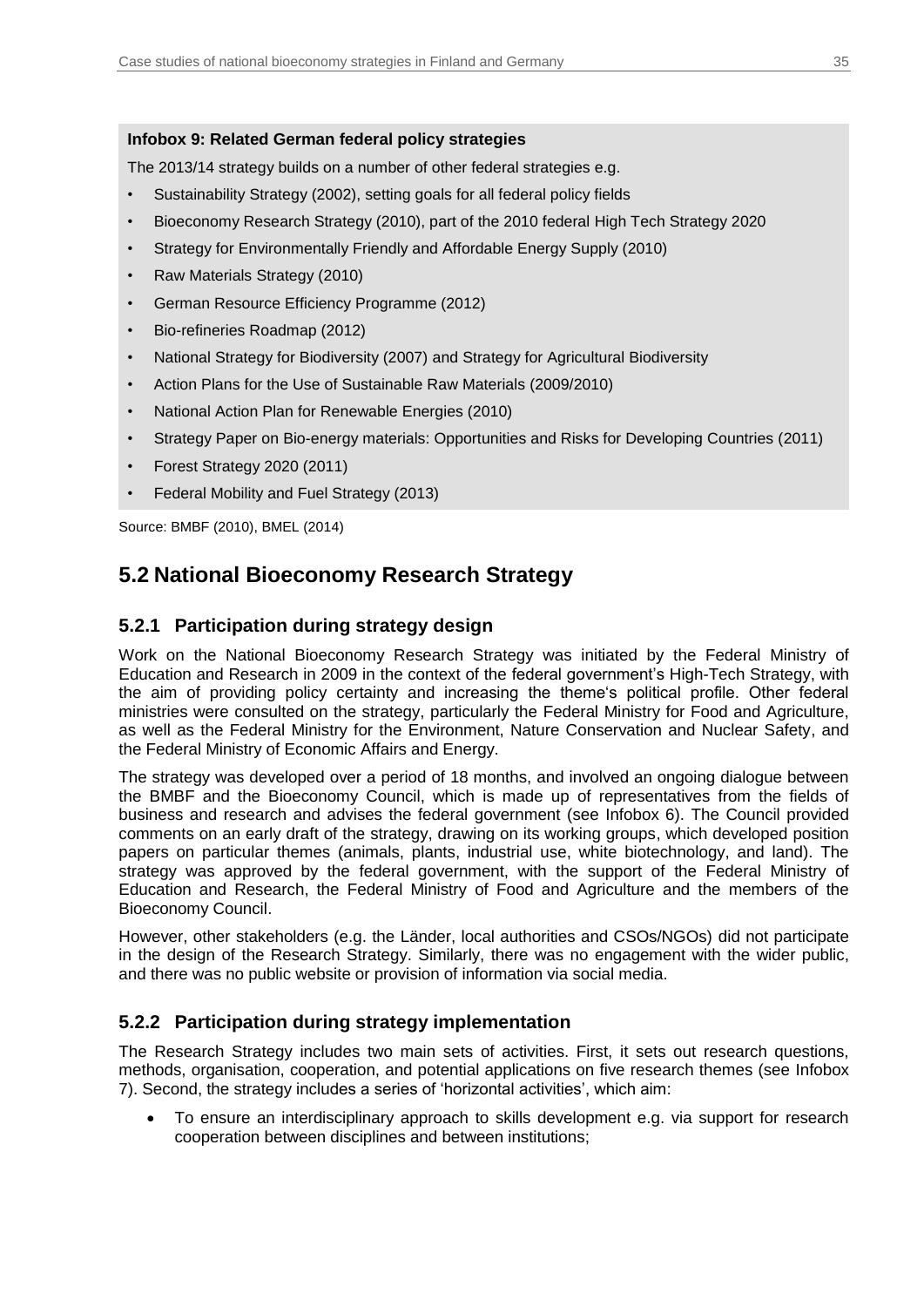- To accelerate the transfer of scientific knowledge into practice, via measures focused on business, especially SMEs, such as support for start-ups, exchange of personnel, and research cooperation;
- To exploit potential for international cooperation and knowledge sharing e.g. via participation in international research funding programmes; and
- To intensify social dialogue via public education; action by researchers and businesses to engage in participatory dialogue with the public; the provision of information in accessible formats through various communication channels; and funding for research into e.g. the ethical, legal and social aspects of new technologies, and environmental and animal protection. These include, for example, brochures and other information material.

Funding is mainly allocated by the unit in the BMBF which is responsible for the bioeconomy, but also via other units in the BMBF and by other federal ministries, notably the Federal Ministry of Food and Agriculture and the Federal Ministry of the Environment. Measures are implemented via thematic funding calls, which are either published and administered by the individual federal ministries or by agencies which are subordinate to the ministries (notably Projectträger Jülich (https://www.ptj.de/biooekonomie) which implements research and innovation funding programmes on behalf of the BMBF).

The process of selecting research themes and designing funding calls or programmes is led by the ministries but includes regular consultations with other stakeholders, particularly research organisations and businesses but sometimes also NGOs/CSOs (such as the Nature and Biodiversity Conservation Union, NABU).

As the focus of the strategy is on research, programmes have predominantly allocated funding for research and innovation projects undertaken either individually or in cooperation between universities, research institutes and businesses.

Policy interviewees noted that, since 2012, when the second phase of the Bioeconomy Council started, there has been a move towards more frequent dialogue with a wider range of stakeholders, including NGOs/CSOs. The new Bioeconomy Council (set up after the Policy Strategy was finalised, see Section 5.3) has aimed to engage more proactively in dialogue with consumers, citizens and NGOs/CSOs (e.g. by organising and participating in events), specifically in order to address concerns that the Council represented a relatively narrow set of business and research interests. Similarly, the BMBF states that it endeavours to meet and draw on the views of organisations with different viewpoints, including those critical of certain aspects of the bioeconomy (e.g. genetic plant technologies). Policy-makers feel that the main outcome to date of these dialogue processes is that a wider range of organisations are able to voice their views on the strategies, and this is seen to occur in a constructive way. However, it is not yet the case that policy-makers or businesses are developing concrete solutions in cooperation with CSOs/NGOs, as all participants are still testing out what is possible.

NGOs/CSOs welcome the increased engagement of the Bioeconomy Council with a range of different stakeholders and with the general public, and see its role as increasingly transparent, open for public debate and inclusive. They also see the Council as an appropriate actor for organising dialogue and information events with the wider public.

The BMBF has set up a website (biooekonomie.de) for stakeholders and citizens with information on the bioeconomy in Germany and other countries; research undertaken; publicly-funded research projects; and funding opportunities. It also includes videos, targeted at school- and university students, on a range of bioeconomy activities.

### **5.2.3 Participation during strategy review**

A review of the Research Strategy is currently being led by the BMBF, which has monitored progress and has, in August 2015, published a call for an external evaluation of the strategy, which is due to report in 2016 [\(http://ausschreibungen](https://ausschreibungen-deutschland.de/234021_Evaluation_der_Nationalen_Forschungsstrategie_BioOEkonomie_2030_2015_Berlin)[deutschland.de/234021\\_Evaluation\\_der\\_Nationalen\\_Forschungsstrategie\\_BioOEkonomie\\_2030\\_201](https://ausschreibungen-deutschland.de/234021_Evaluation_der_Nationalen_Forschungsstrategie_BioOEkonomie_2030_2015_Berlin) [5\\_Berlin\)](https://ausschreibungen-deutschland.de/234021_Evaluation_der_Nationalen_Forschungsstrategie_BioOEkonomie_2030_2015_Berlin). The evaluation will focus on whether the strategy's 30 funding programmes and 1700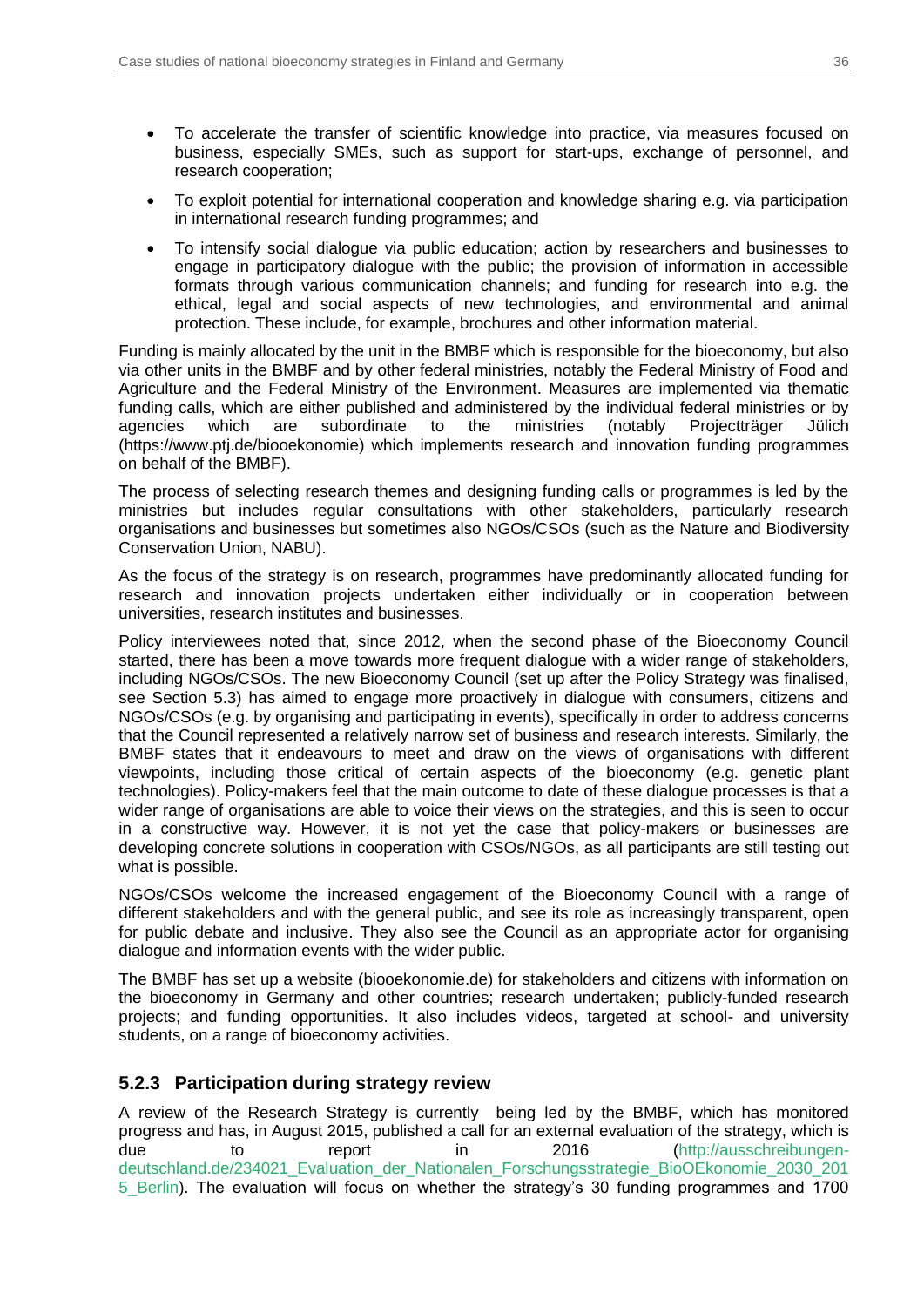projects have met the strategy's goals, and on the strategy's effectiveness and efficiency in meeting societal challenges. It will also develop recommendations for a follow-on federal research strategy on the bioeconomy.

Some participatory activities have taken place in relation to the review of the Research Strategy, notably a mid-term conference, organised by the BMBF, to assess the progress of the Research Strategy, to which a range of stakeholders, particularly from the fields of research and business, were invited. In addition, the Bioeconomy Council provides feedback to the BMBF on progress, and will be consulted on the evaluation of the strategy.

CSOs/NGOs have not been involved in the monitoring or review of the Research Strategy. Similarly, although the impact of measures on the general public is monitored, the BMBF and other actors do not currently take steps to engage the public during the monitoring/review/evaluation of the strategy.

## <span id="page-36-0"></span>**5.3 National Bioeconomy Policy Strategy**

### **5.3.1 Participation during strategy design**

There was wider and more active participation from different federal ministries during preparation of the Policy Strategy than in the design of the Research Strategy. In particular, the following federal ministries were active: the Federal Ministry of Food and Agriculture (BMEL), the BMBF, the Federal Ministry of Economic Affairs and Energy (BMWi), the Federal Ministry for Economic Cooperation and Development (BMZ), the Federal Ministry for the Environment, Nature Conservation, Building and Nuclear Safety (BMUB), the Federal Ministry of Transport and Digital Infrastructure (BMVI) and, to a lesser extent, the Federal Ministry of the Interior (BMI) and the Foreign Office (AA) (Bioökonomierat, 2015a).

The Bioeconomy Council also discussed the Policy Strategy during the design phase. In addition, the BMEL organised workshops to discuss a draft of the strategy, and invited a range of stakeholders, including agricultural and business sector associations, universities, NGOs dealing with environmental issues and with food security, and selected representatives of the Länder. Some CSOs/NGOs, however, noted that they did not participate in a structured way in decision-making processes, but instead were invited to informal events and also participated in official meetings where the strategy was presented and discussed.

However, membership of the Council was relatively narrow at this time although, after the Policy Strategy was agreed, the Council's membership was broadened, although it still does not include CSOs/NGOs.

Citizens did not participate in the design of the strategy, and no information or communication activities focused on citizens at this stage.

### **5.3.2 Participation during strategy implementation**

The Policy Strategy covers three horizontal fields of action and five thematic fields of action (see [Infobox 8\)](#page-33-0) and its implementation draws on contributions from different organisations. There are varied views on the extent of cooperation. One policy interviewee stated: "The dialogue has been very positive, even when people have very different views. I feel that communication always involves dialogue which means not simply providing information but also listening and getting into discussion with people.... I think that open participation is what is needed. There are sometimes concerns if there is an individual or an NGO with a fixed viewpoint but that is rarely the case ie people want to get into dialogue. Some people think it is all about genetic engineering but it is possible to talk about that too."

In contrast, some CSOs/NGOs argue that their participation has been limited, and call for policymakers to be more open towards more critical voices and to be more willing to cooperate with CSOs/NGOs in developing common instruments.

At the level of the strategy as a whole, the Bioeconomy Council is active in advising and providing views on the implementation of particular measures, often in response to requests from individual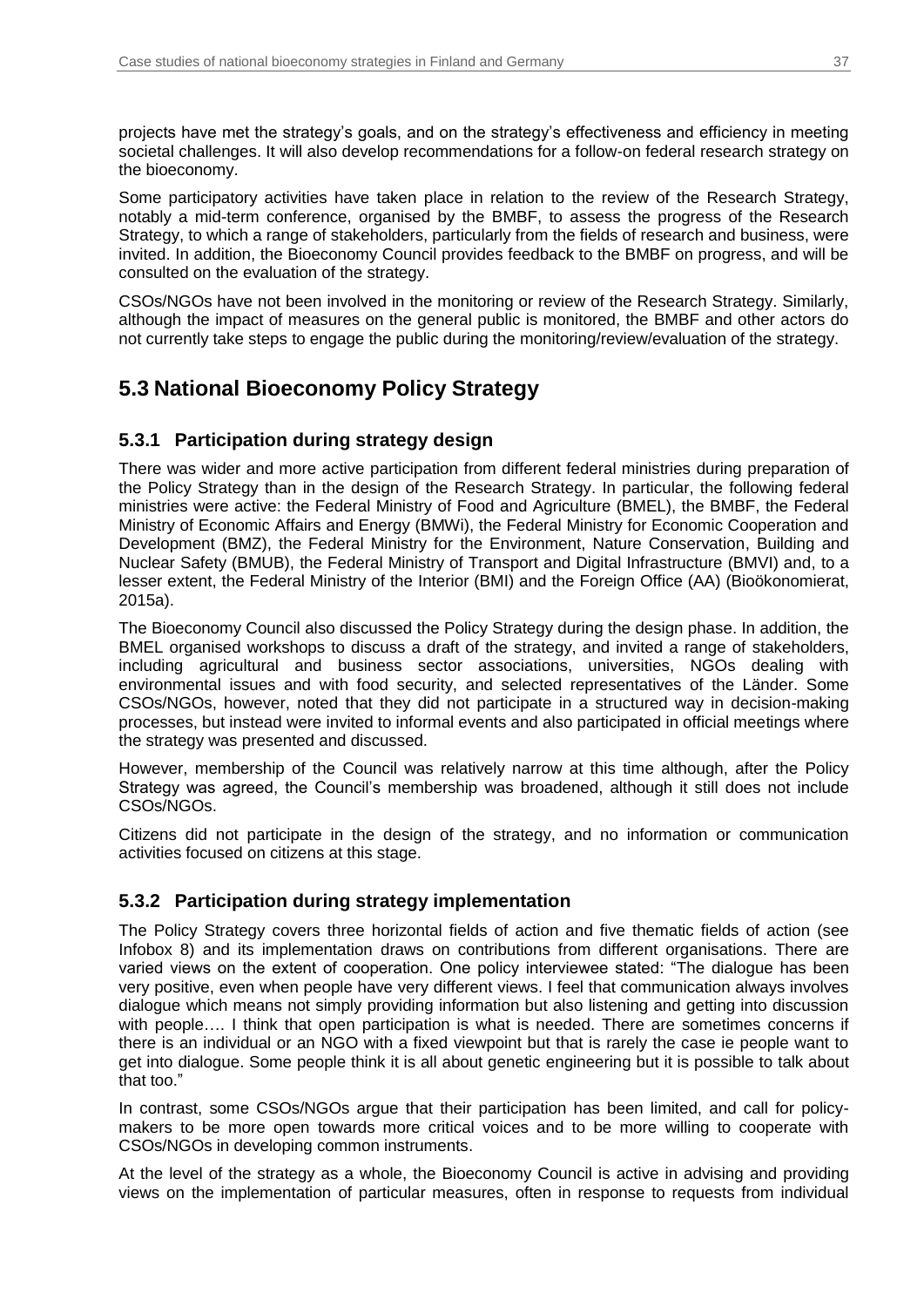federal ministries. Information flows are described as good; however, they occur on an ad hoc basis and there may be scope for more structured use of the Council.

At a more detailed level, the degree of stakeholder participation in implementation varies across the strategy's horizontal and thematic fields. Examples of specific projects with broad-based participation are provided in [Infobox 10.](#page-38-1)

The first horizontal field focuses on policy frameworks. In addition to measures to ensure closer links between federal government advisory committees, it involves the creation of a Federal Interministerial Working Group which meets 4 to 5 times per year and serves as a platform for exchange for both the Policy Strategy and the Research Strategy.

The second horizontal field targets information and social dialogue, including public information campaigns; a sustainability trademark for products and services; and dialogue between the federal government, business, science and civil society. Activities include:

- Large-scale events, in particular a conference organised by the BMEL in 2014 on the opportunities and perspectives of the bioeconomy, and the Global Bioeconomy Summit organised by the Bioeconomy Council in 2015;
- The Programme on Renewable Materials, which started in May 2015 and now includes "Information and social dialogue on the bioeconomy and sustainability" as one of its funding themes (whereas it previously only funded science and technology projects). The programme is funded by the BMEL and is managed by the Agency for Renewable Materials (fnr.de); it allocates resources mainly to applied research projects. Stakeholders, including CSOs/NGOs, have been consulted on the themes to be funded, which include: increasing familiarity, acceptance and use of bio-based processes, products and energies; dialogue leading to changes in consumer behaviour; knowledge exchange leading to greater production and use of renewable industrial materials and intermediate/end products; development of educational material and innovative pilot education measures; identifying societal expectations and opportunities especially for rural areas; studies, dialogue processes and the publication of results on moves to a bioeconomy; discussion of quality- and sustainability concepts and criteria; dialogue processes on stronger international cooperation; and the development of pilot projects involving network building and citizen participation.
- An initiative funded by the Programme on Renewable Materials, namely an expert committee of researchers, set up in summer 2015, to advise BMEL on best-practice strategies on citizen participation. Their input has led to plans for two events aimed at two-way dialogue: a) one focused on citizens (e.g. on what the bioeconomy is, and issues relating to food security and climate change); and b) one targeting businesses (e.g. on consumer expectations, and on production processes and product labelling);

The third horizontal field focuses on the development of a framework for professional training in sustainable development. The Bioeconomy Council has been consulted on this framework for the different aspects of initial and further training relating to the bioeconomy.

The five thematic fields of action target different policy areas, notably agriculture, forestry and fishing; R&D and innovation (including business/science cooperation, loan and venture capital funds for innovative start-up firms, funding for innovation relating to processes and value chains; measures aimed at reducing competition for land use; and international measures.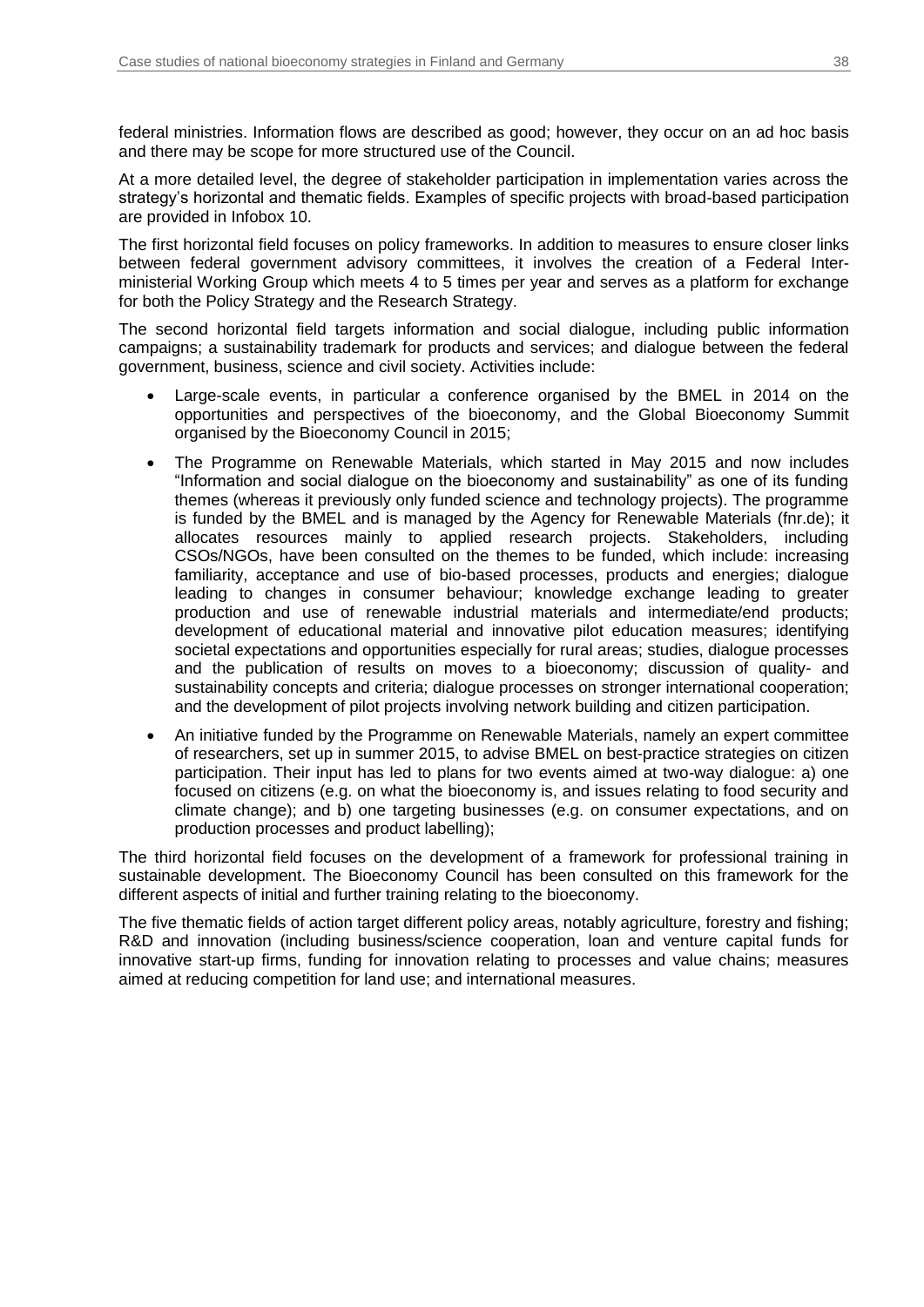#### <span id="page-38-1"></span>**Infobox 10: Projects with CSO/NGO participation**

The **Initiative for the Sustainable Supply of Raw Materials for the Industrial Use of Biomass (INRO**, inro-biomasse.de) was funded by BMEL and the Agency for Sustainable Raw Materials (FNR) and involved e.g. environmental and development NGOs, business associations, certification bodies, researchers and policy-makers. INRO aimed to identify methods (not including legislation or funding) to ensure that ecological and social aspects could be taken into account in the supply of biomass, focusing in particular on the certification of raw materials.

The **Research for Sustainable Development programme (FONA**, fona.de) is funded by BMBF and was revised in 2015, drawing on contributions from representatives from the fields of science, business, policy and civil society (including CSOs/NGOs). The central elements of the new programme are on the themes of the Green Economy, the City of the Future, and the Energy Change. Outcomes are channelled into government decision-making at federal and Land levels. The aim is to support processes of implementing change and so projects are based on applied work, involving cooperation between different stakeholders (e.g. businesses and local authorities, or a number of different CSO).

The **Centre for Development Research (ZEF**, zef.de) at the University of Bonn undertook a project, in cooperation with CSO/NGO, that aimed to develop a tool for certifying biomass imports from a food security viewpoint. It identified suitable criteria, operational indicators and verifiers for measuring the impact of biomass production on local food security, with a view to providing guidance for regional and national standard setting as well as for private certification systems.

### **5.3.3 Participation during the review of the strategies**

The federal Inter-ministerial Working Group on the Bioeconomy is currently preparing a progress report on the Policy Strategy's implementation, to be led by BMBF, in cooperation with BMWi and BMEL. Moreover, a number of calls for studies will be launched in 2016, for a pilot period of 3 years. They will include a critical review of the measures already undertaken and an assessment of what remains to be done. As the strategy includes measures relating to information and dialogue, the progress report and studies will also cover this theme.

Stakeholders, including businesses, universities and CSOs/NGOs, have not been involved in the monitoring or review of the strategy. Although one policy-maker interviewee was keen to explore options for enabling CSOs/NGOs to participate in the review of bioeconomy strategies (e.g. by collecting views on what the goals of the strategy should be, and on which indicators should be used to measure effects), one CSO/NGO interviewee questioned whether they and other similar organisation would have the time and human resources to contribute effectively to these goals.

Similarly, although the impact of measures on the general public is monitored, there are no steps to allow the participation of citizens in monitoring/review.

Policy-makers state that it is too soon to evaluate the Policy Strategy, given that it was approved only in July 2013. However, policy-makers plan to consult the Bioeconomy Council on future evaluations.

## <span id="page-38-0"></span>**5.4 The benefits of participation**

### **5.4.1 Participation of business, research and civil society organisations**

Interviewees from a range of different organisations see stakeholder participation as a means of potentially building more balanced strategies whose priorities better address the needs of a wider range of stakeholders. In particular, broader and more frequent participation can help:

- To address blind spots and to ask questions which would otherwise be neglected;
- To enable different opinions, assessments, weightings and interests to be taken into account and allow a new consensus to be built;
- To facilitate discussion on difficult issues (e.g. conflict over land use), which can help to build public acceptance of the bioeconomy and support the structural socio-economic changes needed for a more sustainable economy;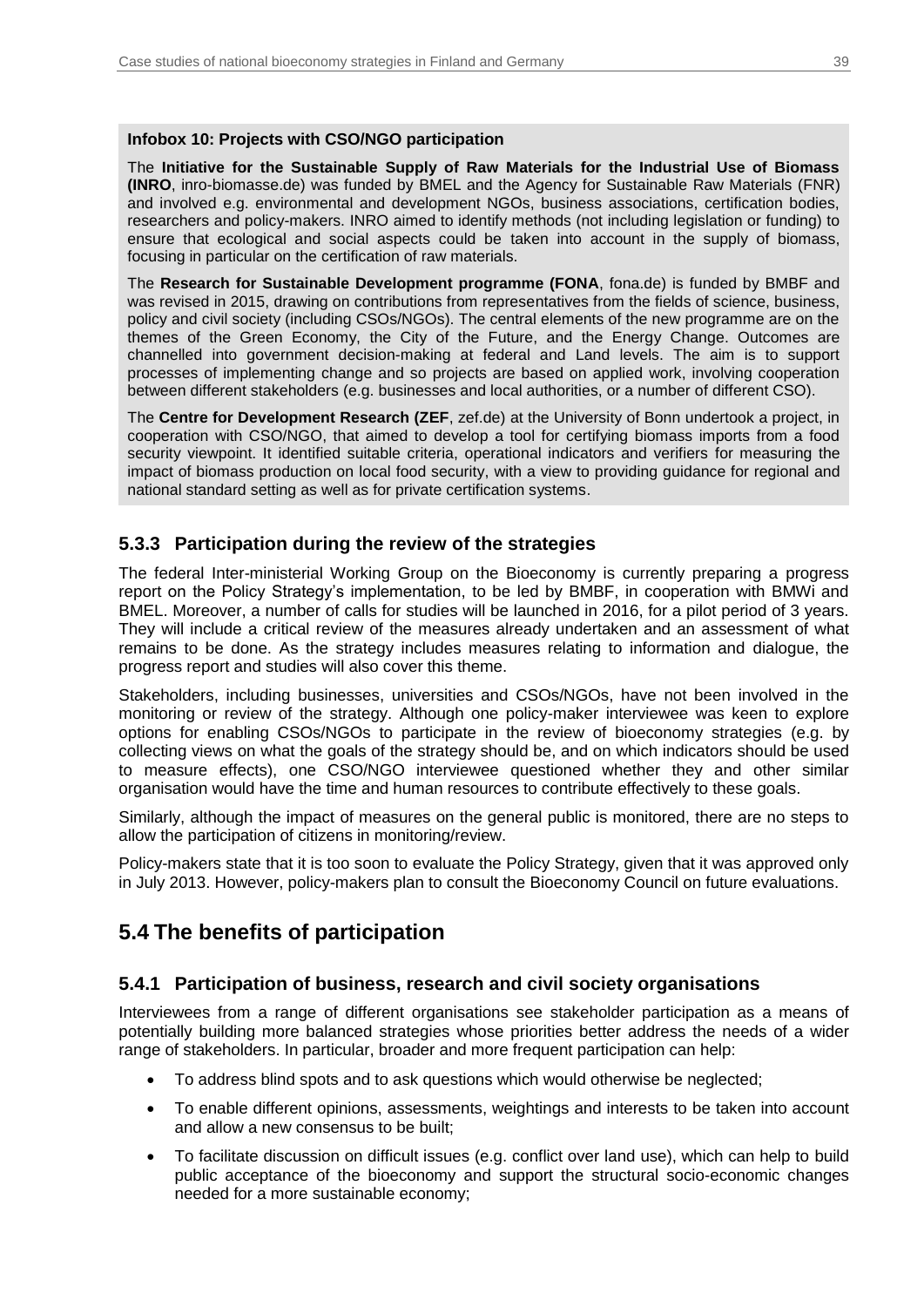To reduce implementation costs because it allows issues to be discussed and resolved at an earlier stage.

A representative of the Bioeconomy Council also argued that participation is important because new technologies can have redistributive effects among social and economic groups, and so it is necessary to enable representatives from different interest groups to voice their views.

A representative from a business association reflected on the structure of participation, arguing that it was helpful that the Policy Strategy, as designed by the federal ministries, provided a framework for stakeholder participation. They also felt that it was easier for the Bioeconomy Council, rather than the federal ministries, to initiate a dialogue with NGOs/CSOs and individual citizens.

### **5.4.2 Participation of individual citizens**

Interviewees saw citizen participation as necessary for building public acceptance of the bioeconomy and in particular argued that:

- An active dialogue, education and the provision of information are a means of increasing citizens' awareness of the advantages and disadvantages of the bioeconomy and e.g. of convincing consumers that bio-based products may be worth buying, even if they are more expensive;
- Interaction with non-experts benefits businesses and researchers because it can also generate innovative ideas;
- Although there is a lack of public knowledge about the bioeconomy as a whole, people are aware of specific themes e.g. relating to agricultural land use.

#### <span id="page-39-0"></span>**Infobox 11: Citizen dialogue on the bioeconomy in Berlin**

On Sunday 1 September 2013, the Bioeconomy Council organised an open forum for citizen dialogue on the bioeconomy in Berlin's Natural History Museum. It was attended by 80 people, including 54 members of the general public (with the remainder made up of Council members, organisers and moderators).

The forum aimed to encourage a non-technical discussion on social issues relating to the bioeconomy, via groups on four themes:

- Cities: What would tomorrow's liveable towns and cities look like?
- Consumption: How could we live without damaging the climate and environment?
- Food: How could 10 billion people have enough food in the future?
- Industry: How can industrial development become ecologically friendly?

The organisers took account of previous experience with citizen dialogue in other fields, which showed that it was difficult to attract a representative group of citizens who would be willing to discuss a complex and as-yet largely unknown theme. In order to reach a range of different people, the following methods were used:

- Letters to over 150 organisations in Berlin, with a likely wide range of interests and age groups (e.g. gardening, nature protection, various religions, car drivers, sports);
- The distribution of flyers in busy shopping streets and to local homes, and advertisements in local newspapers, magazines and newsletters;
- Participants were asked to register for the event online.

Sources[: http://www.biooekonomierat.de/aktuelles/dialogveranstaltung-neue-perspektive-fuer-die-ratsarbeit/,](https://www.biooekonomierat.de/aktuelles/dialogveranstaltung-neue-perspektive-fuer-die-ratsarbeit/) and Bioökonomierat (2013) Auswertung Dialog zur Bioökonomie, 1. September 2013, Museum für Naturkunde in Berlin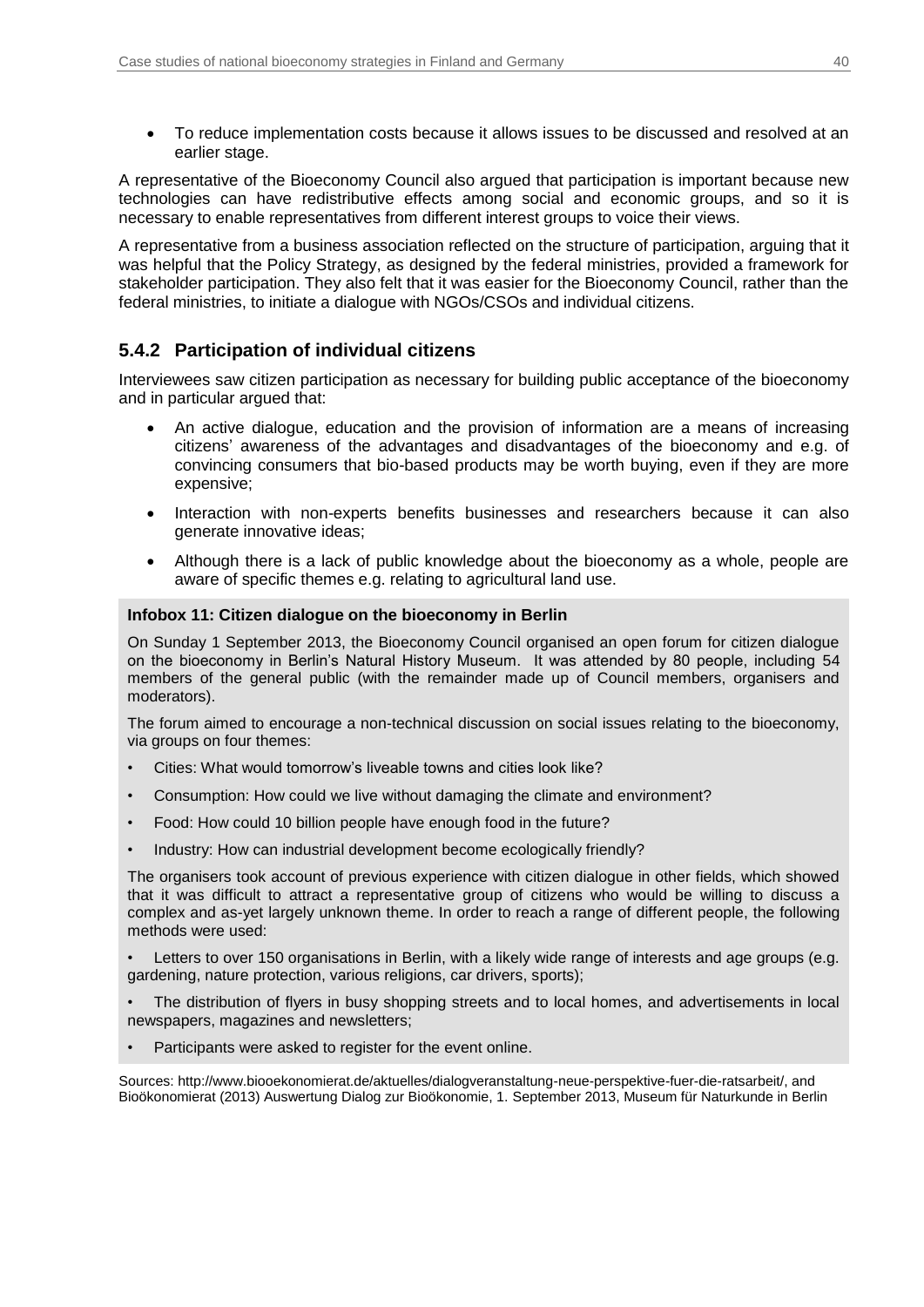## <span id="page-40-0"></span>**5.5 The challenges and difficulties of participation**

### **5.5.1 Participation of business, research and civil society organisations**

Interviewees from different types of organisation noted the following challenges:

- Stakeholders have a range of different and sometimes conflicting interests, ideas and goals (e.g. businesses, researchers, policy-makers and CSOs/NGOs) and it sometimes difficult to reach a consensus (e.g. one possibility is that NGOs may want a stronger emphasis on sustainability but that this raise costs for businesses and potentially reduces market demand for new products);
- The participation of many actors slows down and complicates decision-making processes.

Policy-makers identified further difficulties, namely:

- The wide range of viewpoints means that it is difficult to design a strategy that satisfies all stakeholders, and that takes account of opportunities as well as risks and finds the best possible compromise;
- If a broader range of stakeholders has a stronger voice in decision-making, this could mean that new ideas or change would be blocked;
- Concerns over the legitimacy of organisations with non-elected representatives, especially if their influence has an impact on the allocation of public funding.

CSOs/NGOs were more critical of the approach to participation. One noted: "I feel that we and other NGOs… always have to push to get our views heard… Organisations that are more critical are simply not invited to events... It would be good to sit with all the different stakeholders, including those who are very critical, and discuss more fully to see what positive could emerge. I see a risk that there is a divided approach – with one strand led by supporters, the other by opponents, and no dialogue between them." Key issues are as follows:

- A concern that policy-makers engage more strongly with businesses and researchers on bioeconomy strategies than they do with CSOs/NGOs; that CSOs/NGOs have to push to get their views heard; and that more critically-minded CSOs/NGOs are not invited to participate in events;
- CSOs/NGOs are not represented on the Bioeconomy Council;
- A lack of policy attention to issues of importance to CSOs/NGOs; for example, although the Policy Strategy covers aspects related to food security, there are concerns that this theme has not been strongly developed in practice (e.g. via a policy impact analysis);
- The predominant orientation of public funding towards scientific and technological projects, with only very small amounts of funding for projects emphasising social dimensions;
- The limited human and financial resources of CSOs/NGOs, which constrains their capacity to participate effectively and fully to the design, implementation and review of strategies, and which policy-makers could help to address by providing more funding to help NGOs develop their expertise and capacities;
- The requirement on CSO/NGO to co-fund projects, which has meant drawing on own resources collected via charitable donations. One CSO argued that some of the themes covered (e.g. food security; biomass and sustainability) are so important that they should be fully funded by the federal government;
- The number of different initiatives relating to the bioeconomy and sustainability and the lack of clarity over who is ultimately responsible for taking decisions on the bioeconomy strategies (e.g. the BMEL, the BMBF or the Bioeconomy Council) – which creates challenges for CSOs/NGOs to channel their participation efforts most effectively, given their limited resources;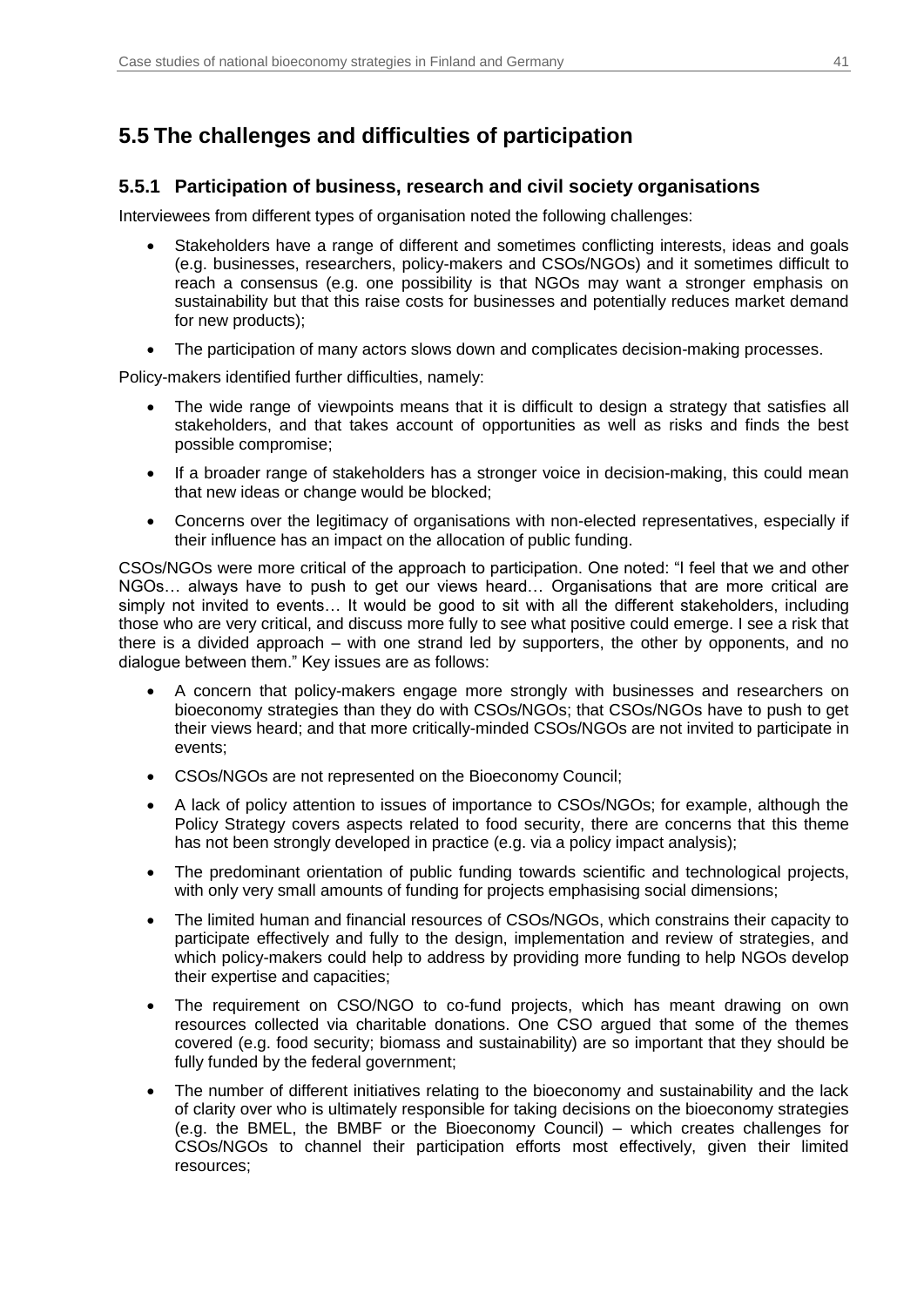The varied interests and views of different CSOs/NGOs, which do not necessarily speak with one voice in relation to policy strategies and certainly have a range of different priorities; policy funding could potentially help CSOs/NGOs to engage in discussion between themselves in order to reach agreement on priorities and methods of cooperation.

From the viewpoint of research and cluster organisations, key concerns are that:

- Efforts to ensure the participation of a wide range of stakeholders (including NGOs, trade unions and individual citizens) from the very beginning would help to build public acceptance of the bioeconomy;
- Policy-makers could have taken more proactive steps to encourage different stakeholders to propose fields of action for the strategies;
- Scope for researchers to participate in implementing strategies partly depends on the willingness of businesses to cooperate with research institutes and this can be difficult, given that research projects have medium- to long-term goals, whereas businesses tend to focus on a short- to medium-term financial perspective;
- At the level of the EU as a whole, policy strategies and funding programmes for the bioeconomy may be orienting towards certain technologies which are developed by those firms that seem to be dominating, so that there is less focus on other promising technologies.

From the point of view of business organisations, the main issue is seen in terms of:

 The requirement of most funding programmes (e.g. for R&D and innovation) that recipients must provide 50 percent co-funding, which limits the participation of smaller firms in the implementation of these measures.

### **5.5.2 Participation of individual citizens**

Interviewees from a range of different organisations felt that the participation of individual citizens was difficult because of:

- The complexity of themes associated with the bioeconomy;
- The abstract character of the national bioeconomy strategies which means that is no real discussion of more concrete issues which are more interesting and relevant to citizens;
- Controversies surrounding topics such as genetic technology or conflicts over land use;
- A lack of knowledge among the general public so that individual citizens often do not feel secure enough to be able to voice their opinions and/or may reflect back expert knowledge, rather than substantially different viewpoints;
- Possible negative experiences of everyday objects made of bio-materials, if these do not work well in practice or have negative side effects;

One policy-maker interviewee noted that there is more participation of individual citizens in relation to some other policy strategies, such as the Federal Strategy on Mobility and Fuels, which addresses more specific and concrete issues.

Interviewees felt that there was a need for:

- A shift away from an abstract, expert-based strategy towards a focus on specific practical issues which directly affect citizens in their localities, as this would facilitate more political and public discussion;
- Greater engagement by the media, including more critical journalism;
- Better communication and information campaigns which engage with citizens about the range and complexity of the bioeconomy, through channels which meet people in their everyday lives (e.g. exhibitions in places accessible to the general public, and local events);
- Funding for projects (e.g. run by stakeholder groups) which encourage public awareness;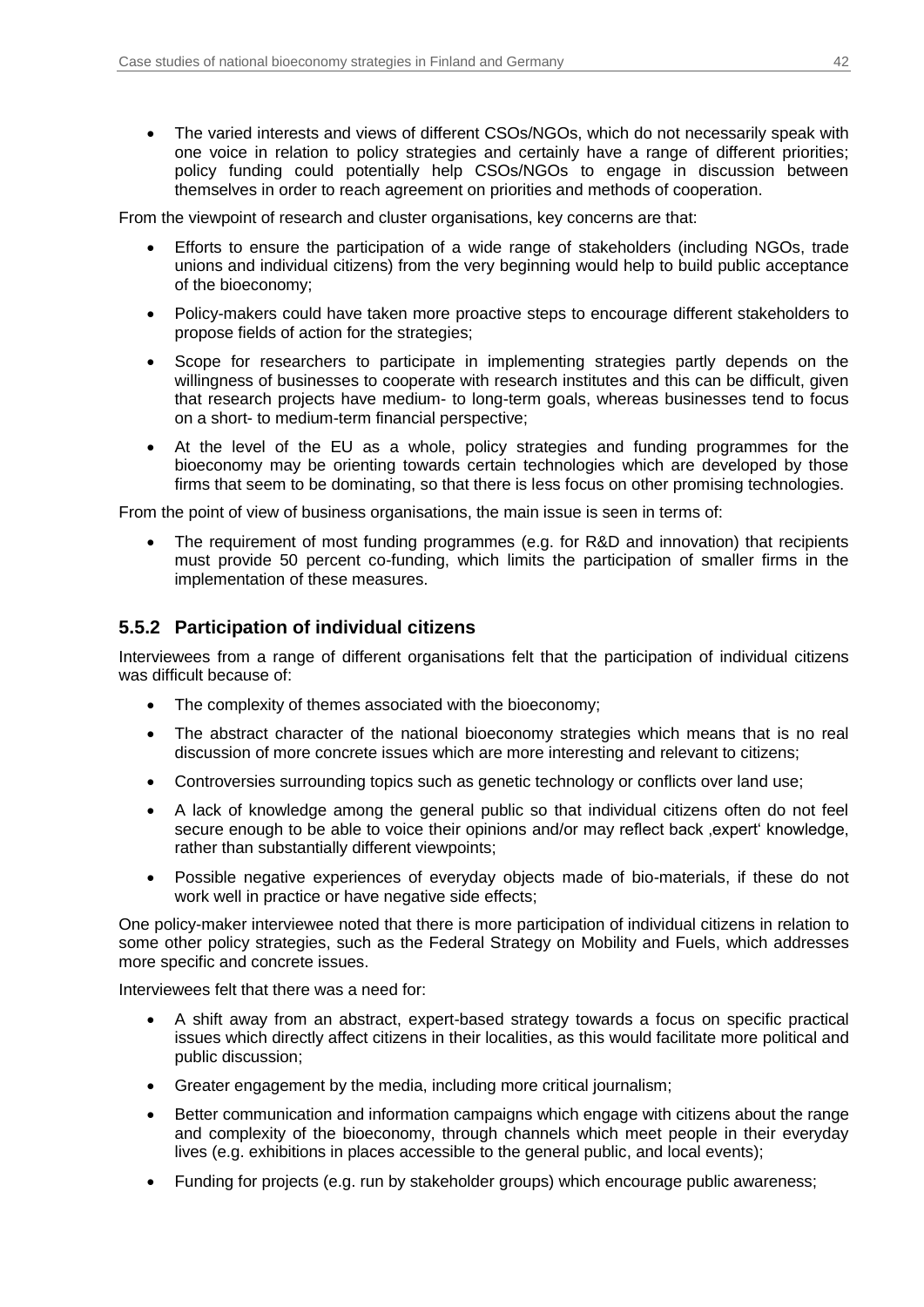- A long-term approach which sees citizen participation as a priority, including people with little knowledge at present;
- Use of social media, especially in order to reach younger citizens;
- Education on sustainable development at all levels with a view to encouraging greater participation in the longer term;
- A stronger emphasis on the potential environmental benefits of the bioeconomy, as some stakeholders who are in favour of shifts towards greater ecological sustainability are not aware of the opportunities presented by the bioeconomy;
- Genuine dialogue with citizens, aimed not only at informing but also at listening to and engaging with people's concerns (e.g. over genetic engineering and land use conflicts).

## <span id="page-42-0"></span>**5.6 Next steps**

A number of major activities are planned in Germany in 2016-17:

- The BMBF is planning to launch a call for tender for communication projects with civil society organisations in 2016, with individual projects starting in 2017. Further, the BMBF supports the information platform, www.bioökonomie.de;
- The BMBF will publish the results of an evaluation of the National Bioeconomy Research Strategy in 2016.
- The BMBF is also undertaking an evaluation of the federal research strategy on the bioeconomy and e.g. aims to organise a number of workshops in 2016, with broad stakeholder participation. This process may lead to an updating of the existing strategy or to the development of a completely new strategy. In either case, any new or revised document is likely to be published in 2017 and to include a range of research themes such as biology, information technology, engineering, agriculture, and chemicals.
- Several federal ministries are also developing a national monitoring system for the bioeconomy, drawing on economic and business data, as well as information on raw materials (sources, production methods, sustainability), and systemic aspects related to societal goals. The federal authorities are currently assessing what information can be collected and what aspects can be measured in practice, and then plan to commission research projects to develop the monitoring system.
- The BMEL has allocated  $\epsilon$ 61 million to the Renewable Resources funding programme (*Förderprogramm Nachwachsende Rohstoffe*) in 2016 to promote innovative processes and technologies in the bioeconomy (http://www.biooekonomie.de/BIOOEKO/Navigation/DE/Service/suche,did=185722.html?listBl Id=161058&searchText=bmel).
- On behalf of the BMEL and under the auspices of the FNR, an expert panel composed of researchers dealing with communications was created to advise on how to improve societal dialogue on bioeconomy.
- The Länder are increasing their engagement in bioeconomy topics e.g. in Greifswald (Land Mecklenburg-Vorpommern) €18 million is being invested in a new Life Sciences Centre that has a research focus on plasma technology and the bioeconomy.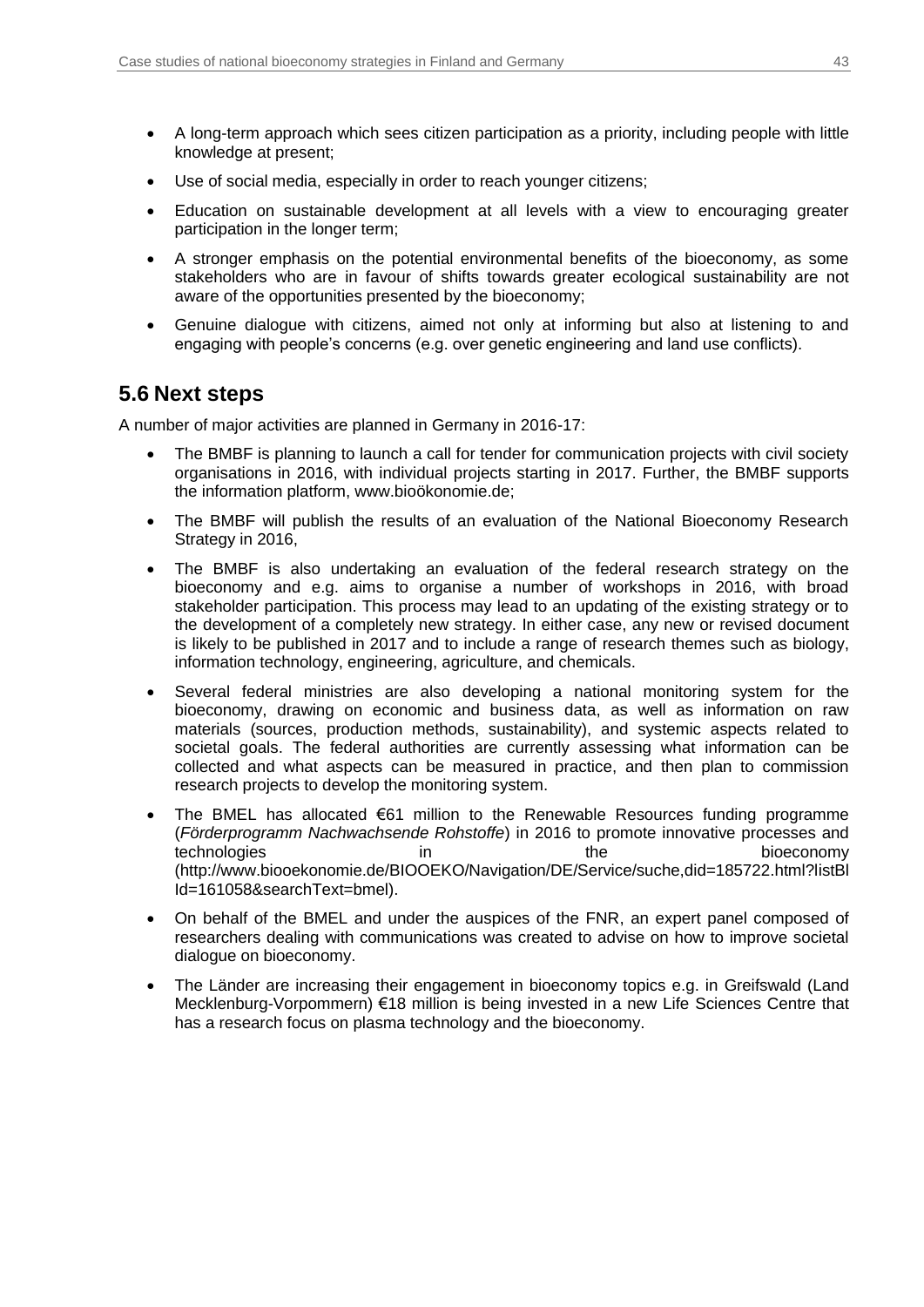## <span id="page-43-1"></span><span id="page-43-0"></span>**6 Conclusions**

### **6.1 Participatory approaches in Finland and Germany**

In both Finland and Germany, a range of stakeholders has participated in various ways in national bioeconomy strategies. [Table 4](#page-43-2) and [Table 5](#page-44-1) provide an overview of three dimensions, namely:

- The participants (i.e. public bodies, businesses, researchers, NGOs/CSO, and citizens),
- The phase in which participation has occurred (i.e. strategy design, implementation, review),
- The ways in which stakeholders and citizens have participated, based on the three-way categories set out in Section 2 (Education, Dialogue, and Co-production of knowledge) but further sub-divided to provide a more accurate portrayal of the ways in which stakeholders and citizens participate in the strategies i.e.:
	- $\circ$  The provision of information by 'experts' to other individuals and organisations on the bioeconomy (e.g. communication campaigns about the bioeconomy);
	- o The provision of information by 'experts' to others on the strategy (e.g. conferences to inform stakeholders about the design/implementation of the bioeconomy strategy);
	- $\circ$  Dialogue/consultation, whereby 'experts' consult and set up forums for debate on the strategy with other individuals and organisations (e.g. forums and panels which have the possibility to influence the design/implementation of the bioeconomy strategy);
	- o Co-production of knowledge, based on cooperation between experts and interest groups in relation to elements of the strategy (e.g. funding to stakeholders to implement projects that they design and that contribute to the overall strategy);
	- o Co-production of knowledge, based on cooperation between a range of experts, citizens and interest groups in relation to the entire strategy (e.g. responsibility for designing or implementing the whole strategy is shared between different stakeholders).

|                                                        | <b>Information</b><br>on the<br>bioeconomy | <b>Information</b><br>on the<br>strategy | Dialogue/<br>consultation            | <b>Co-production</b><br>of elements of<br>the strategy | $Co-$<br>production of<br>the whole<br>strategy |
|--------------------------------------------------------|--------------------------------------------|------------------------------------------|--------------------------------------|--------------------------------------------------------|-------------------------------------------------|
| <b>Government</b><br>& Public<br><b>bodies</b>         |                                            |                                          |                                      |                                                        | Design<br>Implement<br>Review                   |
| Firms &<br><b>Business</b><br>associations             |                                            |                                          | Design<br>Implement<br><b>Review</b> | Design<br>Implement                                    |                                                 |
| <b>Research</b><br>institutes &<br><b>Universities</b> |                                            |                                          | Design<br>Implement<br><b>Review</b> | Design<br>Implement                                    |                                                 |
| <b>NGOs &amp;</b><br><b>CSOs</b>                       |                                            |                                          | Design<br>Implement<br><b>Review</b> |                                                        |                                                 |
| <b>Individual</b>                                      | Design                                     | Design                                   |                                      |                                                        |                                                 |

#### <span id="page-43-2"></span>**Table 4: Participation in Finland's National Bioeconomy Strategy**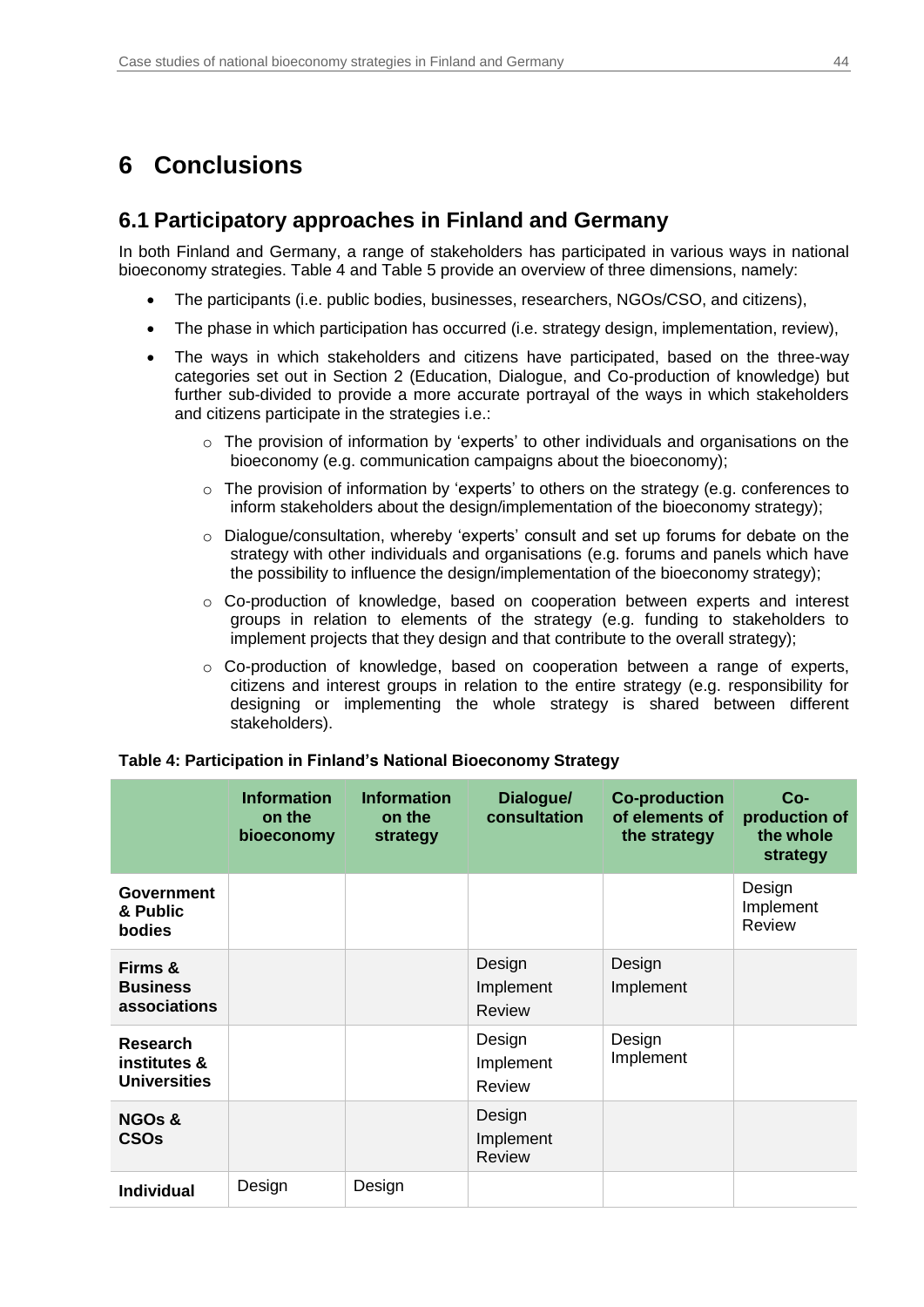| citizanc<br><b>CITIZENS</b> | - Imr<br>$\sim$ $\sim$ $\sim$ $\sim$<br>piernent |  |  |
|-----------------------------|--------------------------------------------------|--|--|

### <span id="page-44-1"></span>**Table 5: Participation in Germany's National Bioeconomy Research and Policy Strategies**

|                                                        | <b>Information</b><br>on the<br>bioeconomy | <b>Information</b><br>on the<br>strategy | Dialogue/<br>consultation                          | $Co-$<br>production<br>of elements<br>of the<br>strategy | $Co-$<br>production of<br>the whole<br>strategy       |
|--------------------------------------------------------|--------------------------------------------|------------------------------------------|----------------------------------------------------|----------------------------------------------------------|-------------------------------------------------------|
| <b>Government</b><br>& Public<br>bodies                |                                            |                                          |                                                    |                                                          | Design (P, R)<br>Implement<br>(P, R)<br>Review (P, R) |
| Firms &<br><b>Business</b><br>associations             |                                            |                                          | Design (P, R)<br>Implement<br>(P, R)<br>Review (R) | Implement (P)                                            |                                                       |
| <b>Research</b><br>institutes &<br><b>Universities</b> |                                            |                                          | Design (P, R)<br>Implement<br>(P, R)<br>Review (R) | Implement (P)                                            |                                                       |
| <b>NGOs &amp;</b><br><b>CSOs</b>                       |                                            | Design (P),<br>Review (R)                | Implement (R)                                      | Implement (P)                                            |                                                       |
| <b>Individual</b><br>citizens                          | Implement<br>(P, R)                        |                                          |                                                    |                                                          |                                                       |

Note: P = National Bioeconomy Policy Strategy, R = National Bioeconomy Research Strategy

[Table 4](#page-43-2) and [Table 5](#page-44-1) show a similar pattern in both Finland and Germany, whereby:

- Responsibility for decision-making and implementation of the strategies (co-production) as a whole lies mainly with governmental and public bodies;
- Other stakeholders, especially from the fields of business and research, but also CSOs/NGOs in Germany, are responsible for implementing elements of the strategies (project design and implementation);
- Business and research stakeholders have been consulted on, and have had the opportunity to influence, the design, implementation and review of the overall strategies;
- CSOs/NGOs' participation has been more limited although, at least in Germany, has expanded over time. In the design phase, CSOs/NGOs have been informed about the strategies and have only had opportunities to shape the strategies during the implementation and review stages;
- The main form of citizen participation has been through measures aimed at raising awareness of the bioeconomy; although citizens were also able to attend strategy-building workshops in Finland, their participation was very modest in practice.

## <span id="page-44-0"></span>**6.2 Rationales for participation in Finland and Germany**

There is a range of reasons why participatory approaches to public policy-making may be adopted or supported. The two case studies from Finland and Germany found that the policy-makers and other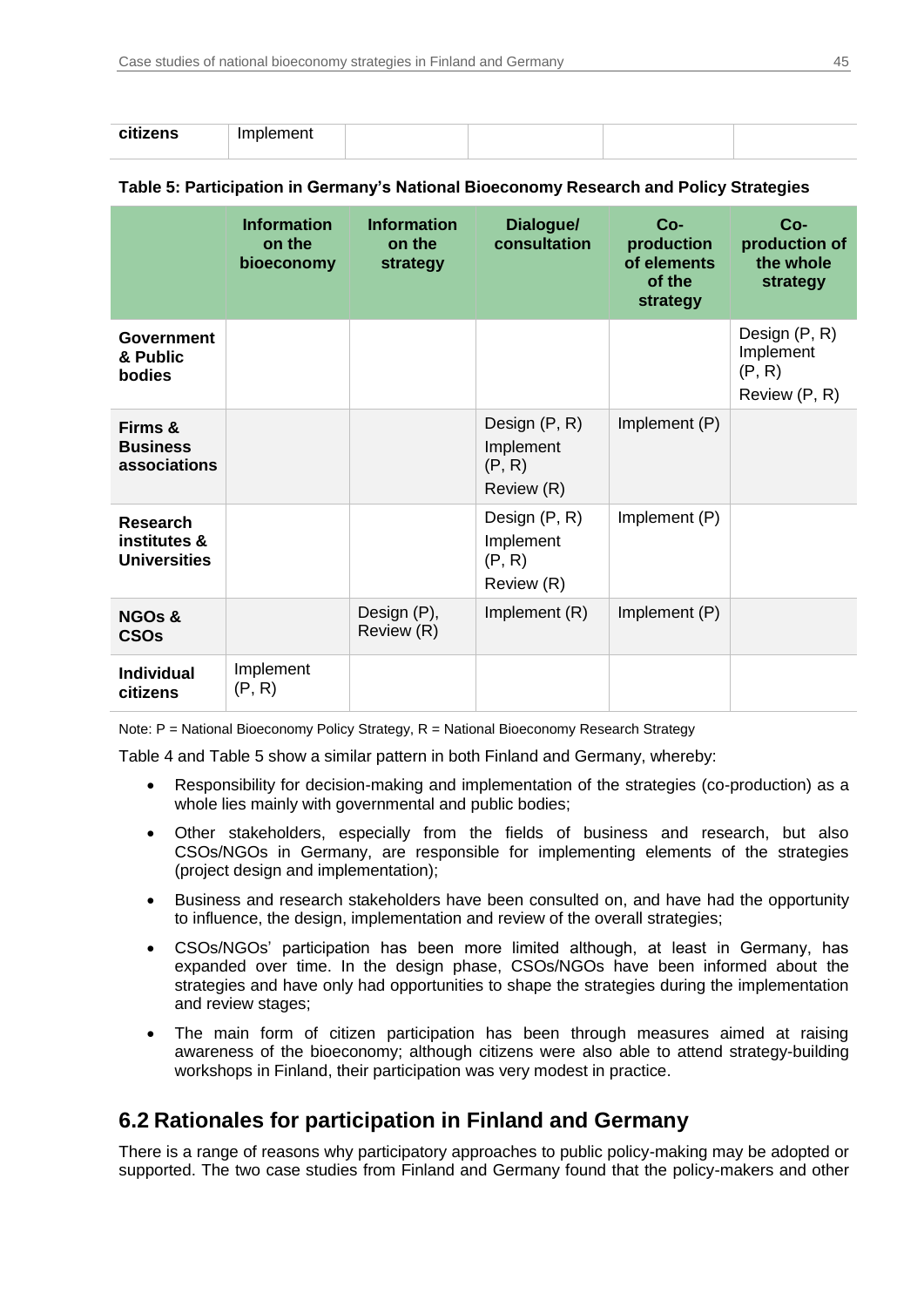stakeholders interviewed cited a range of different rationales in favour of participation (see [Table 6\)](#page-45-0). Section 3 examined three broad rationales for participatory approaches, namely:

- Instrumental or pragmatic rationales (Rowe and Frewer, 2004), which see participation as a 'tool' for raising public awareness, strengthening public trust and reducing conflict, with a view to smoothing the way for emerging technologies or policies;
- Substantive rationales, based on a recognition of the limitations of expert knowledge and viewpoints (Rowe and Frewer, 2000), and the need to take account of lay knowledge and opinions in decision-making processes in order to ensure that new developments are accepted and embedded in society;
- Normative rationales, where broad-based participation is rooted in perceptions of what makes a 'good society' (Rowe and Frewer, 2000), which emphasises that people who are likely to be affected by decisions should have the freedom to define whether these decisions are in compliance or in conflict with their own perception of well-being (Sen, 1999).

[Table 6](#page-45-0) illustrates that the interviewed stakeholders in both Finland and Germany cited a number of different rationales in favour of participatory approaches in national bioeconomy strategies and that these rationales did not simply fall into the 'instrumental' category of rationales, but also included more 'substantive' and 'normative' understandings of the need for participation. This is not altogether surprising, given that (as noted in Section 3) policy-making processes in both Finland and Germany incorporate participatory mechanisms across a range of policy fields, particularly involving formal institutions representing different societal groups (e.g. businesses, trade unions, civil society organisations), but also include a degree of citizen-based participation (Best, Augustyn and Lambermont, 2011).

|                     | <b>Finland</b>                                                                                                                                                                                   | <b>Germany</b>                                                                                                                                                                                                                                                                                                                                                   |
|---------------------|--------------------------------------------------------------------------------------------------------------------------------------------------------------------------------------------------|------------------------------------------------------------------------------------------------------------------------------------------------------------------------------------------------------------------------------------------------------------------------------------------------------------------------------------------------------------------|
| <b>Instrumental</b> | To increase public support for activities<br>with<br>for<br>growth<br>scope<br>and<br>characterised by innovation, skills &<br>domestic biomass<br>To encourage a shift in consumer<br>behaviour | To increase public support for activities<br>with scope for growth - and characterised<br>by innovation & skills<br>To increase awareness of bio-based<br>products & encourage a shift in consumer<br>behaviour<br>To reduce implementation costs because<br>issues can be resolved at an earlier stage<br>To generate new ideas for businesses &<br>researchers |
| <b>Substantive</b>  | To mobilise the capacities and active<br>support of the whole of society to enable<br>a transition to a bio-based economy                                                                        | To build a better strategy by addressing<br>blind spots & asking questions which<br>would otherwise be neglected<br>To facilitate discussion on difficult issues,<br>which can help build public acceptance of<br>the bioeconomy & support the structural<br>socio-economic changes needed for a<br>more sustainable economy                                     |
| <b>Normative</b>    | To ensure that the views of different<br>societal interests are taken into account<br>in policy-making<br>To take account of views on issues<br>affecting nature & forests                       | enable<br>different<br>opinions,<br>To<br>assessments, weightings & interests to<br>be taken into account & to allow a new<br>consensus to be built<br>To enable different interest groups to<br>voice their views about the redistributive<br>effects of new technologies                                                                                       |

### <span id="page-45-0"></span>**Table 6: Rationales for participatory approaches**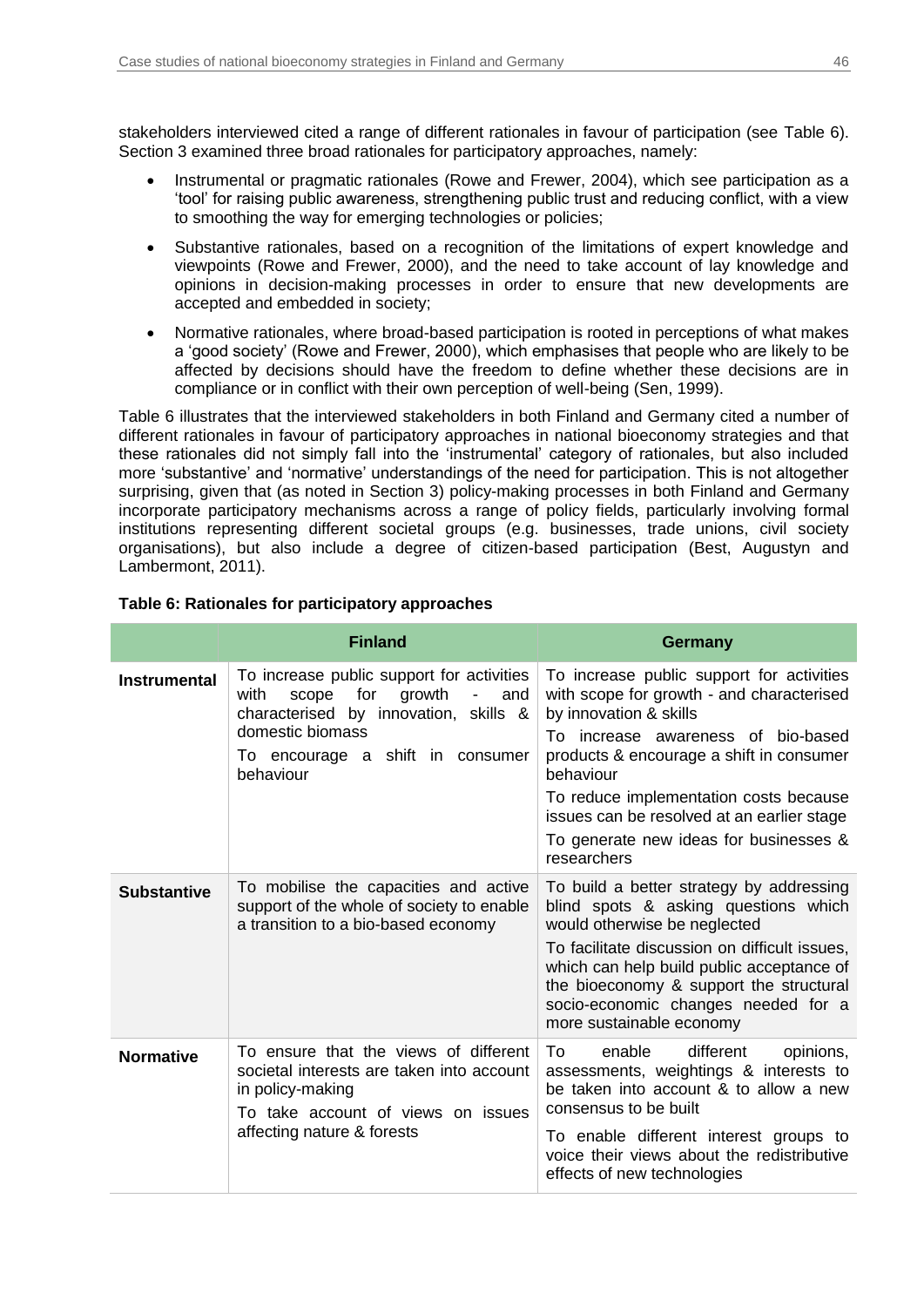## <span id="page-46-0"></span>**6.3 Challenges of participation**

[Table 7](#page-46-1) provides an overview of interviewees' views of the challenges and difficulties associated with the broad participation of a range of different organisational stakeholders in national bioeconomy strategies in Finland and Germany, while [Table 8](#page-47-0) outlines both challenges and possible solutions noted by interviewees in relation to the participation of individual citizens in these strategies.

|                                  | <b>Finland</b>                                                                                                                                                                                                                                                                                                                     | <b>Germany</b>                                                                                                                                                                                                                                                                                                                                                                                                                                                                                                  |  |  |
|----------------------------------|------------------------------------------------------------------------------------------------------------------------------------------------------------------------------------------------------------------------------------------------------------------------------------------------------------------------------------|-----------------------------------------------------------------------------------------------------------------------------------------------------------------------------------------------------------------------------------------------------------------------------------------------------------------------------------------------------------------------------------------------------------------------------------------------------------------------------------------------------------------|--|--|
| All                              | Time & discussions needed to reach<br>agreement<br>Difficult to find a balance between views<br>& between economic / ecological goals<br>Multiple policy strategies can overload<br>stakeholders in terms of participation                                                                                                         | Decision-making<br>becomes<br>slower &<br>more complicated<br>Stakeholders have different interests &<br>goals so it can be difficult to reach<br>consensus (e.g. economic vs. ecological<br>goals)                                                                                                                                                                                                                                                                                                             |  |  |
| <b>National</b><br>policy-makers | Difficult to reach a compromise that<br>satisfies all stakeholders                                                                                                                                                                                                                                                                 | Difficult to reach a compromise that<br>satisfies all stakeholders<br>Stronger participation can mean that<br>new ideas or changes are blocked<br>Concerns over the legitimacy of views of<br>non-elected representatives                                                                                                                                                                                                                                                                                       |  |  |
| Regional<br>policy-makers        | Uncertainty<br>about<br>the<br>impact<br>οf<br>participation<br>Need to do more to ensure the active<br>engagement of all relevant stakeholders                                                                                                                                                                                    |                                                                                                                                                                                                                                                                                                                                                                                                                                                                                                                 |  |  |
| <b>Business</b>                  | Some businesses are direct competitors<br>which can limit scope for cooperation                                                                                                                                                                                                                                                    | Co-funding<br>requirement<br>constrains<br>scope for SMEs to get public funding                                                                                                                                                                                                                                                                                                                                                                                                                                 |  |  |
| <b>Research</b><br>organisations | Strategy was mainly shaped by national<br>ministries<br>Need to do more to ensure the active<br>engagement of all relevant stakeholders                                                                                                                                                                                            | Need to build-in broad participation from<br>an earlier stage & more systematically<br><b>Businesses</b><br>not<br>always<br>willing<br>to<br>cooperate with researchers                                                                                                                                                                                                                                                                                                                                        |  |  |
| <b>CSOs/NGOs</b>                 | Strategy was mainly shaped by national<br>ministries and industry<br>No mechanism for ensuring balanced<br>influence of social, environmental and<br>economic stakeholders<br>Concern that policy sees CSO/NGO<br>participation as a tick box exercise<br>The word 'bioeconomy' does not reflect<br>the scale of the change needed | Need to push to get views heard -<br>critical voices are excluded<br>Policy engages more strongly with<br>business/research than CSOs/NGOs<br>Lack of CSO/NGO representation on<br><b>Bioeconomy Council</b><br>Public<br>funding<br>mainly<br>goes<br>to<br>technological not social projects<br>Limited human & financial capacities<br>constrain capacity to participate<br>Co-funding<br>requirement<br>constrains<br>scope for CSOs/NGOs to get public<br>funding<br>Varied views of CSOs/NGOs - inability |  |  |

<span id="page-46-1"></span>**Table 7: Challenges related to the participation of organisational stakeholders**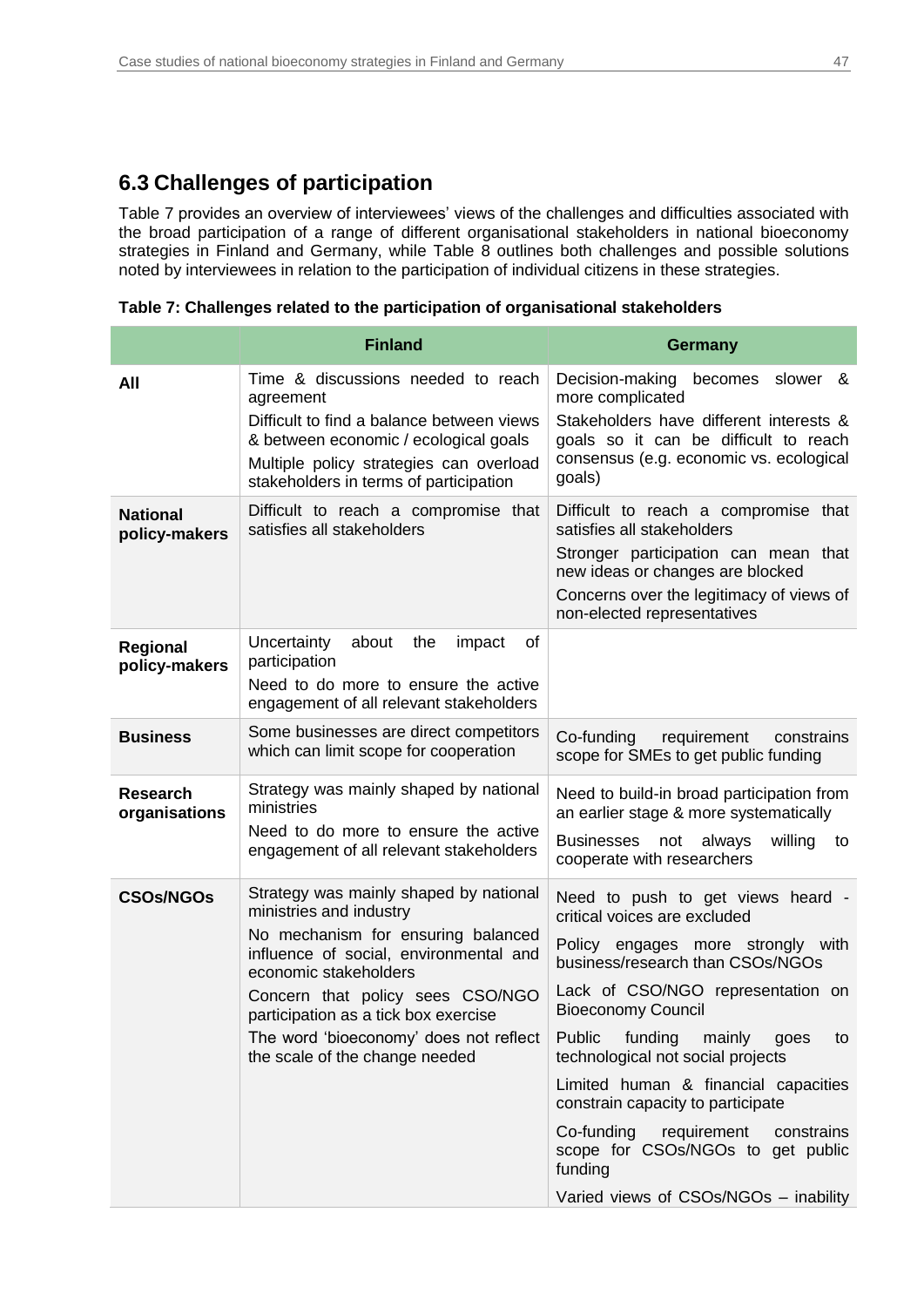|  | to speak with one voice |
|--|-------------------------|
|--|-------------------------|

|                              | <b>Finland</b>                                                                             | <b>Germany</b>                                                                                                                 |
|------------------------------|--------------------------------------------------------------------------------------------|--------------------------------------------------------------------------------------------------------------------------------|
| <b>Challenges</b>            | Limited interest from citizens in the<br>bioeconomy<br>Discussion of the bioeconomy remain | Complexity of themes linked to the<br>bioeconomy<br>The strategies are abstract and not linked                                 |
|                              | broad and vague                                                                            | to concrete issues                                                                                                             |
|                              |                                                                                            | Controversies (e.g. genetic technology,<br>land use)                                                                           |
|                              |                                                                                            | Lack of knowledge among citizens so<br>unwillingness to voice views                                                            |
|                              |                                                                                            | Negative experiences with products made<br>from bio-materials                                                                  |
| <b>Possible</b><br>solutions | Link discussion of the bioeconomy to<br>specific issues which are of interest &            | Stronger focus on specific issues which<br>directly affect citizens                                                            |
|                              | importance to citizens (e.g. forest                                                        | Greater engagement by the media                                                                                                |
|                              | nature, sustainability)                                                                    | Better communication campaigns which                                                                                           |
|                              | Better communication to make citizens                                                      | engage with citizens about the range and<br>complexity of the bioeconomy                                                       |
|                              | aware of the importance of their choices<br>as consumers                                   | Funding for projects which encourage<br>public awareness                                                                       |
|                              |                                                                                            | A long-term approach which sees citizen<br>participation as a priority                                                         |
|                              |                                                                                            | Use of social media                                                                                                            |
|                              |                                                                                            | More<br>discussion<br>0f<br>sustainable<br>development in the education system                                                 |
|                              |                                                                                            | Emphasis on the potential environmental<br>benefits of the bioeconomy                                                          |
|                              |                                                                                            | Genuine dialogue with citizens, aimed not<br>only at informing but also at listening to<br>and engaging with people's concerns |

### <span id="page-47-0"></span>**Table 8: Challenges related to the participation of individual citizens**

Most interviewees for both case studies demonstrated an understanding of both the benefits and challenges of participation and also voiced a clear commitment to finding new ways of broadening public participation in national bioeconomy strategies. The focus on participatory approaches to these strategies also seems to be increasing, with both Finland and, especially, Germany showing a growing emphasis on broad-based participation since in the past five years.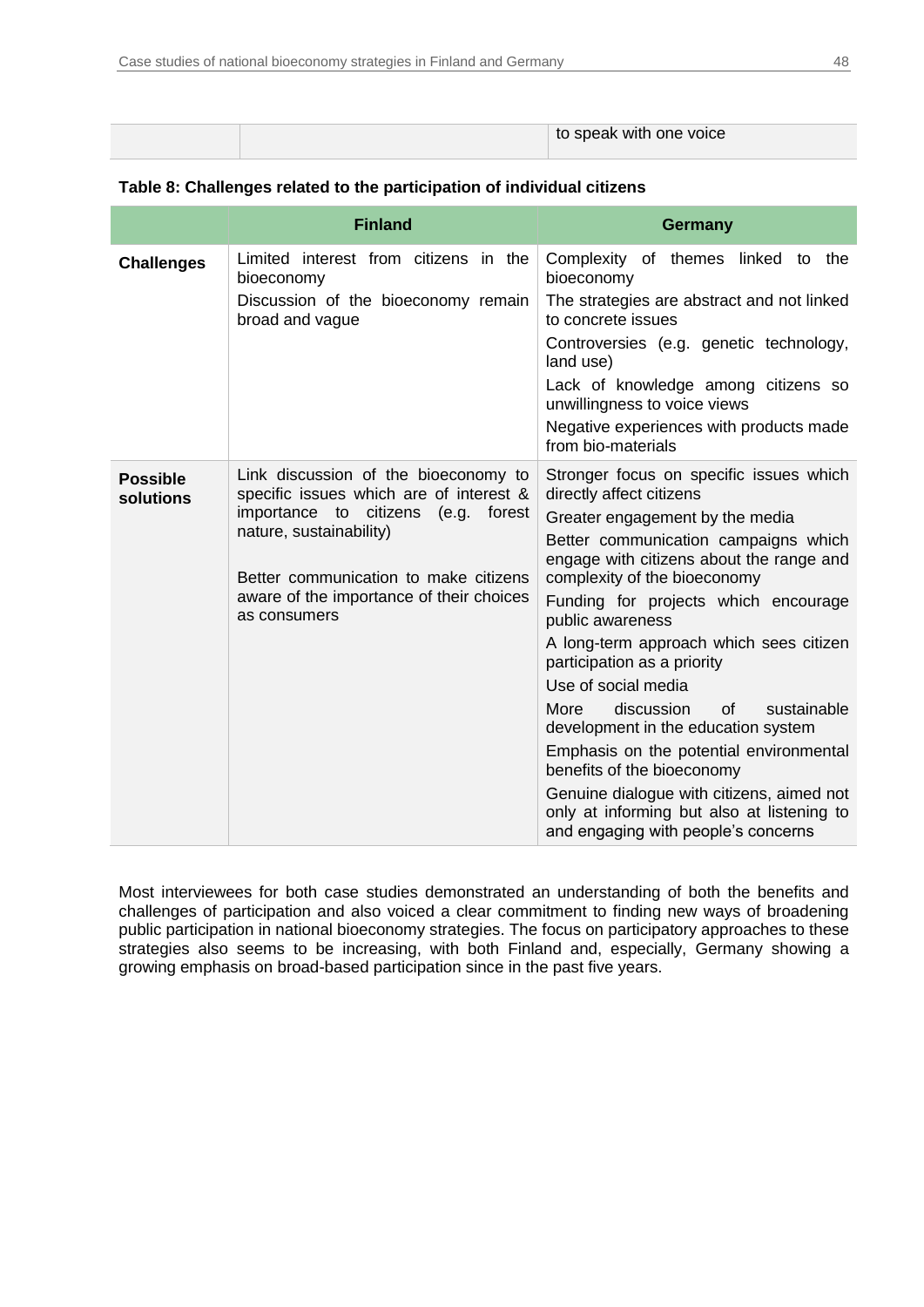### **List of references**

Bache I (2010) Partnership as an EU Policy Instrument: A Political History. West European Politics, Vol. 33, No. 1, 58-74.

Barca F (2009a) Towards a Territorial Social Agenda for the European Union. Working Paper, January 2009.

Barca F (2009b) An Agenda for a Reformed Cohesion Policy: A Place-Based Approach to Meeting European Union Challenges and Expectations. Independent Report prepared at the request of Danuta Hübner, Commissioner for Regional Policy, April 2009.

Batory A and Cartwright A (2011) Re-visiting the Partnership Principle in Cohesion Policy: The Role of Civil Society Organizations in Structural Funds Monitoring. JCMS 2011 Volume 49. Number 4, 697-717.

Best E, Augustyn M. and Lambermont F. (2011) Direct and Participatory Democracy at Grassroots Level: Levers for forging EU citizenship and identity? Report to the European Union's Committee of the Regions, Maastricht: European Institute of Public Administration

BMBF (Bundesministerium für Bildung und Forschung) (2010) Nationale Forschungsstrategie BioÖkonomie 2030: Unser Weg zu einer bio-basierten Wirtschaft, Bonn/Berlin

BMEL (Bundesministerium für Ernährung und Landwirtschaft) (2014) Nationale Politikstrategie Bioökonomie: Nachwachsende Ressourcen und biotechnologische Verfahren als Basis für Ernährung, Industrie und Energie, Berlin

BMBF (Bundesministerium für Bildung und Forschung) and BMEL (Bundesministerium für Ernährung und Landwirtschaft) (2014) Bioökonomie in Deutschland: Chancen für eine biobasierte und nachhaltige Zukunft, Bonn/Berlin

BMI (Bundesministerium des Innern (2009) Wachstum. Bildung. Zusammenhalt. Koalitionsvertrag zwischen CDU, CSU und FDP, 17. Legislaturperiode, Berlin

BMWi (Bundesministerium für Wirtschaft und Energie) (2016) Jahreswirtschaftsbericht 2016: Zukunftsfähigkeit sichern – Die Chancen des digitalen Wandels nutzen, Berlin

Bioökonomierat (2015a) Bioeconomy Council Synopsis and Analysis of Strategies in the G7, Berlin

Bioökonomierat (2015b) Synopsis of National Strategies around the World, Berlin

Bioökonomierat (2013) Auswertung Dialog zur Bioökonomie, 1. September 2013, Museum für Naturkunde in Berlin

Bioökonomierat (2010) Gutachten: Innovation Bioökonomie – Forschung und Technologieentwicklung für Ernährungssicherung, nachhaltige Ressourcennutzung und Wettbewerbsfähigkeit, Berlin

Drèze J and Sen A (2002) India: Development and Participation. New Delhi: Oxford University Press.

European Commission (2014) Joint Survey on National Bioeconomy Strategies, Country: Finland, Brussels

European Commission (2013) Council Regulation on the Bio-Based Industries Joint Undertaking, Brussels, 10.7.2013, COM(2013) 496 final

European Commission (2012a) Guide to Research and Innovation Strategies for Smart Specialisations (RIS 3), May 2012.

European Commission (2012b) Innovating for Sustainable Growth: A Bioeconomy for Europe, Communication from the Commission to the European Parliament, the Council, the European Economic and Social Committee and the Committee of the Regions, Brussels, 13.02.2012, COM(2012) 60 final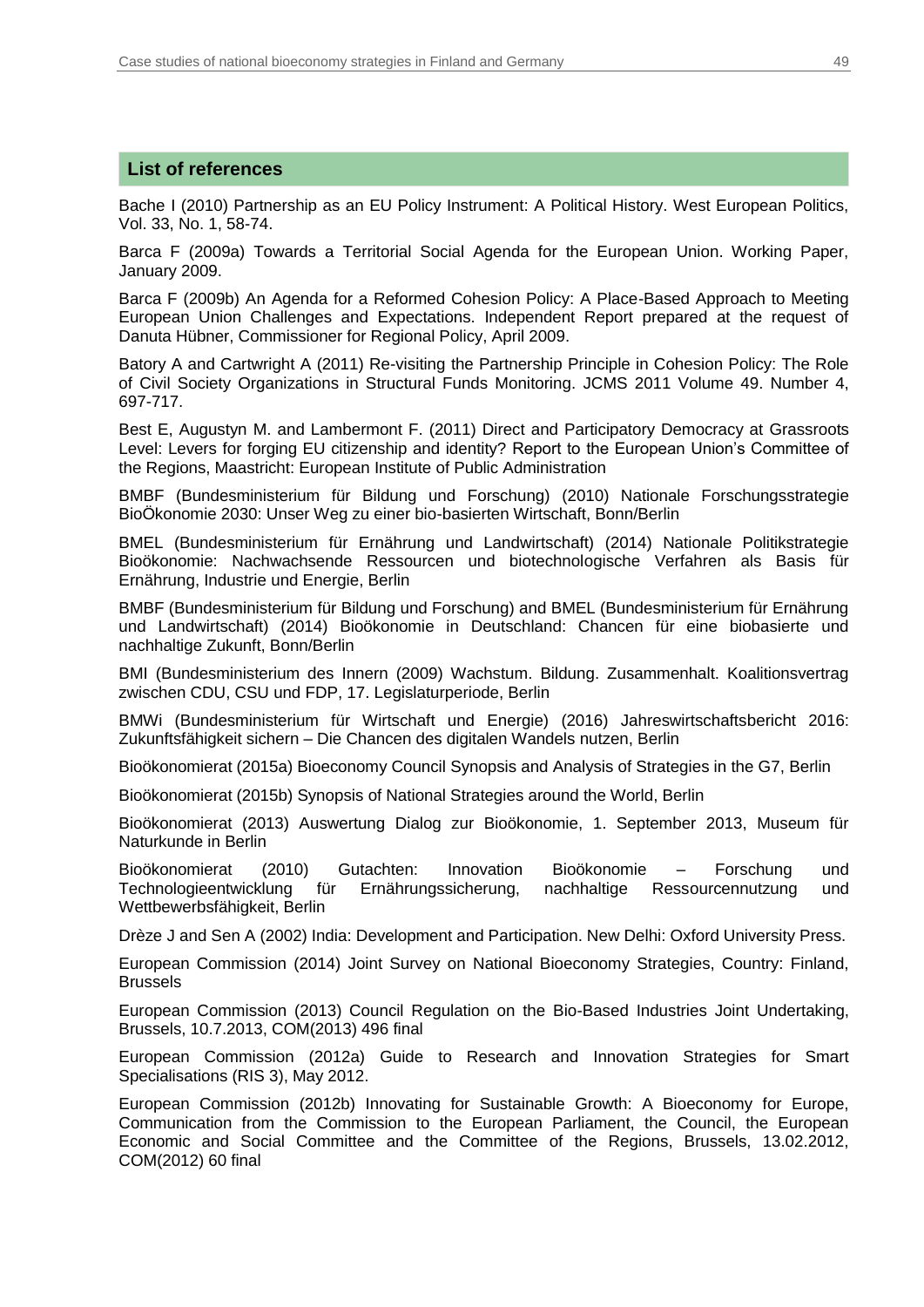Felt, U., Wynne, B., Callon, M., Gonçalves, M. E., Jasanoff, S., Jepsen, M., Joly, P.-B., Konopasek, Z., May, S., Neubauer, C., Rip, A., Siune, K., Stirling, A. and Tallacchini, M. (2007). Taking European Knowledge Society Seriously. Report of the Expert Group on Science and Governance to the Science, Economy and Society Directorate, Directorate General for Research. Luxembourg: Office for Official Publications of the European Communities

Goodbody A. H. (2002) The Culture of German Environmentalism: Anxieties, Visions, Realities. **Berghahn** 

Goven J (2006) Dialogue, governance, and biotechnology: acknowledging the context of the conversation. The Integrated Assessment Journal, 6, 99-116.

Hall, P. A. and D. Soskice (2001) Varieties of Capitalism: The Institutional Foundations of Comparative Advantage, Oxford: Oxford University Press

Hirschman A (1970) Exit, Voice and Loyalty: Responses to Decline in Firms, Organizations, and States. Cambridge, Mass: Harvard University Press.

Irjala S. (2013) Berries and Berry Culture in Finland, School of Language, Translation and Literary Studies, University of Tampere

Jachnow J. (2013) What's become of the German Greens? New Left Review 81, May-June 2013

Marries C and Rose N (2010) Open engagement: Exploring public participation in the biosciences. PLoS Biology, 8 (11), e1000549

McCann P and Ortega-Argilés R (2015) Smart Specialization, Regional Growth and Applications to European Union Cohesion Policy. Regional Studies 49 (8), 1291-1302.

Ministry of Employment and the Economy (2015a) From forests to pioneering bioeconomy. Final report on the Strategic Programme for the Forest Sector, Helsinki

Ministry of Employment and the Economy (2015b) Kansallisen biotalouspaneelin asettaminen, Asettamispäätös, 3 November 2015

Ministry of Employment and the Economy (2014) Kestävää kasvua biotaloudesta, Suomen biotalousstrategia (Finland's Bioeconomy Strategy), Helsinki

Ministry of Employment and the Economy (2011) Kohti biotaloutta, Biotalous konseptina ja Suomen mahdollisuutena, Helsinki: Publications of the Ministry of Employment and the Economy 6/2011

Morgan K (1997) The Learning Region: Institutions, Innovation and Regional Renewal. Regional Studies 31 (5): 491-503.

Nussbaum M C (2003) Capabilities as Fundamental Entitlements: Sen and Social Justice. Feminist Economics, 9 (2-3), 33-59.

Nussbaum M C (2011) Capabilities, Entitlements, Rights: Supplementation and Critique. Journal of Human Development and Capabilities, 12 (1), 23-37.

OECD (2009) The Bioeconomy to 2030: designing a policy agenda, Paris: OECD

OECD (2001) Citizens as Partners. OECD Handbook on Information, Consultation and Public Participation in Policy-Making. Paris.

Pallett H (2012) The (Re)publics of Science: Changing Policy and Participation. 3S Working Paper 2012-04. Norwich: Science, Society and Sustainability Research Group.

Prime Minister's Office (2010) Biotalous Suomessa – arvio kansallisen strategian tarpeesta, Helsinki

Raivo P.J. (2002) The Finnish landscape and its meanings, Fennia 180: 89–98, Helsinki

Ribeiro B and Millar K (2015) Public engagement for and in BioSTEP, Working paper, Centre for Applied Bioethics (University of Nottingham), 23 November 2015

Rissanen M. (2013) Innovaatio vai yhteiskunnallinen muutos? Selvitys biotaloudesta Suomessa käytävästä keskustelusta)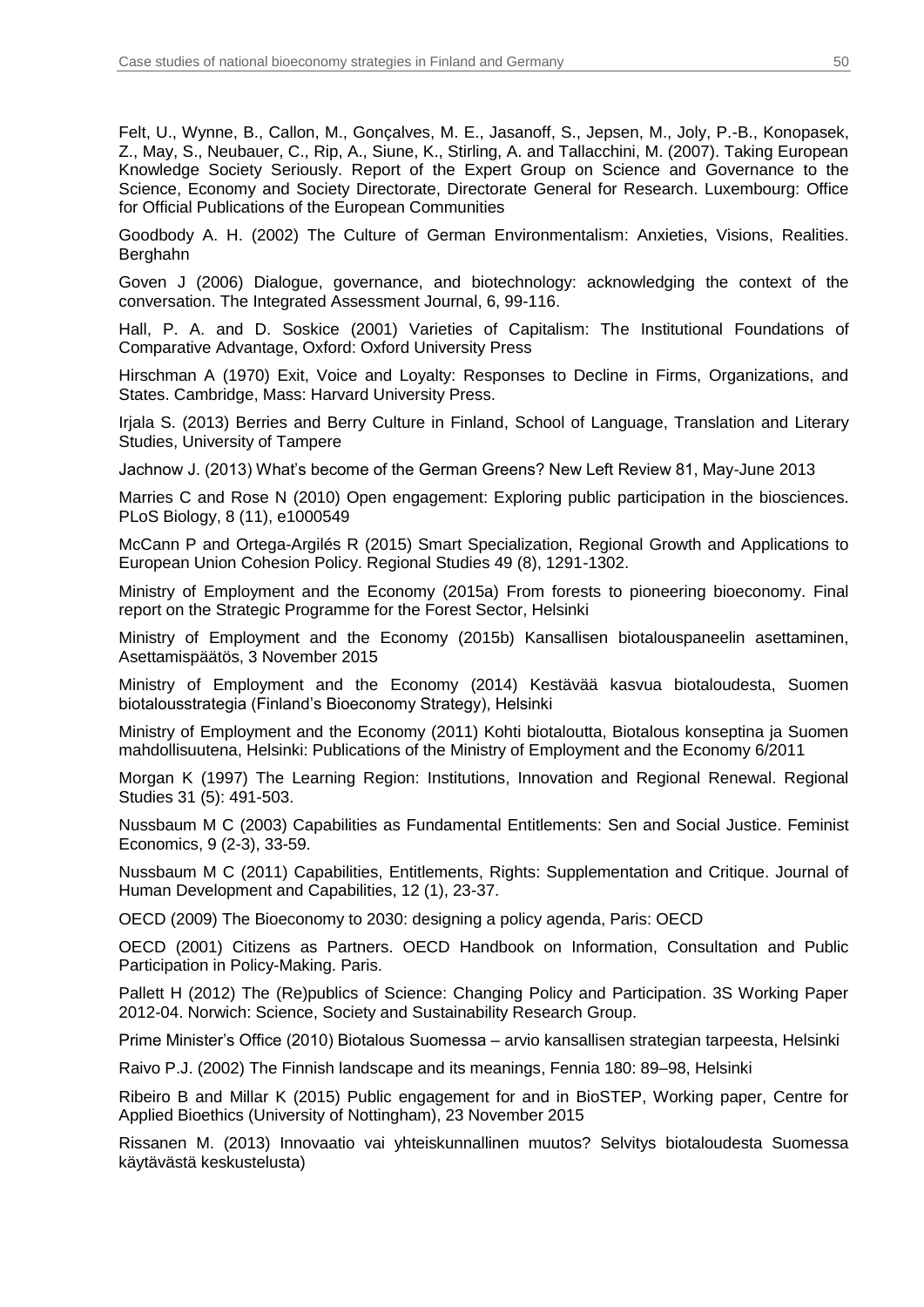Rowe G and Frewer L J (2000) Public Participation Methods: A Framework for Evaluation. Science, Technology, & Human Values, Vol. 25, No. 1, 3-29.

Rowe G and Frewer L J (2004) Evaluating Public-Participation Exercises: A Research Agenda. Science, Technology, & Human Values, Vol. 29, No. 4, 512-557.

Scharpf F.W. (1987) Sozialdemokratische Krisenpolitik in Europa (Theorie und Gesellschaft), Campus

Sen A (1999) Development as Freedom, New York: Knopf.

Sundbacka S (2014) Bioeconomy Finland sprints to the finish line to make its mark, Ministry of Employment and and the Economy Blog, [https://www.tem.fi/en/current\\_issues/blogs/ministry\\_blog\\_tematiikkaa?106266\\_m=116439](https://www.tem.fi/en/current_issues/blogs/ministry_blog_tematiikkaa?106266_m=116439)

Uekötter F. (2014) The Greenest Nation? A New History of German Environmentalism, Cambridge MA: MIT Press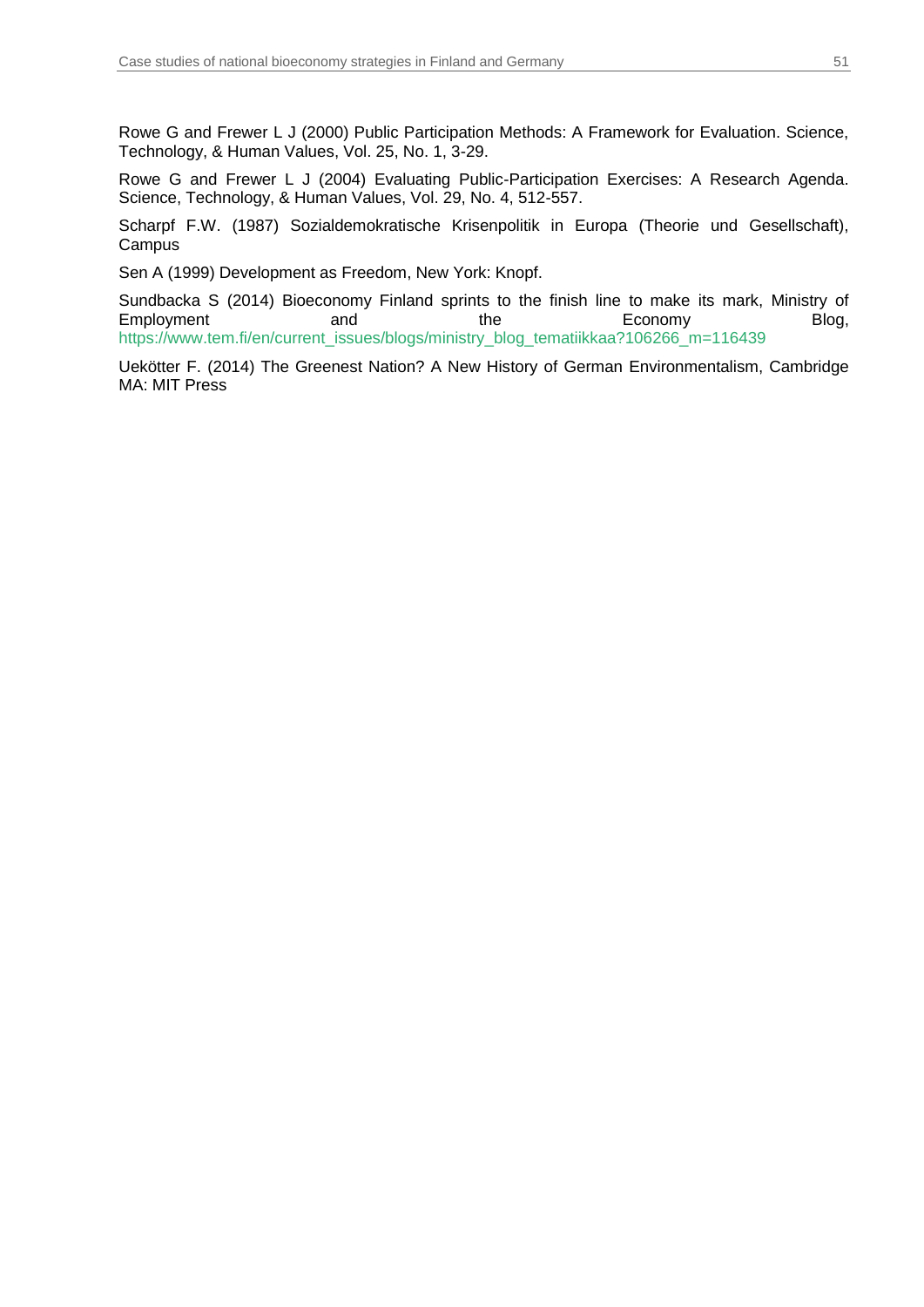## <span id="page-51-0"></span>**Annex 1: List of Interviewees in Finland**

| <b>Organisation</b>                             | <b>Type of stakeholder</b> |
|-------------------------------------------------|----------------------------|
| Ministry of Employment and the Economy          | Policy (national)          |
| Ministry of Agriculture and Forestry            | Policy (national)          |
| Kokkolan seuden kehitys Oy                      | Policy (regional)          |
| The municipality of Sodankylä                   | Policy (regional)          |
| VTT Technical Research Centre of Finland Ltd    | Research                   |
| University of Helsinki                          | Research                   |
| Finnish Innovation Fund, Sitra                  | Expert                     |
| Gaia Consulting                                 | Expert consultancy         |
| Tapio                                           | <b>Expert consultancy</b>  |
| Motiva                                          | <b>Business</b>            |
| <b>Finnish Forest Industries</b>                | <b>Business</b>            |
| The Chemical Industry Federation of Finland     | <b>Business</b>            |
| Confederation of Finnish Industries             | <b>Business</b>            |
| World Wide Fund for Nature (WWF)                | Civil society              |
| The Finnish Association for Nature Conservation | Civil society              |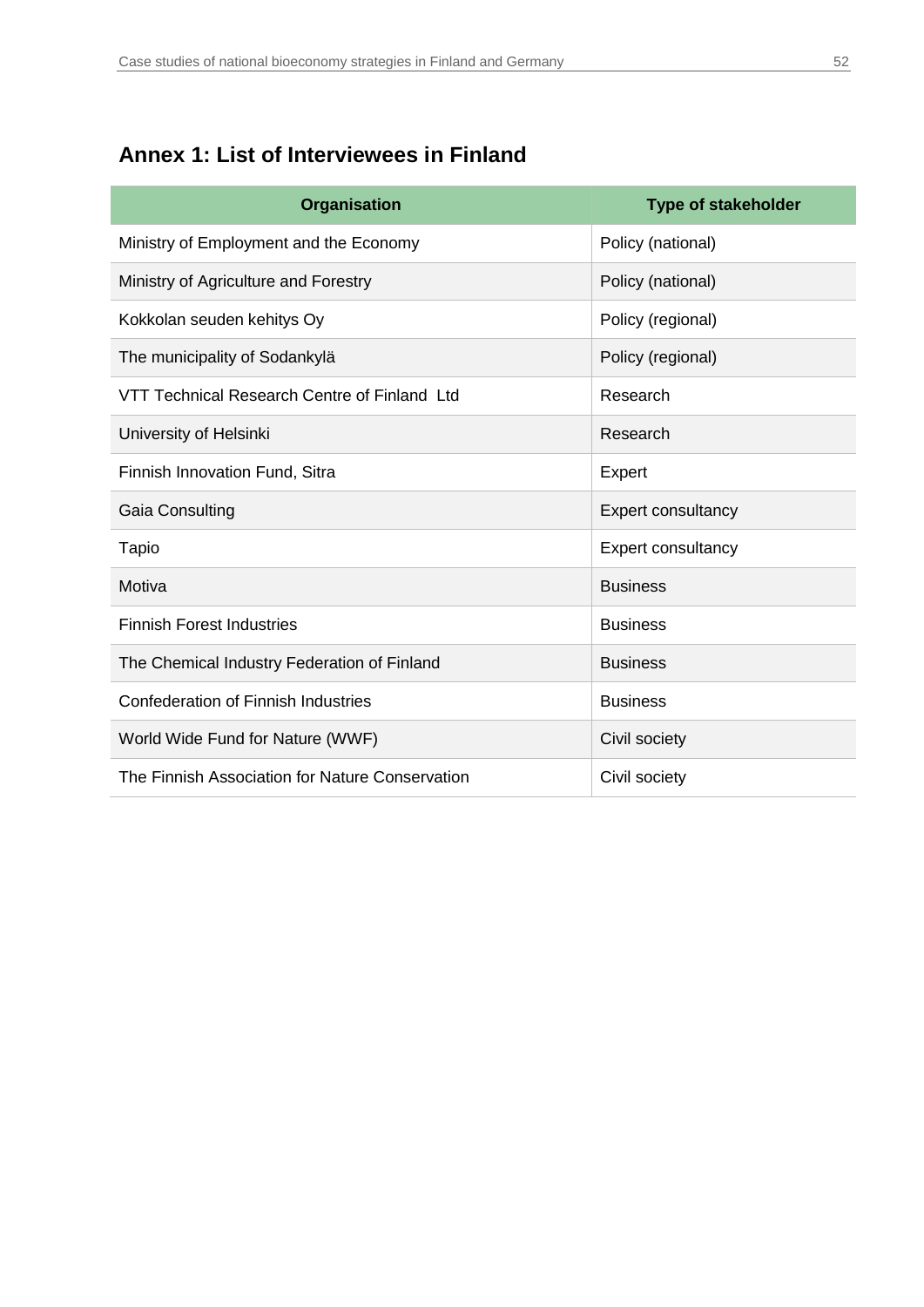## <span id="page-52-0"></span>**Annex 2: List of Interviewees in Germany**

| <b>Organisation</b>                                                                                | <b>Type of stakeholder</b>    |  |
|----------------------------------------------------------------------------------------------------|-------------------------------|--|
| <b>Bioeconomy Council</b>                                                                          | Policy                        |  |
| Commission,<br>Research<br>Innovation<br><b>DG</b><br>and<br>European<br>(interviewee now retired) | Policy                        |  |
| Federal Ministry for Food and Agriculture                                                          | Policy                        |  |
| Federal Ministry for Education and Research                                                        | Policy                        |  |
| Bioeconomy Council of Bavaria                                                                      | Policy                        |  |
| <b>Cluster for Industrial Biotechnology</b>                                                        | <b>Business</b>               |  |
| Organobalance GmbH                                                                                 | <b>Business</b>               |  |
| <b>Helmholtz Centre for Environmental Research</b>                                                 | Research                      |  |
| Fraunhofer Centre for Chemical-Biotechnological Processes                                          | Research                      |  |
| evocatal GmbH                                                                                      | <b>Business</b>               |  |
| Nature And Biodiversity Conservation Union                                                         | Civil society                 |  |
| <b>World Wildlife Fund</b>                                                                         | Civil society                 |  |
| World Hunger Aid                                                                                   | Civil society                 |  |
| DUH: Bioenergy Network, INRO                                                                       | Policy advice (Civil society) |  |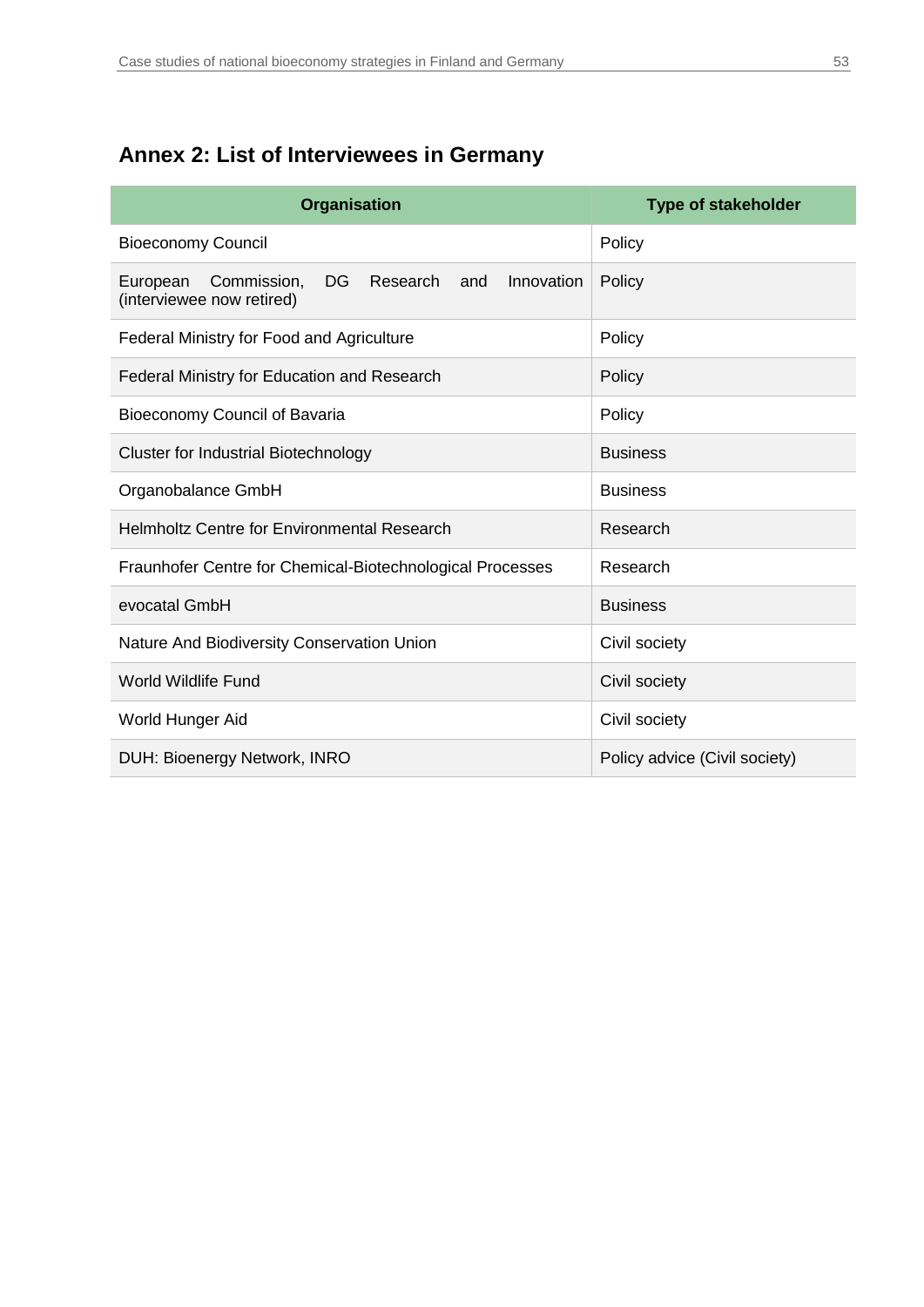



## <span id="page-53-0"></span>**Annex 3: Code of Ethics - Guidance for Researchers**

Research undertaken by the European Policies Research Centre must comply with the University of Strathclyde's *Code of Practice on Investigations on Human Beings.* This Code is designed to ensure that all research undertaken by University staff and students is carried out in an ethical manner. The Code of Practice is intended to ensure that:

- research is designed and undertaken to ensure integrity and quality;
- research subjects (e.g. interviewees) are informed fully about the purpose, methods and possible uses of the research and what their participation involves;
- the confidentiality of information and participant anonymity is respected;
- involvement of research participants is voluntary; and
- research is independent, free of conflicts of interest or partiality.

In practice, research experts (i.e. EPRC researchers and any experts sub-contracted to EPRC) must ensure that the following general requirements (and any project-specific requirements specified by the Department/University Ethics Committee) are met.

- (a) When interviewees are approached to take part in the research, they must be informed about the **nature and objectives of the research**. Where available, a copy of the research commissioning letter - explaining the purpose and organisation of the evaluation - should be given/sent to interviewees. Where a project website has been established, the interviewees should be given the web address. They should be advised that they are welcome to contact EPRC if they would like further information.
- (b) It is important that interviewees agree to participate in the interview on **a voluntary and informed basis**. This consent should be recorded – whether given by email, letter, phone or in person. If the interviewee wishes to withdraw from the interview at any point, this wish must be respected. The EPRC project manager must be notified if this occurs.
- (c) In advance of an interview, interviewees should be given **appropriate information on the nature of the interview** as follows (see also below):
	- (i) the name(s) of the person(s) conducting the interview;
	- (ii) the key questions/issues to be covered in the interview;
	- (iii) that confidentiality and anonymity of the interviewee will be maintained (they will not be quoted or otherwise identified in reports);
	- (iv) how information will be used for the study;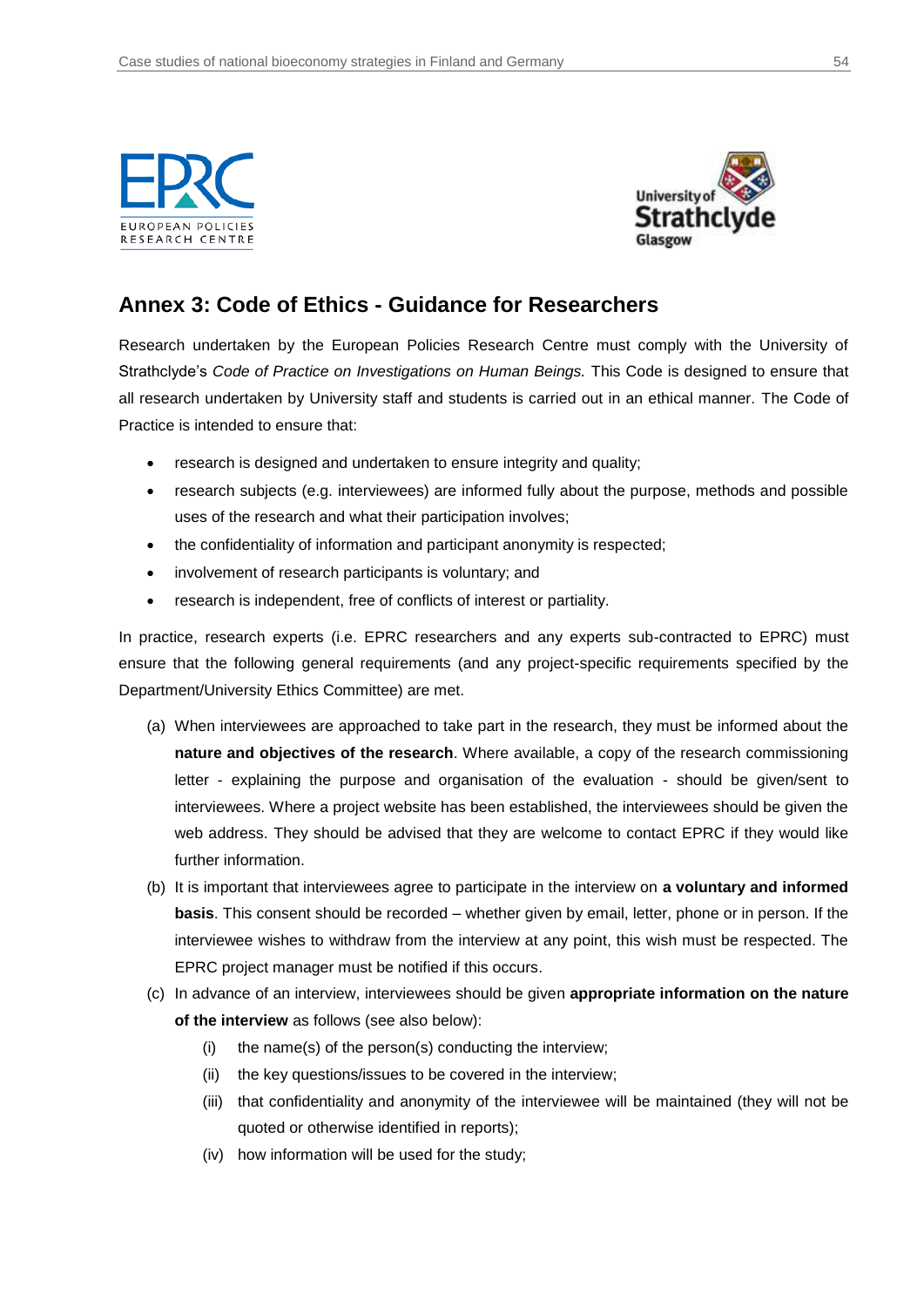- (v) that records may be kept for further or follow-up research, but that they can decide not to allow this; and
- (vi) that they will be informed of the outcomes of the research by being notified when the Interim, Draft Final and/or Final Reports are published.
- (d) While it is important for the evaluation to obtain accurate and detailed information, individual participants must not be pressured to answer any question. They have **a right not to answer any question(s)** during the interview, and – where relevant – be advised that by not answering a particular question the interview/questionnaire will not be considered in the study.
- (e) Experts should **maintain a secure record** of all aspects of the fieldwork process, from the first approach made to an interviewee to the writing up the results. In practice, this means keeping copies of relevant correspondence, notes of phone calls, records of interviews etc. securely so that if the interviewee raises any questions at a later date, experts can demonstrate (for example) that they obtained informed consent or that they have a record of the interview.
- (f) Experts should **maintain confidentiality and anonymity** by ensuring that the record of the interview is not given to anyone outside the EPRC research team. The record of the interview should also make a clear distinction between the factual information/opinions expressed by the interviewee and any interpretation of the interviewer. The record should also highlight any information provided by the interviewee as background or personal information which is not to be used in writing reports.
- (g) Experts should **ensure data security**. In practice, this means: retaining records only for the period for which they are required for research purposes; utilising Strathclyde University (or other organisational) email accounts which have adequate virus protection (and avoiding use of home PCs / email accounts); ensuring storage in a safe place (password-protected in the case of electronic storage), with appropriate back-ups; taking care with the transport of data (especially on laptops and memory sticks, where data should be anonymised wherever possible); ensuring that data is not shared with another organisation unless approved by the EPRC project manager (and in accordance with the terms of Ethics Committee approval of the study); and disposing of data and equipment in ways that the data cannot be recovered.

Research experts must comply with the study according to these conditions. Failure to comply with the protocol will mean that data can not be used in the study.

EPRC has prepared a separate information sheet for interviewees, summarising the above principles, which can be sent/given to interviewees in advance of the interview. This is available on the EPRC website at: [www.eprc.strath.ac.uk](https://www.eprc.strath.ac.uk/). In case of any questions on the above, please feel free to contact the EPRC project leader or EPRC Centre Manager, Lynn Ogilvie ([lynn.ogilvie@strath.ac.uk](mailto:lynn.ogilvie@strath.ac.uk) or +44 141 548 3908).

Further information on the University of Strathclyde policy on ethics, including the Code of Practice, is available here: [http://www.strath.ac.uk/ethics/](https://www.strath.ac.uk/ethics/)